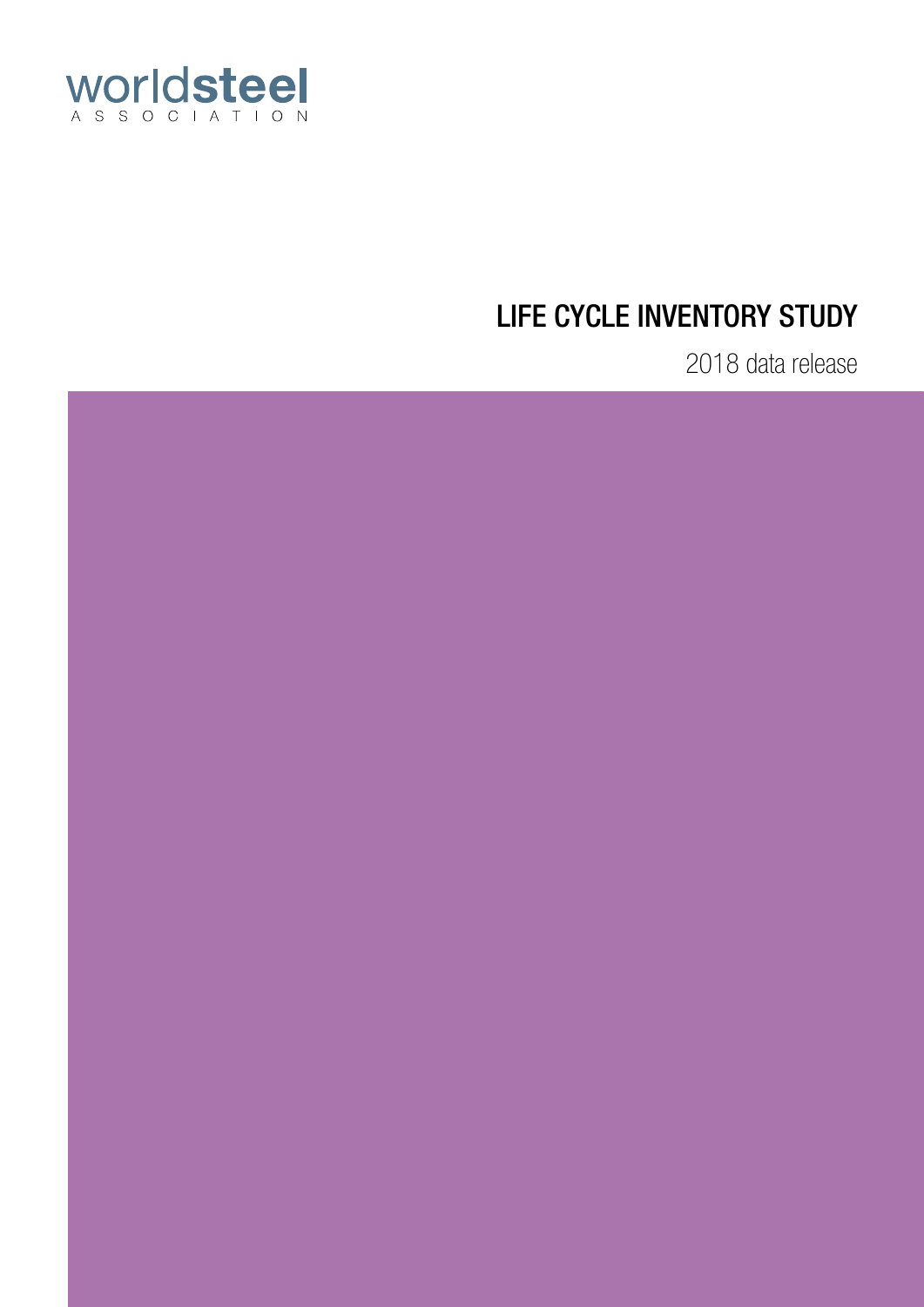# **Table of contents**

| 1. |         |  |
|----|---------|--|
| 2. |         |  |
| 3. |         |  |
|    | 3.1     |  |
|    | 3.2     |  |
|    | 3.3     |  |
|    | 3.3.1   |  |
|    | 3.3.2   |  |
|    | 3.3.3   |  |
|    | 3.4     |  |
|    | 3.5     |  |
|    | 3.5.1   |  |
|    | 3.6     |  |
|    | 3.6.1   |  |
|    | 3.6.2   |  |
|    | 3.7     |  |
|    | 3.8     |  |
| 4. |         |  |
|    | 4.1.1   |  |
|    | 4.2     |  |
|    | 4.2.1   |  |
|    | 4.2.2   |  |
|    | 4.2.2.1 |  |
|    | 4.3     |  |
| 5. |         |  |
|    | 5.1     |  |
|    | 5.2     |  |
|    | 5.2.1   |  |
|    | 5.2.2   |  |
|    | 5.2.3   |  |
|    | 5.2.4   |  |
|    | 5.2.5   |  |
| 6. |         |  |
|    | 6.1     |  |
|    |         |  |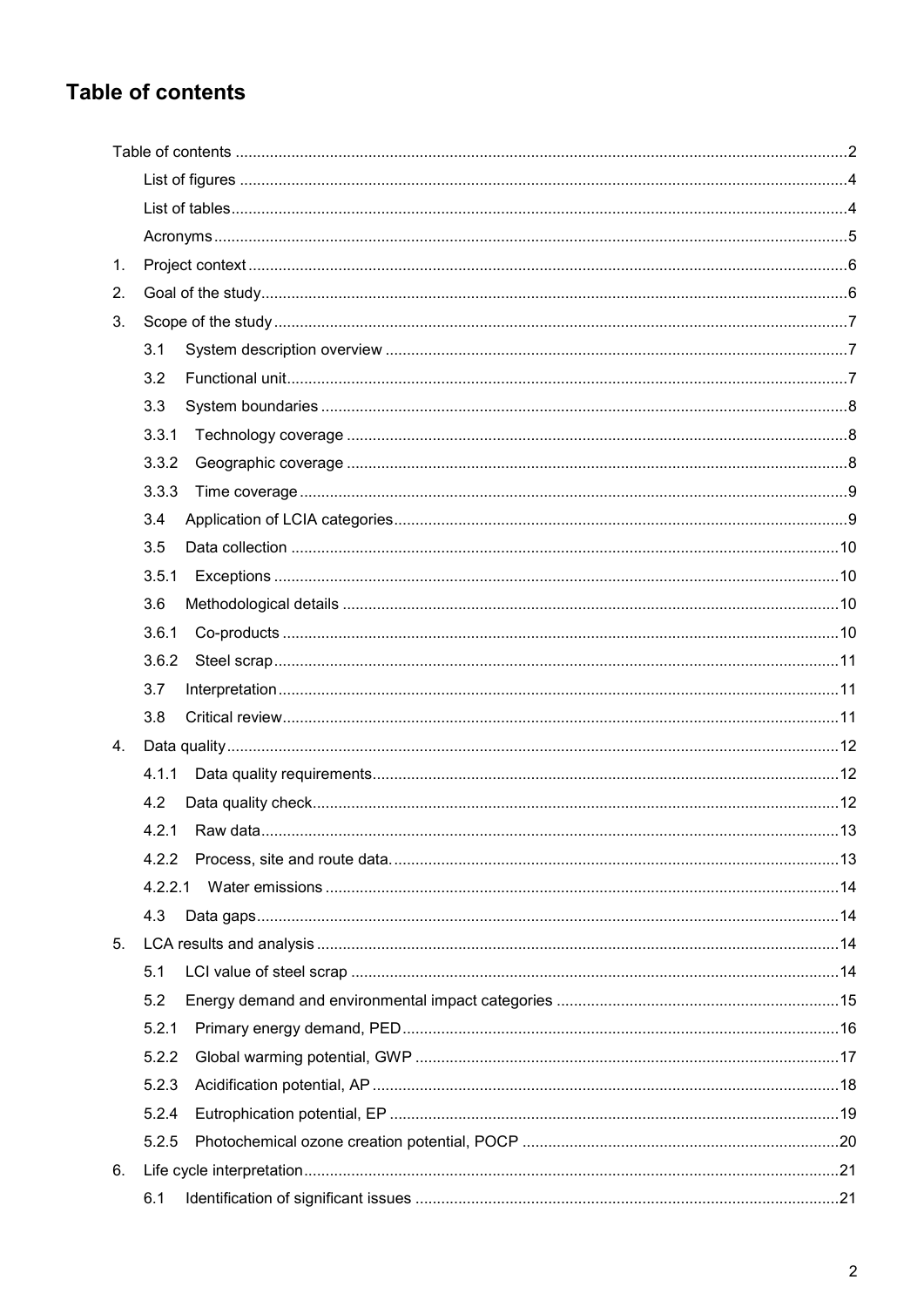|    | 6.2     |                                                                                  |     |
|----|---------|----------------------------------------------------------------------------------|-----|
|    | 6.2.1   |                                                                                  |     |
|    | 6.2.2   |                                                                                  |     |
|    | 6.2.2.1 |                                                                                  |     |
|    | 6.2.2.2 |                                                                                  |     |
|    |         |                                                                                  |     |
|    |         |                                                                                  |     |
| 7. |         |                                                                                  |     |
|    | 7.1.1   |                                                                                  |     |
|    | 7.1.2   |                                                                                  |     |
|    | 7.1.3   |                                                                                  |     |
| 8. |         |                                                                                  |     |
|    |         | APPENDIX 1: DESCRIPTION OF STEEL PRODUCTS COVERED BY THE STUDY30                 |     |
|    |         |                                                                                  |     |
|    |         |                                                                                  |     |
|    |         |                                                                                  |     |
|    |         |                                                                                  |     |
|    |         |                                                                                  |     |
|    |         |                                                                                  |     |
|    | 7.1     |                                                                                  |     |
|    | 7.2     |                                                                                  |     |
|    | 7.3     |                                                                                  |     |
|    | 7.4     |                                                                                  |     |
|    | 7.5     |                                                                                  |     |
|    | 76.     | Particles to air (dust).                                                         | 444 |
|    | 7.7     |                                                                                  |     |
|    | 7.8     |                                                                                  |     |
|    | 7.9     |                                                                                  |     |
|    | 7.10    |                                                                                  |     |
|    | 7.11    |                                                                                  |     |
|    |         |                                                                                  |     |
|    |         |                                                                                  |     |
|    |         | APPENDIX 10: LIST OF ALL AVAILABLE QUESTIONNAIRES FOR DATA COLLECTION 47         |     |
|    |         |                                                                                  |     |
|    |         | APPENDIX 12: CRITICAL REVIEW: WORLD STEEL ASSOCIATION LIFE CYCLE INVENTORY STUDY |     |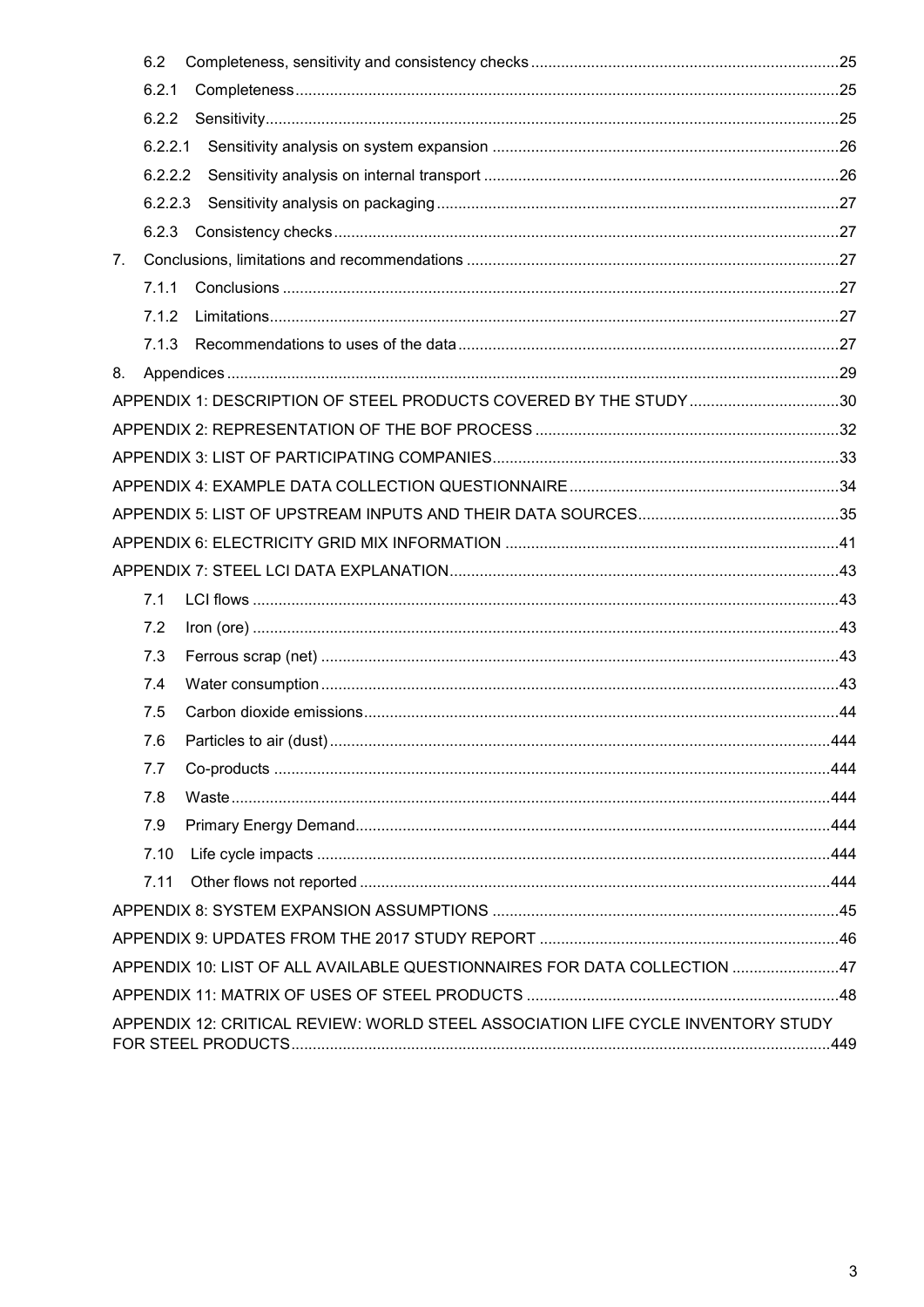# **List of figures**

### **List of tables**

This study report corresponds to the latest steel LCI data released in December 2018 for 17 products. This is the 5th worldsteel LCI study and has been carried out in accordance with the worldsteel LCI methodology report.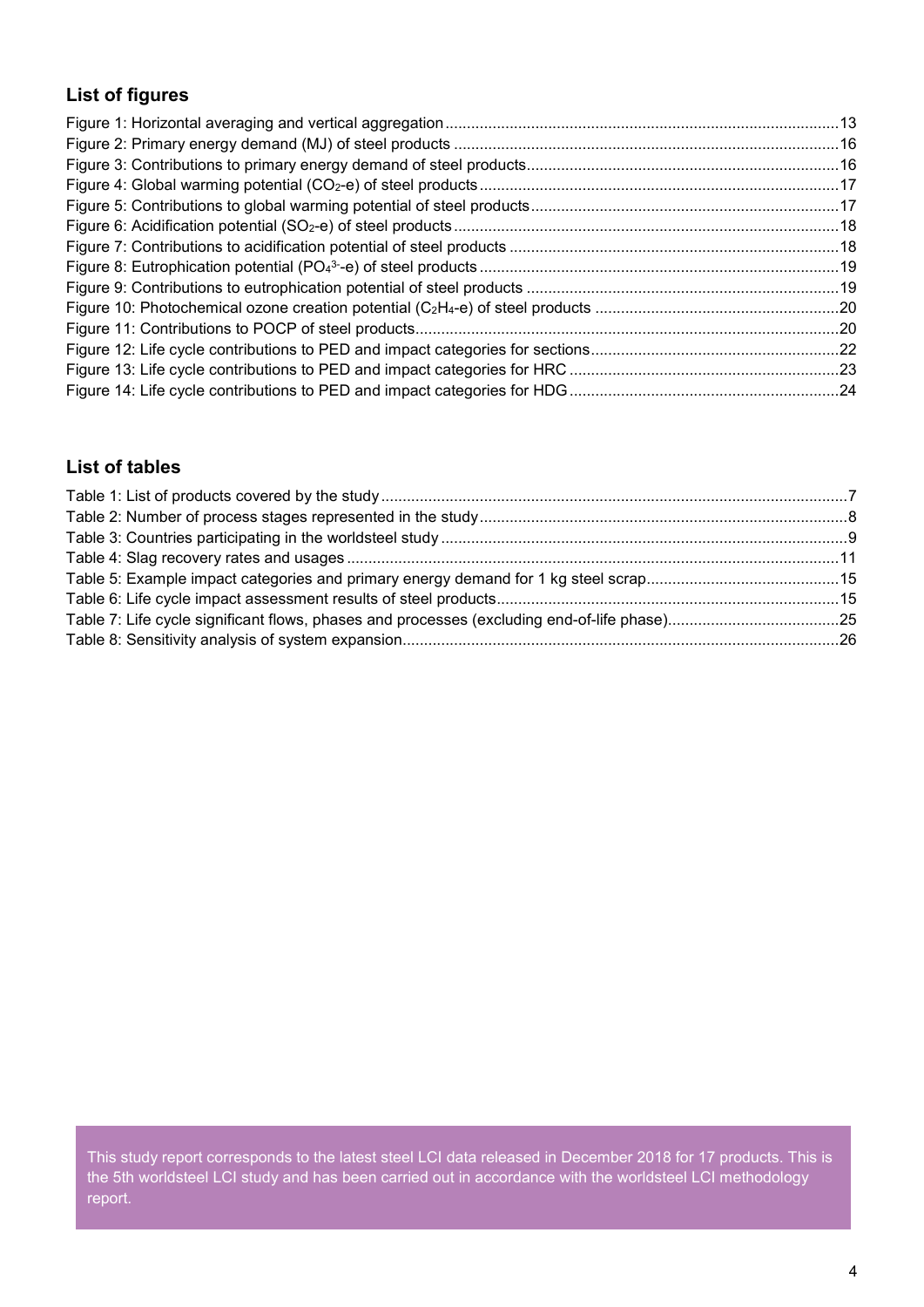# **Acronyms**

| AP            | Acidification potential                           |
|---------------|---------------------------------------------------|
| ВF            | <b>Blast furnace</b>                              |
| <b>BF Gas</b> | Process gas produced in the blast furnace         |
| <b>BOF</b>    | Basic Oxygen Furnace                              |
| BOF Gas       | Process gas produced in the basic oxygen furnace  |
| CO Gas        | Process gas produced in the coke ovens            |
| EAF           | Electric arc furnace                              |
| <b>ECCS</b>   | Electrolytic Chrome Coated Steel (tin-free steel) |
| EP            | Eutrophication potential                          |
| <b>GWP</b>    | Global warming potential                          |
| <b>HDG</b>    | Hot-dip galvanized steel                          |
| <b>HRC</b>    | Hot rolled coil                                   |
| <b>ISSF</b>   | International Stainless Steel Forum               |
| <b>LCA</b>    | Life cycle assessment                             |
| LCI           | Life cycle inventory                              |
| <b>LCIA</b>   | Life cycle impact assessment                      |
| <b>NCV</b>    | Net calorific value                               |
| PED           | Primary energy demand                             |
| <b>POCP</b>   | <b>Photochemical Oxidant Creation Potential</b>   |
| worldsteel    | <b>World Steel Association</b>                    |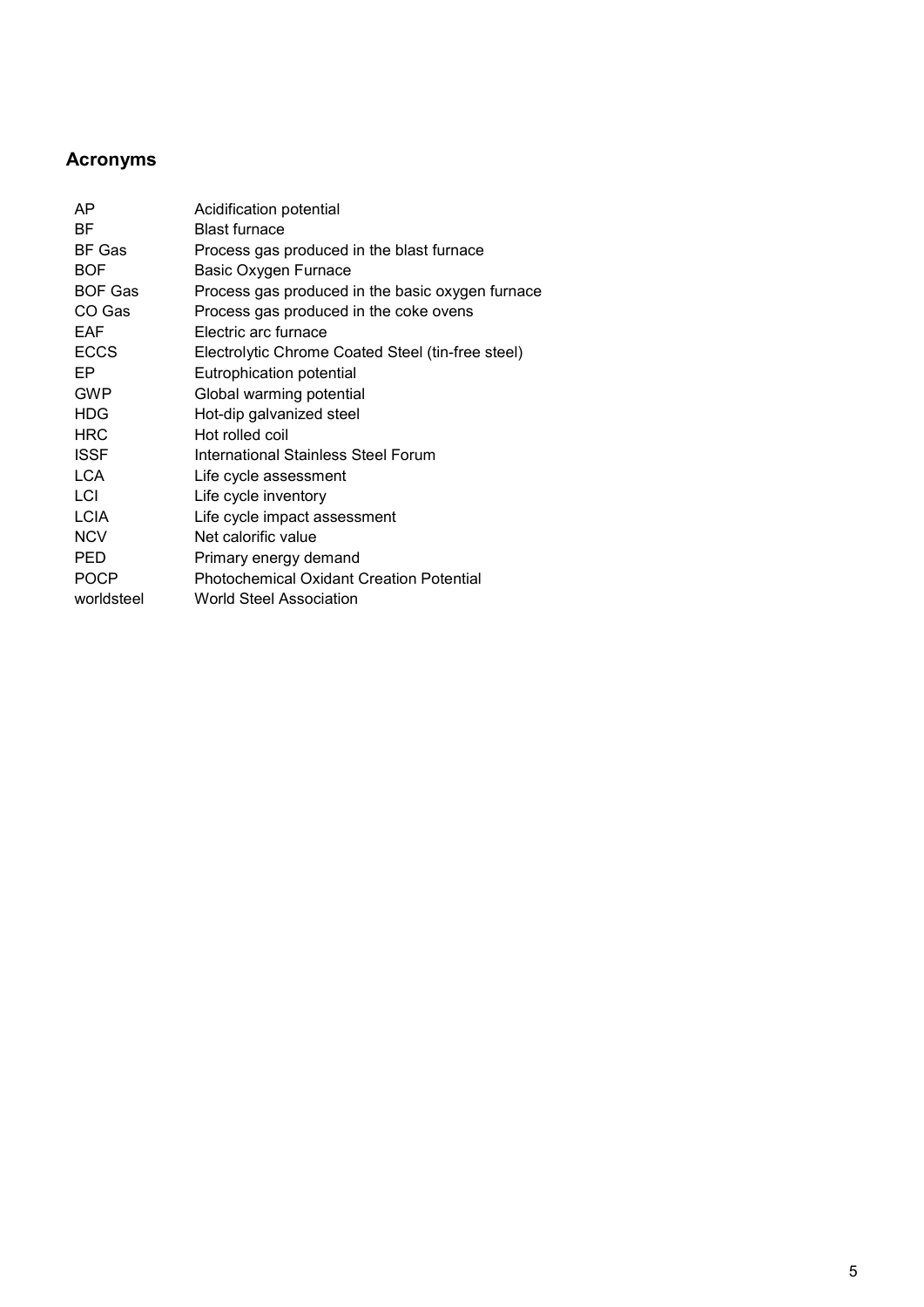# **1. Project context**

This report presents a summary of the 5th global World Steel Association (worldsteel) Life Cycle Inventory (LCI) Study. It provides an explanation of the implementation of the methodology, results and interpretation of the LCI data for steel products. The study was originally carried out for 1994/1995 steel production data. The first update was then undertaken for 1999/2000 data, then 2005/2006[1](#page-50-0) and again with 2012-2015 data. This latest update, the 2018 data release, includes new steel production data from 2016 and 2017.

The main goal of this study, which reflects worldsteel's change of strategy and the industry's ingoing commitment to improving data quality, is to update the LCI data for steel products on a global and regional basis by updating a proportion of the datasets and releasing results on an annual basis. Currently, regional data is available for Europe, Asia and Latin America for certain products. It is believed that other available datasets on steel have been derived with limited accuracy or representation and/or contain out of date information.

The data collection and methodology development have been subject to a great amount of quality control in order to provide a sophisticated database of steel product LCIs for use both internally and externally to the global steel industry.

Whilst this report aims to describe the details of the LCI study 2018, the methodology follows the World Steel Association LCI methodology report [2](#page-50-1)017<sup>2</sup>. This study has been undertaken in accordance with ISO 14040: 2006<sup>[3](#page-50-2)</sup> and 1[4](#page-50-3)044: 2006<sup>4</sup> and while it has not been critically reviewed, all previous versions of the study and methodology report have been reviewed. This approach has improved the integrity of the study and helps to establish transparency. Any changes to methodology or modelling are detailed in Appendix 9.

Although this report features a comprehensive level of detail, it is intended to serve as a basis of dialogue between steel industry representatives and third parties using the data. Recommendations for improvement concerning both the documentation and the LCI data are highly welcomed. They will be considered as the worldsteel LCI database is improved in the future.

Further details on the steel industry production processes are available from other publications (available via the worldsteel website www.worldsteel.org and steeluniversity.org).

Data can be requested from www.worldsteel.org.

# **2. Goal of the study**

This 2018 release of steel industry data is the 4<sup>th</sup> update of worldsteel LCI data, first released in 1995. The industry has regularly collected data and released updates to ensure that the data remains representative of the current steelmaking technologies and their associated emissions and impacts.

The LCI results alone shall not be used for comparisons intended to be used in comparative assertions intended to be disclosed to the public. The LCI data can be used as part of an LCA for comparative studies disclosed to the public if this is stated in the goals and scope of the LCA study, is done based on a proper functional unit and is subject to a study specific critical review by an external panel of experts.

The target audience of the study includes the World Steel Association and its members. Furthermore, aggregated and averaged data will be made available for many different external applications of the data, for technical and non-technical use, including customers of the steel industry, policy makers, LCA practitioners and academia. The data will also be made available in public and proprietary databases.

The goals of the project are to:

- Produce worldwide LCI data for steel industry products. The LCIs are both cradle-to-gate data and cradleto-gate data including end-of-life recycling (end-of-life credits are separately reported).
- Provide data to support communication with industry stakeholders.
- Assist industry benchmarking and environmental improvement programmes.

The overall magnitude of the results is on the same level as previous worldsteel LCI data. The changes that have been made to the model and methodology have been made to improve the quality and representativeness of the data compared to previous versions of the model that have been used to generate the results. Where appropriate, a conservative approach has been taken.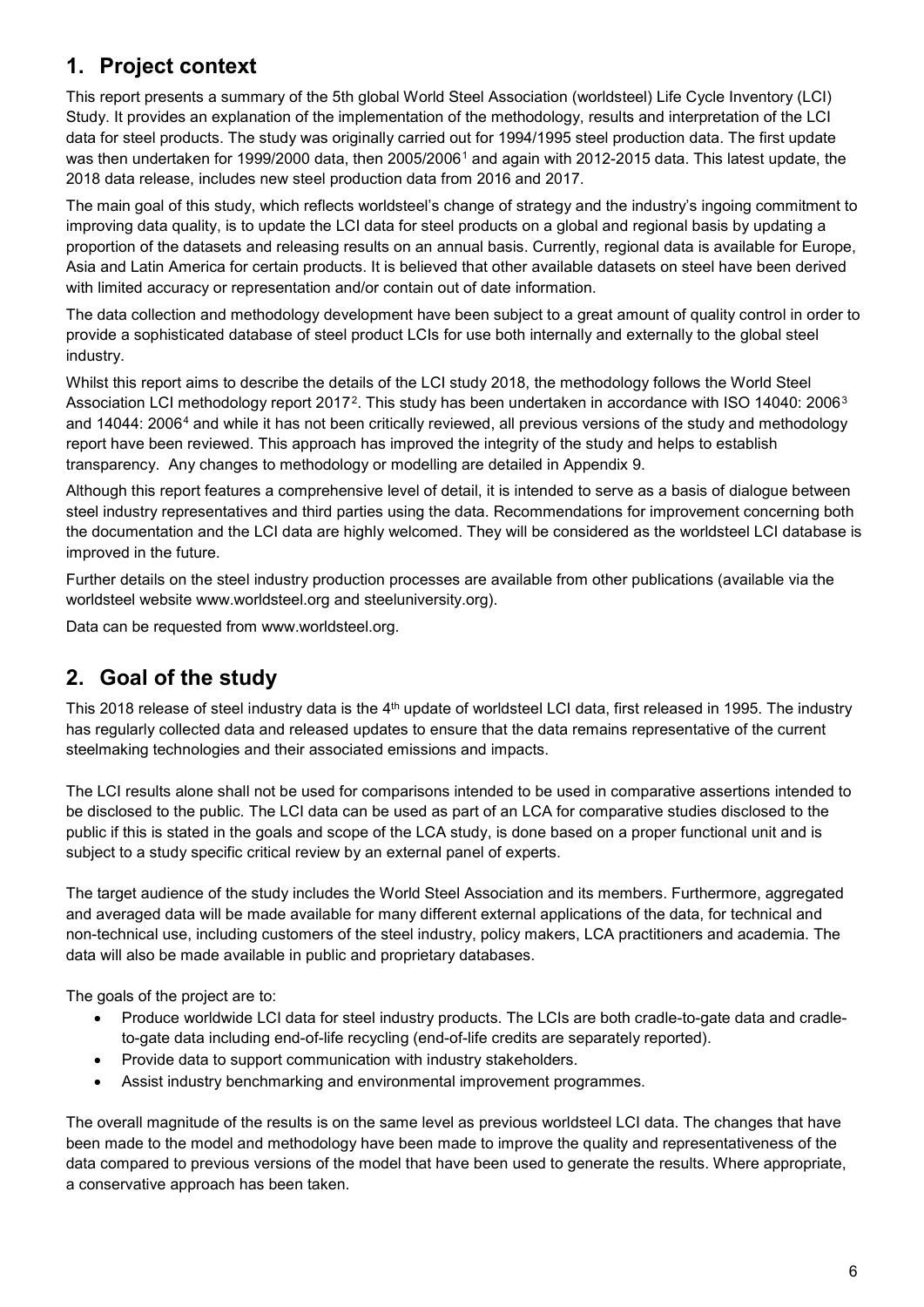In the past, the global steel industry LCI data was updated every 5 years or so. This latest update released in 2018 reflects a change in worldsteel's strategy on LCI data to update the data on a more regular basis. As such, worldsteel will update a proportion of the steel production data in the database on an annual basis and remove data older than 5 years. Upstream data will also be updated annually to ensure the most relevant and up-to-date data is used. In addition, this change in strategy allows worldsteel member companies to provide data when it suits them, and not only once every five years. This allows worldsteel to produce the most recent and complete steel industry product LCIs for both global and, where possible, regions of interest and make them available for general use in the LCA community. It also allows new product datasets to be generated when there is sufficient data available and as no data supplied by the steel companies is older than 5 years old, the datasets comply with as many EPD schemes with age restriction constraints as possible.

# **3. Scope of the study**

### **3.1 System description overview**

The scope of the LCA study is defined in ISO 14044: 2006 section 4.2.3.1, and among other things outlines the function, functional unit, system boundary and cut-off criteria of the study. These are outlined in the following sections.

### **3.2 Functional unit**

Within the scope of this study, the functional unit is the production of 1kg of a steel product at the factory gate, i.e. cradle-to-gate data. Where the data is intended to be supplied as cradle-to-gate including end-of-life recycling, the function includes the upstream burdens of the scrap used in the steelmaking process and the credits associated with the end-of-life recycling of the steel product. Further functions relating to the generation of co-products from the steel production system have been considered using the allocation procedure recommended in ISO 14040: 2006 as documented in the 2017 worldsteel LCI methodology report section 3.6.

Seventeen steel products (Table 1) were included in the study – seamless tubes have been included for the first time. These products were chosen as they cover the vast majority of steel products (> 95%). Additional products which have not been included at this stage are generally processed from one of the products listed below. The detailed specifications of each steel product, such as size range, gauge and coating thickness, vary from site to site and are a function of the technology, equipment and product ranges at the sites involved and are detailed in Appendix 1. The range of specifications within a product category will to some extent influence the regional and global LCI results.

|               | <b>Product category   Manufacturing route</b> | List of products          |
|---------------|-----------------------------------------------|---------------------------|
|               |                                               |                           |
| Long products | Basic oxygen furnace route                    | Sections                  |
|               | and                                           | Rebar                     |
|               | Electric arc furnace route                    | Wire rod                  |
|               |                                               | <b>Engineering steels</b> |
| Flat products | Basic oxygen furnace route and                | Plate                     |
|               | Electric arc furnace route                    | Hot rolled coil           |
|               |                                               | Cold rolled coil          |
|               |                                               | Pickled hot rolled coil   |
|               |                                               | Finished cold rolled coil |
|               |                                               | Electrogalvanized steel   |
|               |                                               | Hot-dip galvanized steel  |
|               |                                               | Tin-free steel (ECCS)     |
|               |                                               | <b>Tinplated products</b> |
|               |                                               | Organic coated steel      |
|               |                                               | Welded pipes              |
|               |                                               | UO pipes                  |
|               |                                               | Seamless Pipe             |

<span id="page-6-0"></span>*Table 1: List of products covered by the study*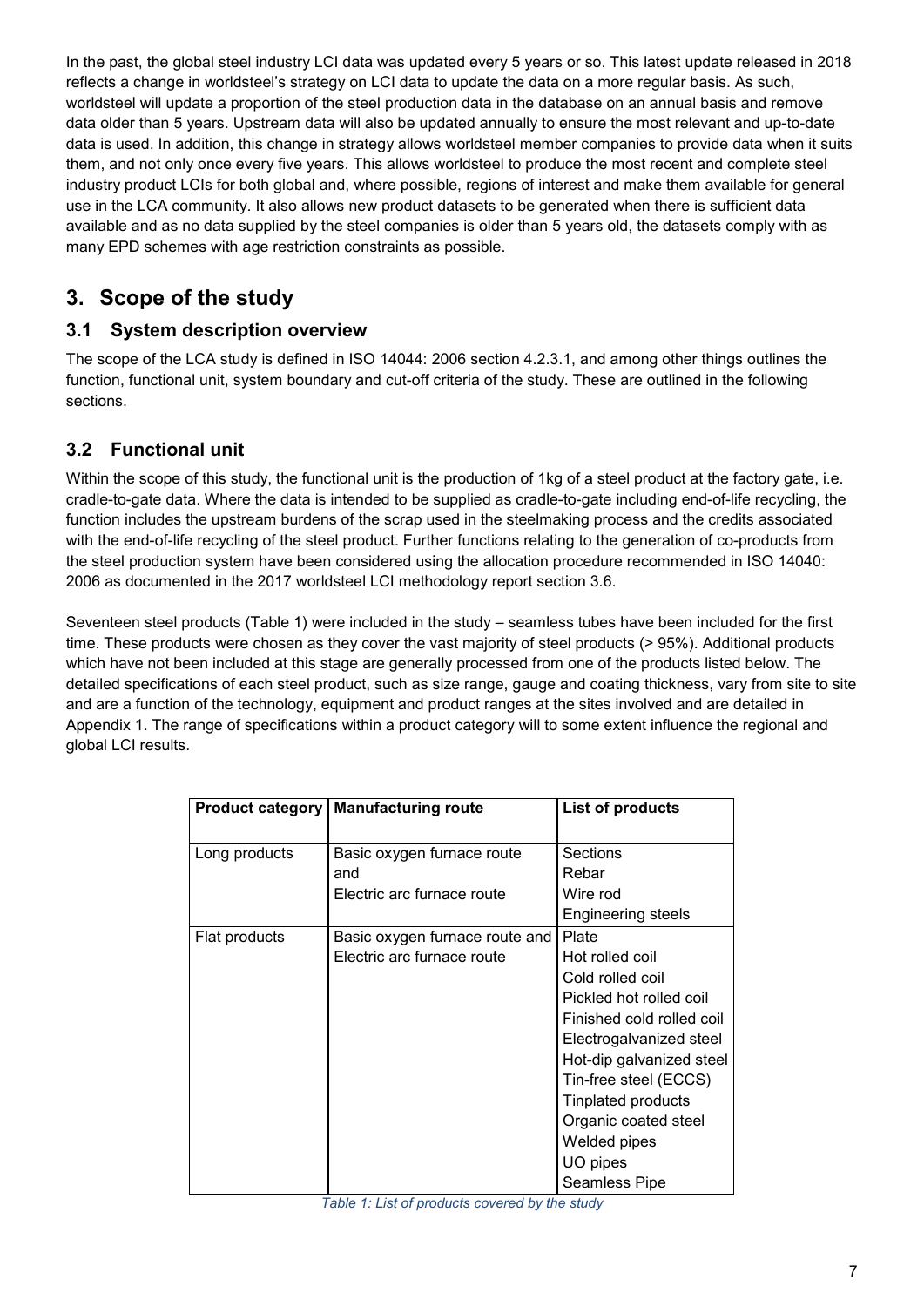The study focuses on carbon and low alloy steels (with alloy content lower than 2 %). Notably stainless steels (with at least 12% chromium) are outside the study scope but form the basis of another study via EUROFER and ISSF[5](#page-50-4).

### **3.3 System boundaries**

The study is a cradle-to-gate LCI study with and without the end-of-life recycling of the steel as defined in the 2017 worldsteel LCI methodology report Figures 1 and 2. That is, it covers all of the production steps from raw materials in the earth (i.e. the cradle) to finished products ready to be shipped from the steelworks (i.e. the gate). The cradleto-gate LCI study, with end-of-life recycling, includes net credits (the amount of end-of-life scrap minus any scrap consumed in the production of the product) associated with recycling the steel from the final products at the end-oflife (end-of-life scrap). This study does not include the manufacture of the downstream final products or their use. If the user of steel uses steel datasets including the end-of-life credits on the material level, it has to be checked that no double-counting occurs when the user models the end-of-life of the downstream product.

A full description of the system boundaries is given in 2017 worldsteel LCI methodology report, section 3.3.

For this study, primary data were collected for 24 separate steelmaking process steps (Table 2 shows the break down and the number of sites contributing to this study), plus boilers, compressors, water intake, effluents, stockpile emissions and transport. A representation of one of these processes, the basic oxygen furnace module, is given in Appendix 2. Data were also collected regarding the use of steel industry co-products such as process gases and slags.

| Process stage              | Number of | Process stage             | Number of      |
|----------------------------|-----------|---------------------------|----------------|
|                            | sites     |                           | sites          |
| Coke making                | 37        | Hot-dip galvanizing       | 32             |
| Sinter making              | 37        | Tin-free mill (ECCS)      | 4              |
| Pellet plant               | 8         | Tinplate mill             | 13             |
| <b>Blast furnace</b>       | 45        | Organic coating line      | 15             |
| Direct reduced iron        | 8         | Section mill              | 23             |
| Basic oxygen furnace       | 46        | Heavy plate mill          | 16             |
| Electric arc furnace       | 42        | Rebar                     | 26             |
| Hot strip mill             | 41        | UO pipe                   | 4              |
| Pickling plant             | 37        | Welded pipe               | 9              |
| Cold rolling mill          | 36        | Seamless Pipe             | $\overline{4}$ |
| Annealing & tempering mill | 33        | Wire rod                  | 23             |
| Electrogalvanizing         | 9         | <b>Engineering steels</b> | 7              |
| Total processes            |           |                           | 555            |

*Table 2: Number of process stages represented in the study*

<span id="page-7-0"></span>The steel product manufacturing flow diagrams via the basic oxygen furnace route and the electric arc furnace route are shown in the 2017 worldsteel LCI methodology report Appendix 1.

### **3.3.1 Technology coverage**

Steel is produced predominantly by two process routes; the basic oxygen furnace route and the electric arc furnace route (the BOF and EAF routes respectively). Typical steel manufacturing flow diagrams are shown in the worldsteel methodology report, 2017, Appendix 1.

Both routes are represented in this data update and the number of sites contributing data for each process is specified in Table 2.

### **3.3.2 Geographic coverage**

The companies participating in the study produce over 22% (1690 million tonnes) of global crude steel production and the contributing sites (which cover 14% of global steel production) are among the largest of the principal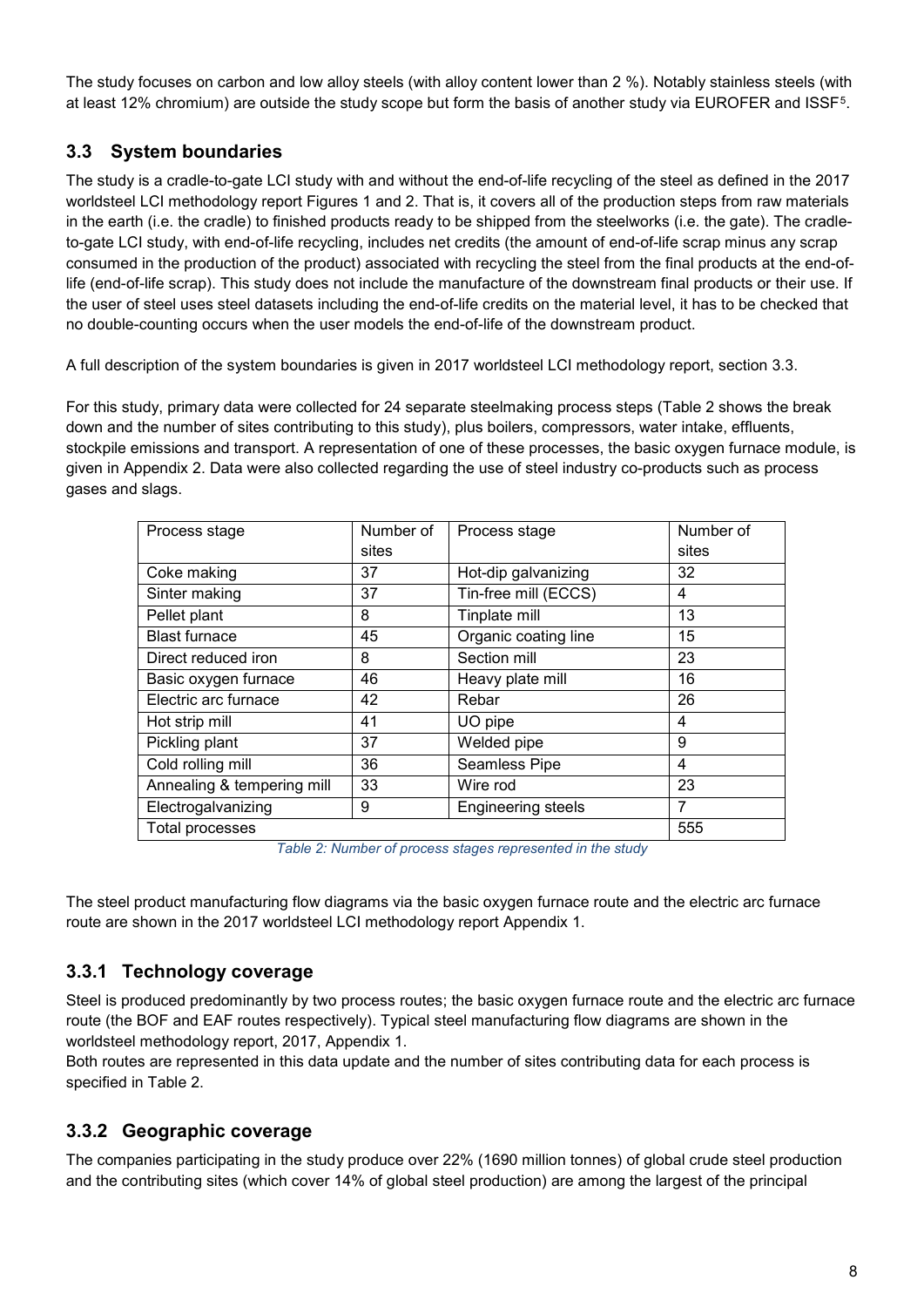producer countries. The highest represented region is Europe: the sites participating represent over 34% of European steel production. The list of participating companies is shown in Appendix 3.

115 sites located in 29 countries participated in the study. The major steel producing countries and regions are included. These are listed below in [Table 3.](#page-8-0)

| Argentina             | France      | Russia       |
|-----------------------|-------------|--------------|
| Australia             | Germany     | Saudi Arabia |
| Austria               | India       | Spain        |
| Belgium               | Italy       | Sweden       |
| Bosnia                | Japan       | Taiwan       |
| <b>Brazil</b>         | Luxembourg  | Thailand     |
| Canada                | Mexico      | Turkey       |
| China                 | Morocco     | UK           |
| <b>Czech Republic</b> | Netherlands | <b>USA</b>   |
| Finland               | Poland      |              |

*Table 3: Countries participating in the worldsteel study*

#### <span id="page-8-0"></span>**3.3.3 Time coverage**

The data collection is related to one-year operation and the year of the data is indicated in the questionnaire for each data point. The primary data collected from the steel companies relate to production from 2013 to 2017 and is believed to be representative of global steel production during this time frame. Although improvements are continually being sought for the steelmaking processes, this is more of a gradual process than any major global change.

Secondary data is sourced from the GaBi database and is dated from 2013 to 2017, with the exceptions of nitrogen and oxygen production from 2007. The gas processes are used to give country specific impacts as they are individually connected to the country electricity grid mix (2014) for each of the steel sites, as outlined in Appendix 6. Each secondary dataset is listed in Appendix 5.

#### <span id="page-8-1"></span>**3.4 Application of LCIA categories**

The LCI study set out to include as many inputs and outputs from the steel production route as possible so that any future studies can consider a range of impact categories. The methodological aspects for key data categories are discussed in section 3.5 of the 2017 worldsteel LCI methodology report Section 3.5.

The goal of the study is to provide the LCI profiles for a number of different steel products and not to analyse the impact categories as they are not included in an LCI profile. In addition, normalisation, grouping and weighting are not applied to the worldsteel LCI data. worldsteel does not routinely provide impact category information with the LCI profiles, except for the following CML impacts, which are given for information purposes only: global warming potential, acidification potential, eutrophication potential and photochemical ozone creation potential. Therefore, the same selection of LCIA results have been included in this report for illustrative purposes only and are included in further detail in Section [6.](#page-20-0) The impact assessment is based on the methods and data compiled by the Centre of Environmental Science at Leiden University, CML 2001 – Jan. 2016[6](#page-50-5).

The following LCIA categories, which have been chosen as examples, are:

- Global Warming Potential (GWP 100 years): an impact assessment level with global effect; for steel products the GWP is mainly caused by CO<sub>2</sub> and methane emissions which account for over 98% of GHG emissions from the steel industry.
- Acidification Potential (AP): an impact assessment level with local effect; within the steel industry, AP is mainly caused by  $SO<sub>2</sub>$  and  $NO<sub>x</sub>$ .
- Eutrophication Potential (EP): an impact assessment level with local effect; within the steel industry, EP is mainly caused by  $NO<sub>x</sub>$  emissions.
- Photochemical Oxidant Creation Potential (POCP): an impact assessment level with local effect; within the steel industry, POCP, also known as summer smog, is mainly caused by carbon monoxide emissions.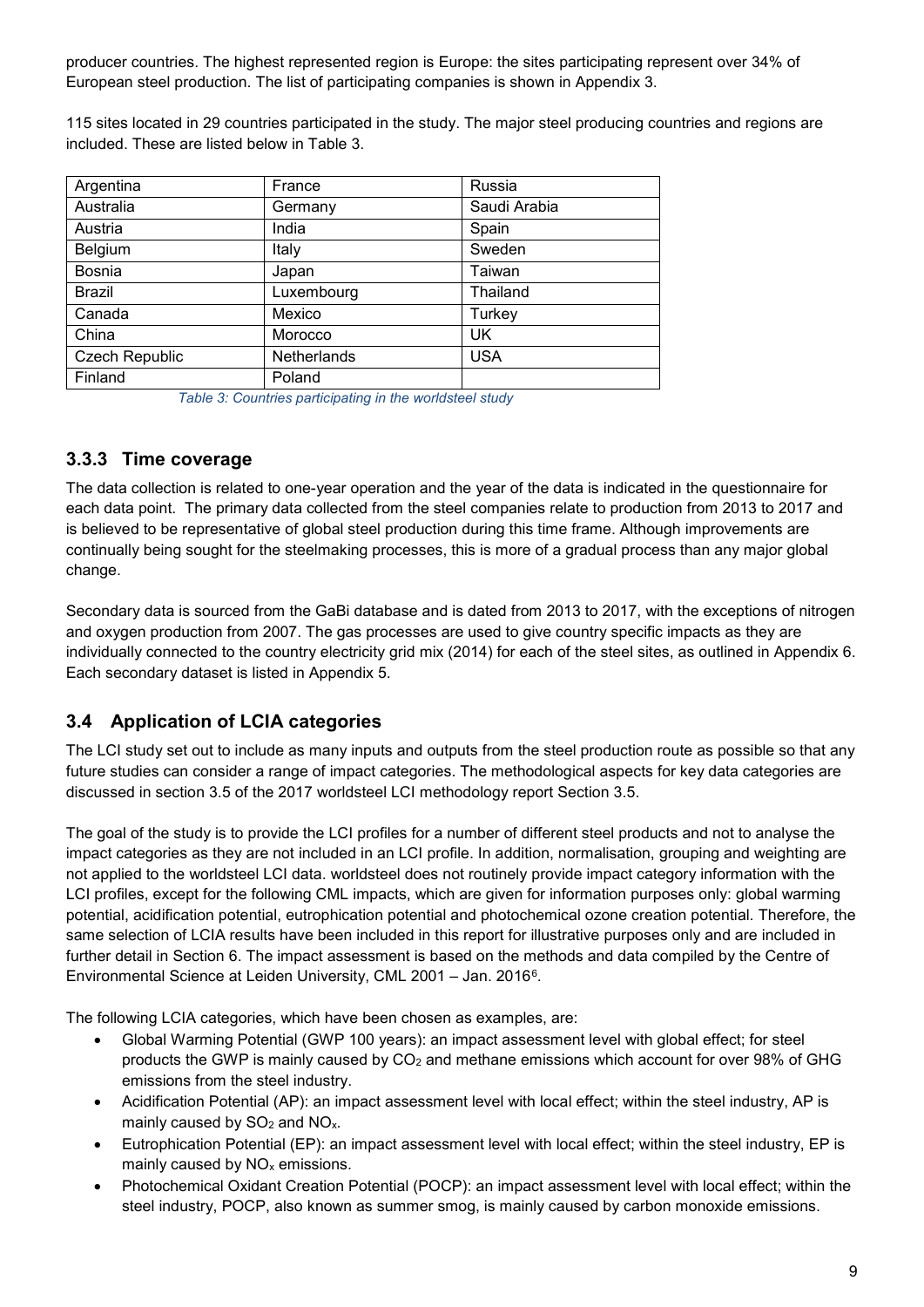### **3.5 Data collection**

The LCI data for this study has been collected according to the principles set out in ISO 14040: 2006 and ISO 14044: 2006. Further clarification to data collection principles can be found in the 2017 worldsteel LCI methodology report Section 3.5.

GaBi 8.7 was used to create the worldsteel LCI model and datasets, which was based on the previous steel industry model for the 2017 data collection. The initial model was created in 2006 by a team of experts including worldsteel, thinkstep and the worldsteel members and represents the steel production process. Site data were collected using the internet-based GaBi Web Questionnaire, known as SoFi. The LCA software system GaBi communicates with the web-based questionnaire platform via a specific interface (for web communication, GaBi version 7.3 had to be utilised due to compatibility issues with later versions of the GaBi software. Models were then updated to the latest GaBi 8.7 once data collection had been completed and imported into the models). The questionnaires are uploaded to the web-platform and each company has individual password protected access to their specific questionnaires. A separate questionnaire is available for each of the process stages for each site (a full list of questionnaires is shown in Appendix 10), an example of which is shown in Appendix 4, as well as for ancillary utilities such as boilers/power plants, compressors, alternators etc. Each of the questionnaires contains a list of input and output flows which fall into the following categories: material and energy inputs, air and water emissions, wastes, products and co-products and recovered material that can be processed internally to displace raw material inputs. Transport data for the raw materials and internal transportation fuel used was also provided in the questionnaires. The central allocation of access rights in SoFi by an administrator ensures the confidentiality of all collected data.

Details of the upstream inputs to the steelmaking process are detailed in Appendix 5 and energy grid mixes for each country in Appendix 6.

A training manual is available to assist those in providing the data via the GaBi Web Questionnaire. A number of features are available in the questionnaire in order to facilitate data collection:

- The GaBi Web Questionnaire has an export function which allows data to be collected in excel and imported into the relevant questionnaire
- In each questionnaire, the amount of each flow per unit product for that process is shown. This gives an easy way to check that the value of the flow is in the correct range and order of magnitude and helps to avoid errors with units.
- Iron, carbon and mass balances can be seen at the process and site level to enable verification of data submission.

The data were collected by worldsteel member companies, i.e. the steel producing companies, for a 12-month period on a site-by-site and process-by-process basis, ensuring a high-quality dataset. The data represents normal or abnormal operation, but excludes accidents, spills and similar events.

### **3.5.1 Exceptions**

In 2017, 99.5% of crude steel production was produced either via the BOF or EAF route. Open hearth production and ingot cast steel production, accounting for approximately 0.5% of global steel production, was not included. No other exceptions to the scope of this study on carbon steel products are given.

#### <span id="page-9-0"></span>**3.6 Methodological details**

#### **3.6.1 Co-products**

With any multi-product system, rules are defined to relate the system inputs and outputs to each of the products. This is particularly important in the case of the BOF route, which generates important quantities of valuable coproducts, but also applies equally to co-products produced in the EAF route, such as slag.

The allocation methods applied in this study are detailed in the 2017 worldsteel LCI methodology report section 3.6.1.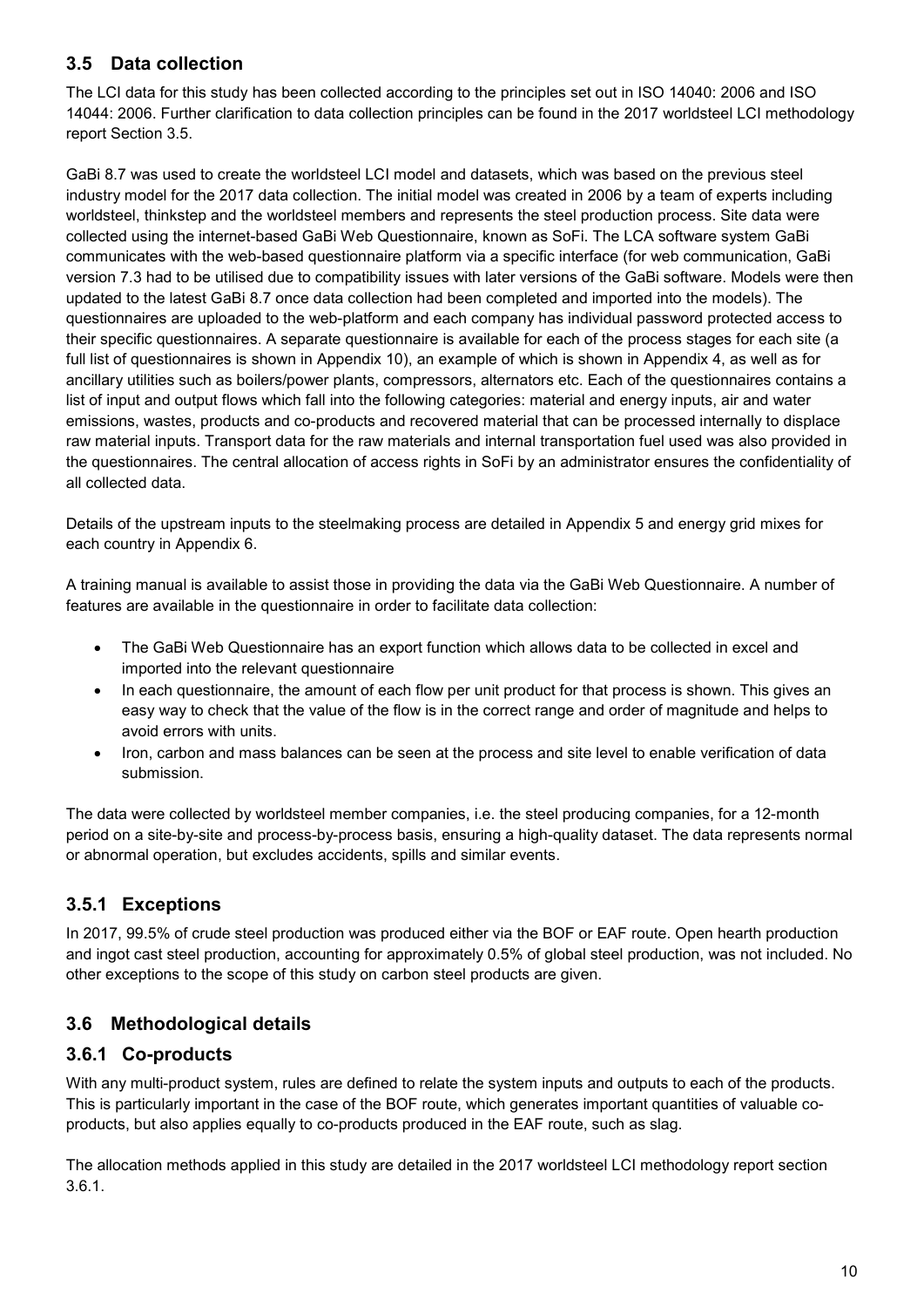Significant material co-products such as slags, which are sold to known destinations, replace functionally similar products. This information is collected from the steel companies participating in the data collection. For example, blast furnace slags can be used in cement manufacture (in cement making and as a replacement for cement), for road construction or aggregate, or as a fertiliser. On average for this study, 0.29 kg of BF slag is generated per kg of hot metal. The generation rate, which depends on the quality of the raw materials used, can be as high as 0.55 kg in some cases. On the sample of participating sites, 99% of the total amount of BF slag produced is recovered, of which 78% is used for cement making. Some slag is used for such things as on-site construction. Details on the use of slags, for the data collected, is provided in [Table 4.](#page-10-0) Care should be taken in studies where both concrete (using slag) and steel are used in order to avoid double counting the credits of the slags.

| Slag type       | Total %   | Percentage use of material        |     |         |  |
|-----------------|-----------|-----------------------------------|-----|---------|--|
|                 | recovered | recovered                         |     |         |  |
|                 |           | Roadstone<br>Fertiliser<br>Cement |     |         |  |
| BF slag         | 99%       | 78%                               | 21% | $< 1\%$ |  |
| <b>BOF</b> slag | $>69\%$   | 8%                                | 90% | $< 2\%$ |  |
| EAF slag        | > 86%     | 15%                               | 85% | $0\%$   |  |

 *Table 4: Slag recovery rates and usages*

<span id="page-10-1"></span><span id="page-10-0"></span>System expansion is used to deal with the slags. This method allows discriminating between alternative recovery routes of steel co-products from an environmental perspective as different "credits" are given for recovery based on the end use of the co-product. This reinforces the environmental value of using co-products in the industry. Allocation by mass scenarios do not integrate the actual use of co-products. For example, allocation applied to BF slags only considers the mass of slag recovered and does not differentiate between the environmental benefits of replacing cement or replacing aggregates.

System expansion is also used to account for process gases (coke oven, BF and BOF gases), dusts, scales, oils etc. that are produced in the steelmaking processes and then recovered. Details of the assumptions made for all recovered material are included in Appendix 8.

With further analysis, the processes linked with the system expansion retain their initial (actual) inventories of the process (e.g. cement or fertiliser production) and the expanded system processes are also reported separately. When combined, the result is the overall LCI of the product at the cradle-to-gate level.

### **3.6.2 Steel scrap**

Methods for dealing with steel scrap are outlined in the 2017 worldsteel LCI methodology report Section 3.6.2 and have been followed in this study.

### **3.7 Interpretation**

The results of the LCI/LCIA are interpreted according to the Goal and Scope of the study. The interpretation addresses the following topics:

- Identification of significant findings such as the main contributors to the overall results or certain impact categories, see Section [6.](#page-20-0)
- Evaluation of completeness and sensitivity to justify the inclusion or exclusion of data from the system boundary or methodological choices, see Section [6.2.2.](#page-24-1)
- Conclusions, limitations and recommendations of the appropriateness of the definitions of the system function, functional unit and system boundaries, see Section [0.](#page-26-0)

#### **3.8 Critical review**

As there is no change to the implementation of the methodology in this study compared to the previous study report, no critical review has been conducted.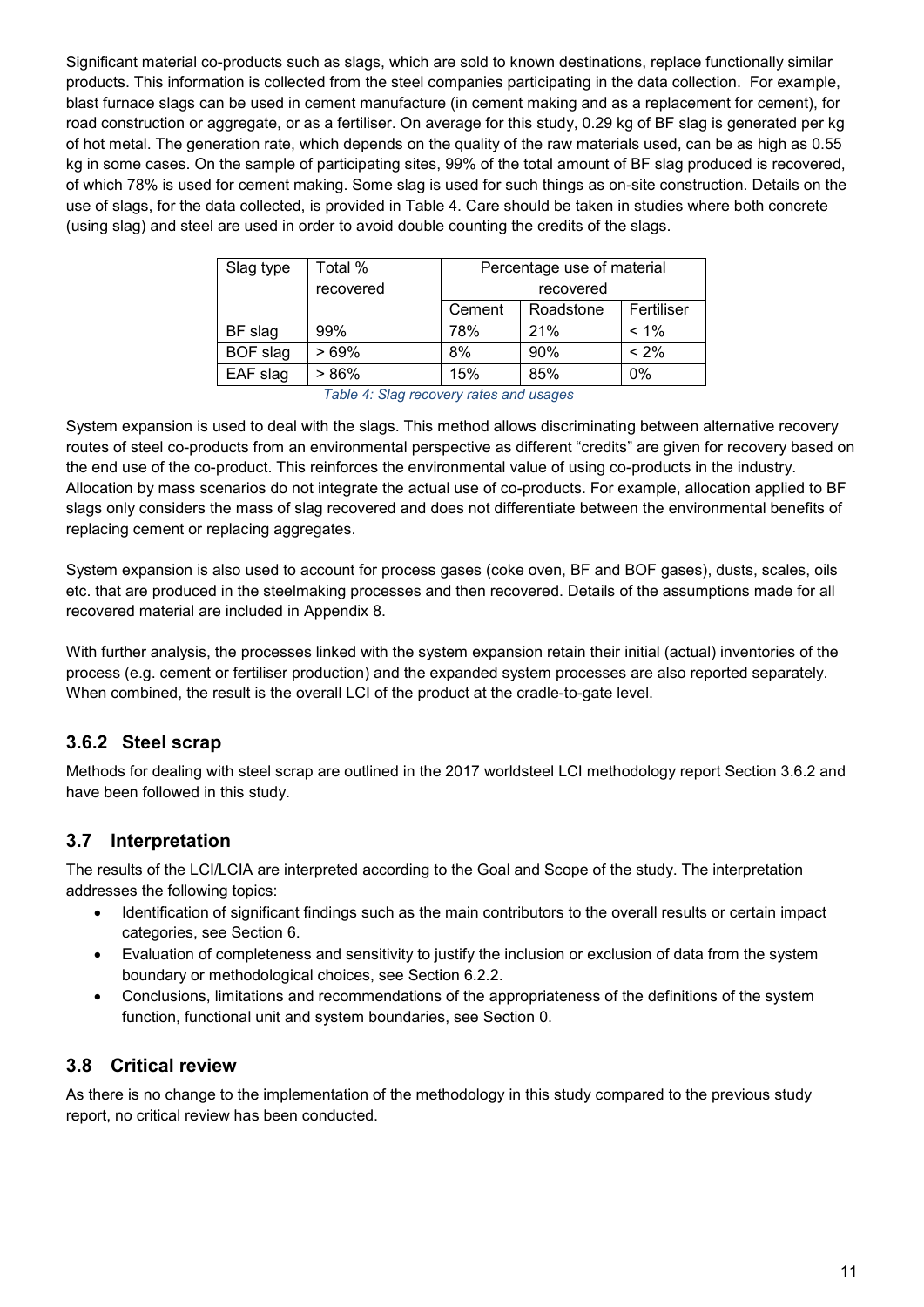# <span id="page-11-1"></span>**4. Data quality**

### **4.1.1 Data quality requirements**

To ensure that worldsteel can provide the most accurate and representative data for steel industry products, the quality of the data used in the models needs to be very high.

Data quality requirements from the 2017 worldsteel LCI methodology report Section 3.5.7 were followed. The data that have been used for this study can be classified in three ways:

- Primary data collected from worldsteel member companies, gate-to-gate data.
- Primary data for some upstream inputs, e.g. aluminium, from industry associations or producers, cradle-togate data.
- Cradle-to-gate data, plus background system from the GaBi 8.7 SP36 Professional database for upstream inputs e.g. electricity, iron ore, coal etc.

Due to the extensive checks made of the data provided by each site, the overall quality of the data is considered to be high and is representative of the systems described in terms of technological coverage. The primary steel data are collected directly from the steel producers themselves, enabling a thorough analysis and exchange with these producers. The steel industry is striving to continually improve the quality of its own data and upstream data that are used in the model.

The data collection was managed in the following way. The project was led by the worldsteel LCA manager, reporting to the Head of Product Sustainability. Data was provided individually by the worldsteel member companies and they were supported by worldsteel LCA Expert Group members, thinkstep and the worldsteel LCA manager. The data was reviewed by the worldsteel LCA Manager and thinkstep for GaBi supplied datasets.

#### Gate-to-gate data

All data on steel production and processing were collected on a site-by-site basis utilising the GaBi Web Questionnaire. All data submitted were checked as detailed in section [4.2.](#page-11-0) Companies were provided with a data collection user guide and were given training on how to use the GaBi Web Questionnaire. worldsteel was available for web meetings or calls to answer specific questions relating to the data collection exercise.

#### Cradle-to-gate data from industry associations

For industry supplied datasets such as aluminium, the datasets were checked to ensure they were consistent with the goals and scope of the worldsteel study. Expert judgement was used to select the appropriate datasets and documentation relating to these datasets is given within the dataset or can be obtained directly from the supplying industry associations.

#### Upstream GaBi data

All data from the GaBi Professional database were created with consistent system boundaries and upstream data by thinkstep. Expert judgement and advice was used in selecting appropriate datasets to model the materials and energy for this study. Detailed database documentation for GaBi datasets can be accessed at http://documentation.gabi-software.com/.

#### <span id="page-11-0"></span>**4.2 Data quality check**

The GaBi Web Questionnaires were based on the worldsteel LCI model that had been set up by worldsteel and thinkstep. In this way, all relevant flows, processes and interconnections between the processes were included in the model. The data collector was able to specify the data in their preferred units within the data collection system to avoid human error when entering the data, for the conversion from one unit to another. For example, natural gas could be entered as kg, MJ, GJ, Nm<sup>3</sup>, kWh etc.

This data was then extracted by worldsteel for analysis. In addition to the worldsteel LCA Manager, the worldsteel LCA Expert Group 'verified' the process data and LCI results to ensure their validity. This was carried out by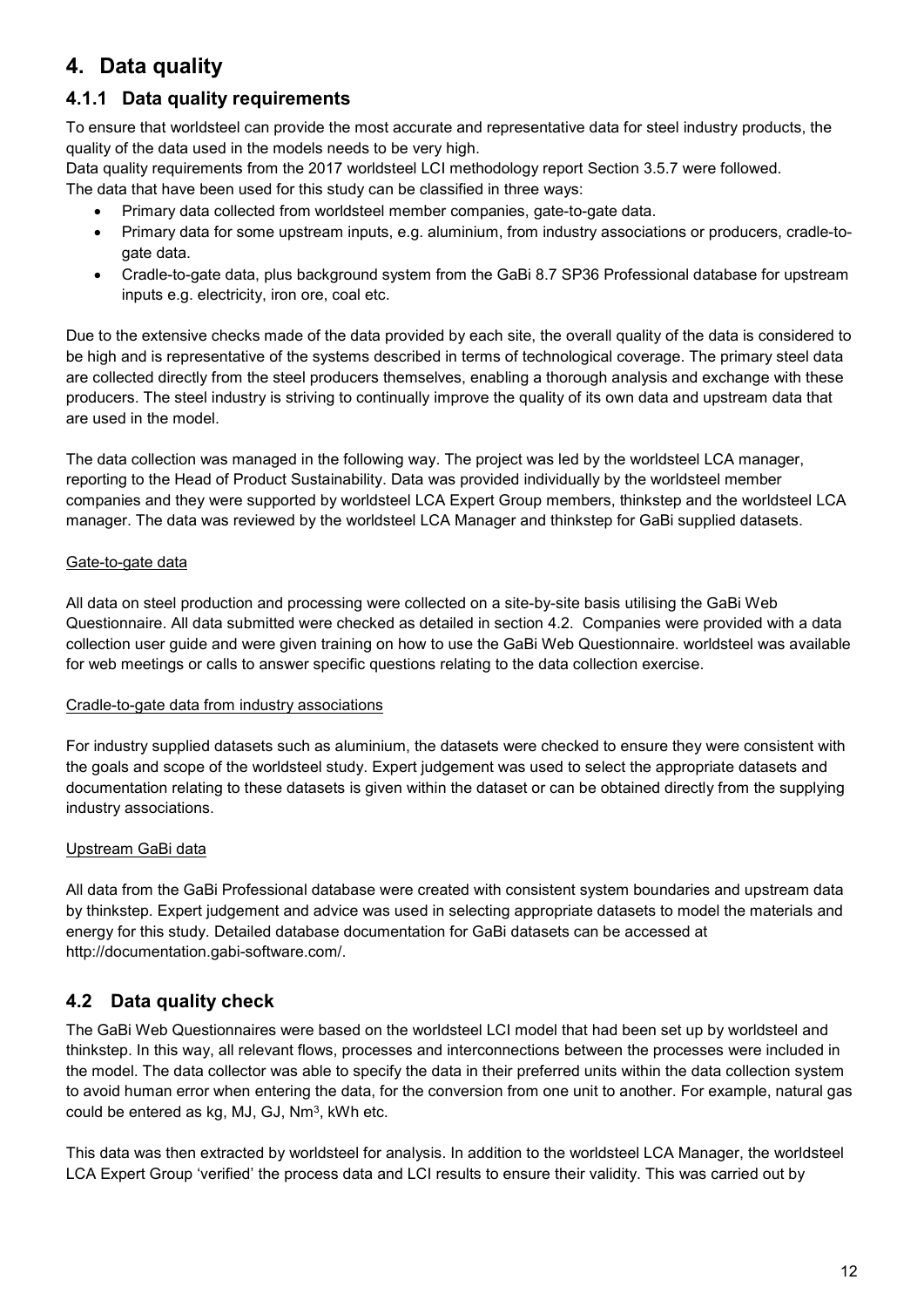examining the individual processes for all sites and comparing the inputs and outputs. The experts applied their knowledge of the steelmaking processes to ensure the data was consistent with known steelmaking practices.

#### **4.2.1 Raw data**

All completed GaBi Web Questionnaires submitted by the sites were checked individually and systematically by worldsteel.

The questionnaires were imported directly into the GaBi software on a site by site basis. No manual import was necessary which therefore avoided errors in conversion or typing mistakes.



*Figure 1: Horizontal averaging and vertical aggregation*

#### <span id="page-12-0"></span>**4.2.2 Process, site and route data.**

Data checks were done at the process, site (gate-to-gate) and cradle-to-gate level and at each stage, benchmarking analysis was carried out to ensure that the data provided were accurate. Data checks included:

- Carbon and iron balance per kg of product for each process
- Energy consumption per process, including the boilers
- Emissions to air and water
- Yields between different process steps and scrap produced / consumed
- Slag balance across the whole site
- Process gas balance across the whole site
- Water balance
- Cradle to gate comparison against 2 standard deviations of data for a range of impact assessments
- LCIA level checks

The product LCIs were calculated in GaBi, by averaging the available site-specific routes (by setting up individual plans) for each product included in the study. The steel product LCI average datasets were calculated using a vertical aggregation approach (see [Figure 1.](#page-12-0)), i.e. calculating the LCI for product A from site X and averaging with product A from site Y, based on the weighted average of the production tonnage of product A.

The final LCI results were then compared against previous results to check them for accuracy to ensure that the final LCI results were accurate and robust and differences explored to understand why they have occurred.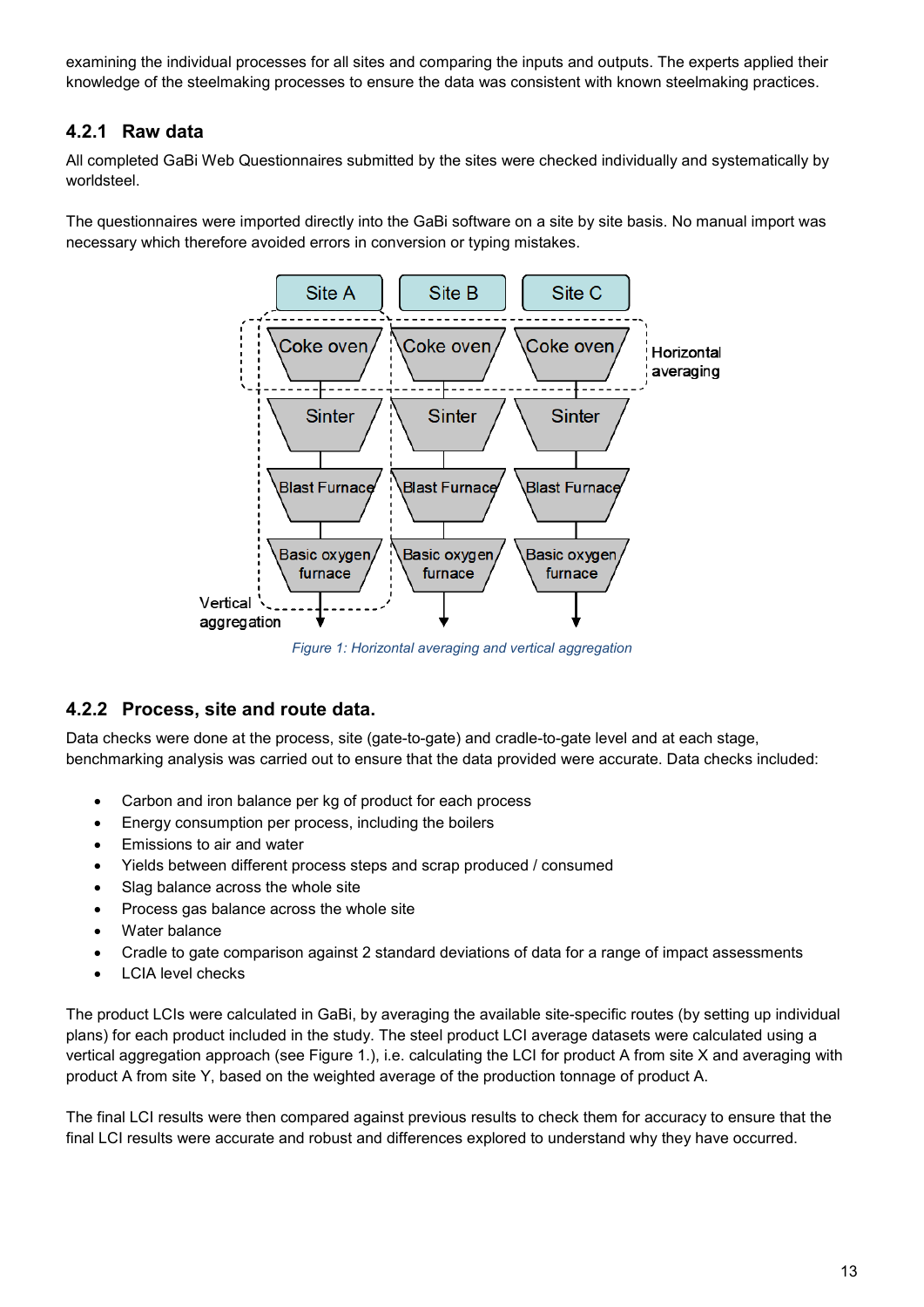#### **4.2.2.1 Water emissions**

Due to the uncertainty in conducting a water balance that accounts for all water inputs and outputs across a site boundary, including evaporation losses and unmeasured water inputs such as rainfall, there is a variability of data between the sites regarding water usage and water emissions. Better metering and monitoring will help to reduce this in future.

#### <span id="page-13-1"></span>**4.3 Data gaps**

Where there were gaps in the data, the data collector was contacted in order to provide any missing data. Where this was not possible, the average value, based on data collected from other steel production sites, was incorporated into the dataset where it was missing. For all accounted air and water emissions, this average approach was taken. This is detailed in the 2017 worldsteel LCI methodology report section 3.5.4.

# <span id="page-13-0"></span>**5. LCA results and analysis**

It is not the intention to provide an impact assessment of the steel products considered in this study but they are considered here as a plausibility check and for illustrative purposes only.

Life cycle inventory data are available for 17 steel products and is freely available on request via [www.worldsteel.org.](https://worldsteel-my.sharepoint.com/personal/millar_worldsteel_org/Documents/Methodology%20Report/www.worldsteel.org) The data are provided using the GaBi Envision tool, which enables the data to be easily generated directly from the GaBi 8.7 software, thus reducing the likelihood of errors in generating datasets. The data provided are LCI data and are provided as cradle-to-gate data as well as cradle-to-gate including end-of-life recycling. A description of the data provided can be found in Appendix 7.

[Table 6](#page-14-1) shows typical impacts for three main steel industry products: steel sections, hot rolled coil and hot-dip galvanized steel, which cover a wide range of use of steel products. Steel sections are produced both in the EAF and in the BOF route and are rolled on a hot rolling mill. These include I-beams, H-beams, wide flange beams and sheet piling and are often found on the market for direct use. Hot rolled coil is one of the first products being produced from the BOF route and EAF route. The hot rolled coil is generally further processed into finished products by the manufacturers and can be used in transport, construction, ship-building, pressure vessels, pipelines etc. Hot-dip galvanized steel is generally hot rolled coil that has been further processed (e.g. rolling, annealing, tempering, coating) and has a thin layer of zinc to provide corrosion resistance and can be used in a number of applications for automotive, construction, domestic appliances etc.

The data are based on global average datasets and include:

- Cradle-to-gate
- Cradle-to-gate including recycling, with a typical end-of-life recycling rate (RR) of 85%

This end-of-life recycling rate means that 85% of the steel within the final product will be recycled when the product reaches the end of its useful life. The end-of-life recycling rate of steel depends on the type of final product and its use. Typical rates for the automotive sector are above 95%, for construction around 85% and for packaging around 70%. These values are based on expert judgement amongst the worldsteel LCA experts and are meant as guidance only. They are believed to be conservative values as recycling of products will improve in the future. When a request for data is received by worldsteel which requests a different end-of-life recycling rate, this specified rate can be used.

### **5.1 LCI value of steel scrap**

The methodology for determining the LCI for steel scrap has been described in the 2017 worldsteel LCI methodology report section 3.6.2 and further discussed in the report's Appendix 2. A credit is given for the net scrap that is produced at the end of a final product's life. The net amount of scrap that is used is determined as follows:

#### **Net scrap = Amount of steel recycled at end-of-life – Scrap input**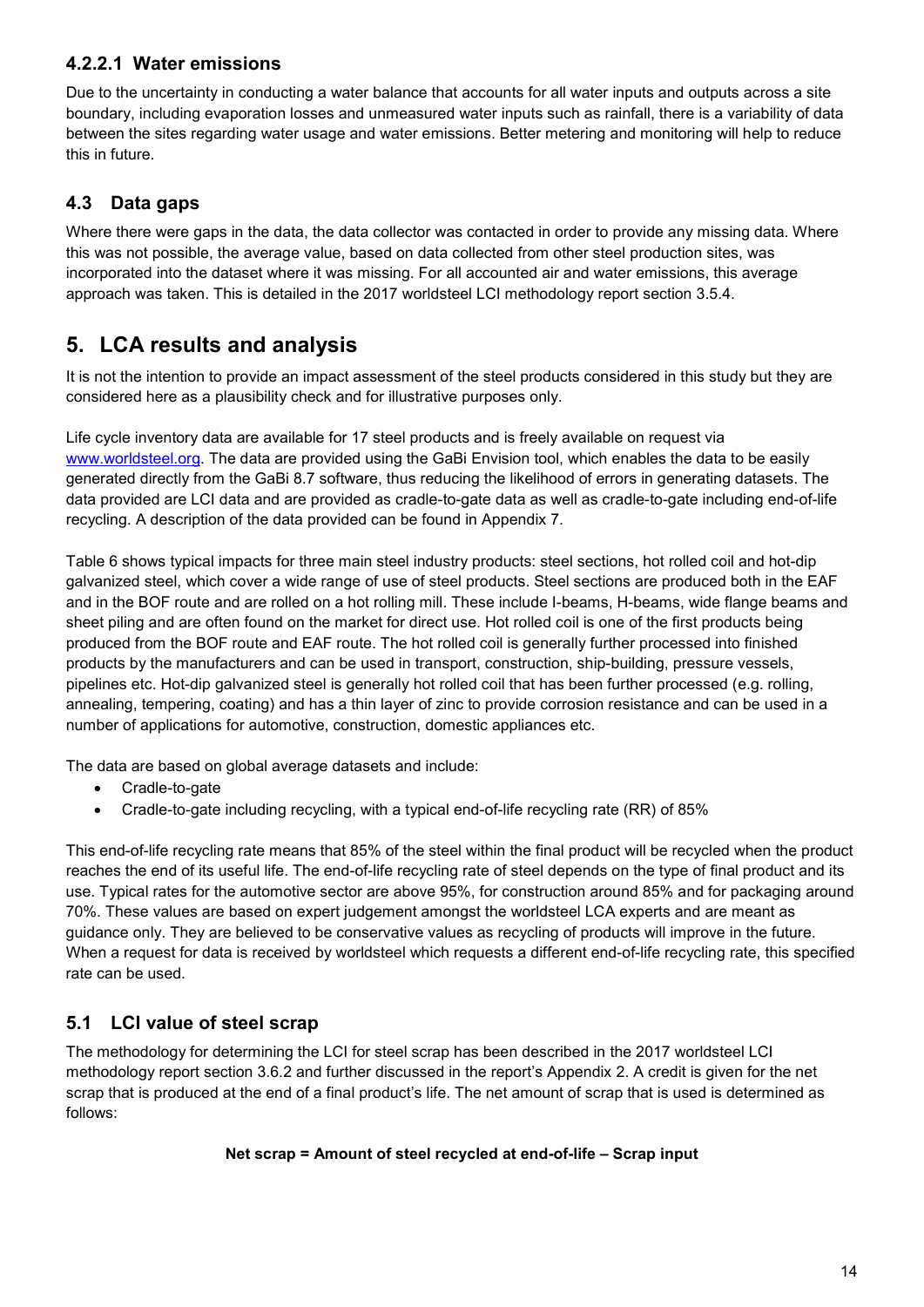The results provided in Section [5](#page-13-0) include this net credit for scrap recycling. The impact of recycling 1kg steel scrap is shown in [Table 5;](#page-14-0) this has been calculated using the equation and method in the 2017 worldsteel LCI methodology report section 3.6.2. based on data collected from the sites for this study. The results are illustrative only.

| Impact category                                | <b>LCIA for 1kg steel scrap</b> |  |  |
|------------------------------------------------|---------------------------------|--|--|
| Primary energy demand, MJ                      | 13.8                            |  |  |
| Global warming potential (100                  |                                 |  |  |
| years) kg CO <sub>2-e</sub>                    | 1.67                            |  |  |
| Acidification potential, kg SO <sub>2</sub> -e | 0.0032                          |  |  |
| Eutrophication potential, kg                   |                                 |  |  |
| Phosphate-e                                    | 2.23E-04                        |  |  |
| Photochemical ozone creation                   |                                 |  |  |
| potential, kg Ethene -e                        | 0.00078                         |  |  |

*Table 5: Example impact categories and primary energy demand for 1 kg steel scrap*

<span id="page-14-0"></span>Thus, for every 1kg scrap consumed in the steelmaking process, and every 1kg of steel recycled from a final product at the end of its life, the LCIA displayed in [Table 5](#page-14-0) can be applied. The burden for scrap consumption would result in adding the steel scrap LCI. The credit for steel recycling at the end of the final products' life would result in subtracting the steel scrap LCI from the product LCI.

#### **5.2 Energy demand and environmental impact categories**

For the purpose of this study report, the impact assessment is based on the methods and data compiled by the Centre of Environmental Science at Leiden University as detailed in Section [3.4.](#page-8-1) Primary energy demand is also included as an indicator of overall energy demand for the production of the steel products. These data are illustrative and should not be used for specific studies. The data provided is not the LCI data. For the most up-todate regional LCI data for all steel products, visit [www.worldsteel.org.](https://worldsteel-my.sharepoint.com/personal/millar_worldsteel_org/Documents/Methodology%20Report/www.worldsteel.org)

The data for the steel sections comes from both the EAF and the BOF route. Based on the latest worldsteel LCI data, the net scrap content is typically around 0.64 tonnes per tonne steel section. Hot rolled coil and hot-dip galvanized steel are also produced in the EAF and BOF route, though typically with a higher proportion of BOF route so the amount of net scrap consumption is generally a lot lower, around 0.06 tonnes per tonne of hot-dip galvanised steel and 0.13 tonnes per tonne of hot rolled coil.

|                       |                                       | <b>PED</b> | <b>GWP</b> | AP         | EP             | <b>POCP</b> |
|-----------------------|---------------------------------------|------------|------------|------------|----------------|-------------|
|                       |                                       | MJ         | $kg CO2-e$ | $kg SO2-e$ | kg Phosphate-e | kg ethene-e |
|                       | Cradle-to-gate                        | 18.3       | 1.5        | 0.0037     | 0.00033        | 0.00068     |
| Sections, 1kg         | Net recycling benefit                 | $-2.8$     | $-0.3$     | $-0.0007$  | $-0.00005$     | $-0.00016$  |
|                       | Cradle-to-gate<br>including recycling | 15.4       | 1.2        | 0.0031     | 0.00029        | 0.00052     |
|                       | Cradle-to-gate                        | 23.2       | 2.3        | 0.0056     | 0.00044        | 0.00092     |
| Hot rolled            | Net recycling benefit                 | $-10.0$    | $-1.2$     | $-0.0023$  | $-0.00016$     | $-0.00056$  |
| coil, 1kg             | Cradle-to-gate<br>including recycling | 13.2       | 1.1        | 0.0033     | 0.00028        | 0.00036     |
|                       | Cradle-to-gate                        | 29.9       | 2.8        | 0.0064     | 0.00055        | 0.00100     |
| Hot-dip<br>galvanized | Net recycling benefit                 | $-10.9$    | $-1.3$     | $-0.0025$  | $-0.00018$     | $-0.00061$  |
| steel, 1kg            | Cradle-to-gate<br>including recycling | 19.0       | 1.3        | 0.0025     | 0.00018        | 0.00061     |

*Table 6: Life cycle impact assessment results of steel products*

<span id="page-14-1"></span>The recycling credit that can be seen in [Table 6](#page-14-1) and the following charts varies depending on the net recycling credit level. For sections, where the input level of scrap is relatively high, then the net overall scrap credit at end-of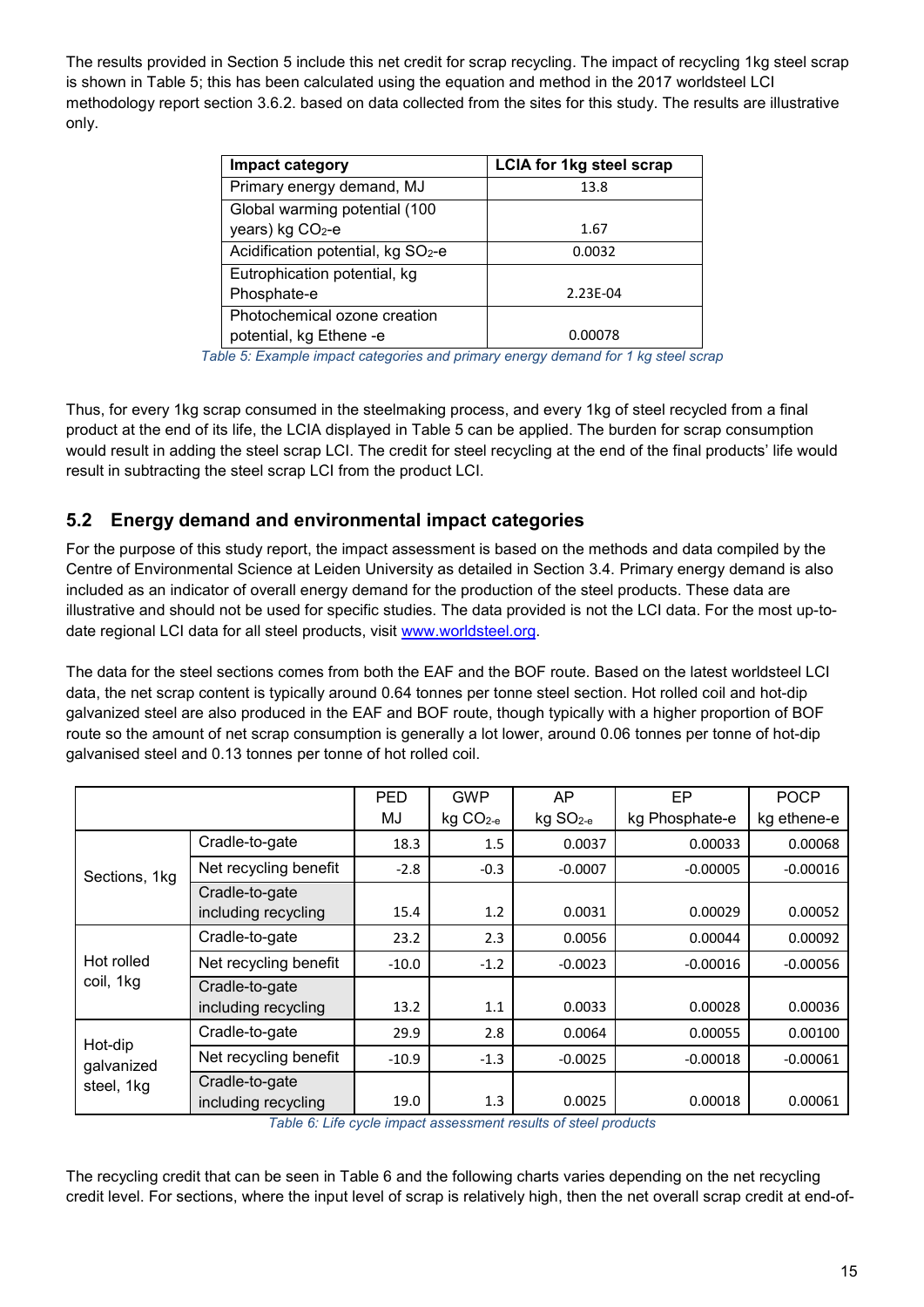life is low since the credits are based on the recycling rate minus the scrap input. For the products that are mainly produced via the BOF route, then the scrap inputs to the process are low and therefore the net scrap end-of-life credit is much higher for the same end-of-life recycling rates.

### **5.2.1 Primary energy demand, PED**

The primary energy demand for the three products described above is shown in [Figure 2.](#page-15-0)



*Figure 2: Primary energy demand (MJ) of steel products*

<span id="page-15-0"></span>This PED is made up of both renewable and non-renewable resources. For the cradle-to-gate data for each of the three products shown above, between 93% and 98% of the demand is from non-renewable resources, with the majority being attributable to hard coal consumption, see [Figure 3.](#page-15-1) The consumption of uranium is only associated with the upstream profiles of electricity consumption.



<span id="page-15-1"></span>*Figure 3: Contributions to primary energy demand of steel products*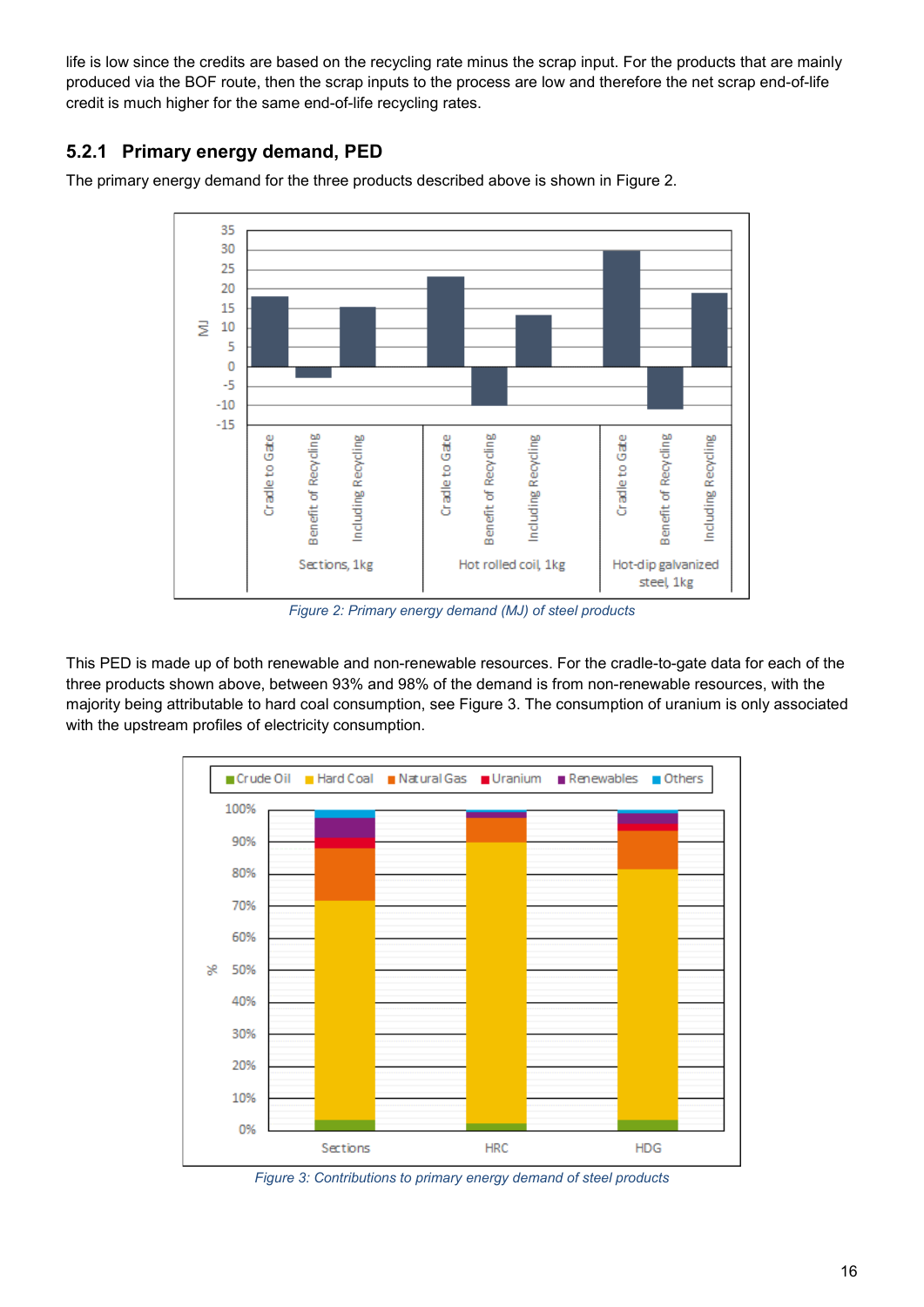#### **5.2.2 Global warming potential, GWP**

 $3.0$  $2.5$  $2.0$  $1.5$  $CO<sub>2-e</sub>$  $1.0$  $0.5$  $0.0$ 뽀  $-0.5$  $-1.0$  $-1.5$  $-2.0$ Benefit of Recycling Benefit of Recycling Benefit of Recycling 얃 Cradle to Gate Including Recycling Cradle to Gate Including Recycling Cradle to Gate Including Recycli Sections, 1kg Hot rolled coil, 1kg Hot-dip galvanized steel, 1kg

The GWP for the three products described above is shown in [Figure 4.](#page-16-0)

*Figure 4: Global warming potential (CO2-e) of steel products*

<span id="page-16-0"></span>The GWP for steel products is dominated by CO<sub>2</sub> and methane emissions, which account for over 99% of all GHG emissions for the steel industry. Methane emissions come predominantly from the upstream emissions of coal that is used within the process and for coke making. [Figure 5](#page-16-1) shows the contributions to the GWP, with the categories 'renewable resources' including biomass credits and 'others' including nitrous oxide, sulphur hexafluoride, NMVOCs, and hydrocarbons.



<span id="page-16-1"></span>*Figure 5: Contributions to global warming potential of steel products*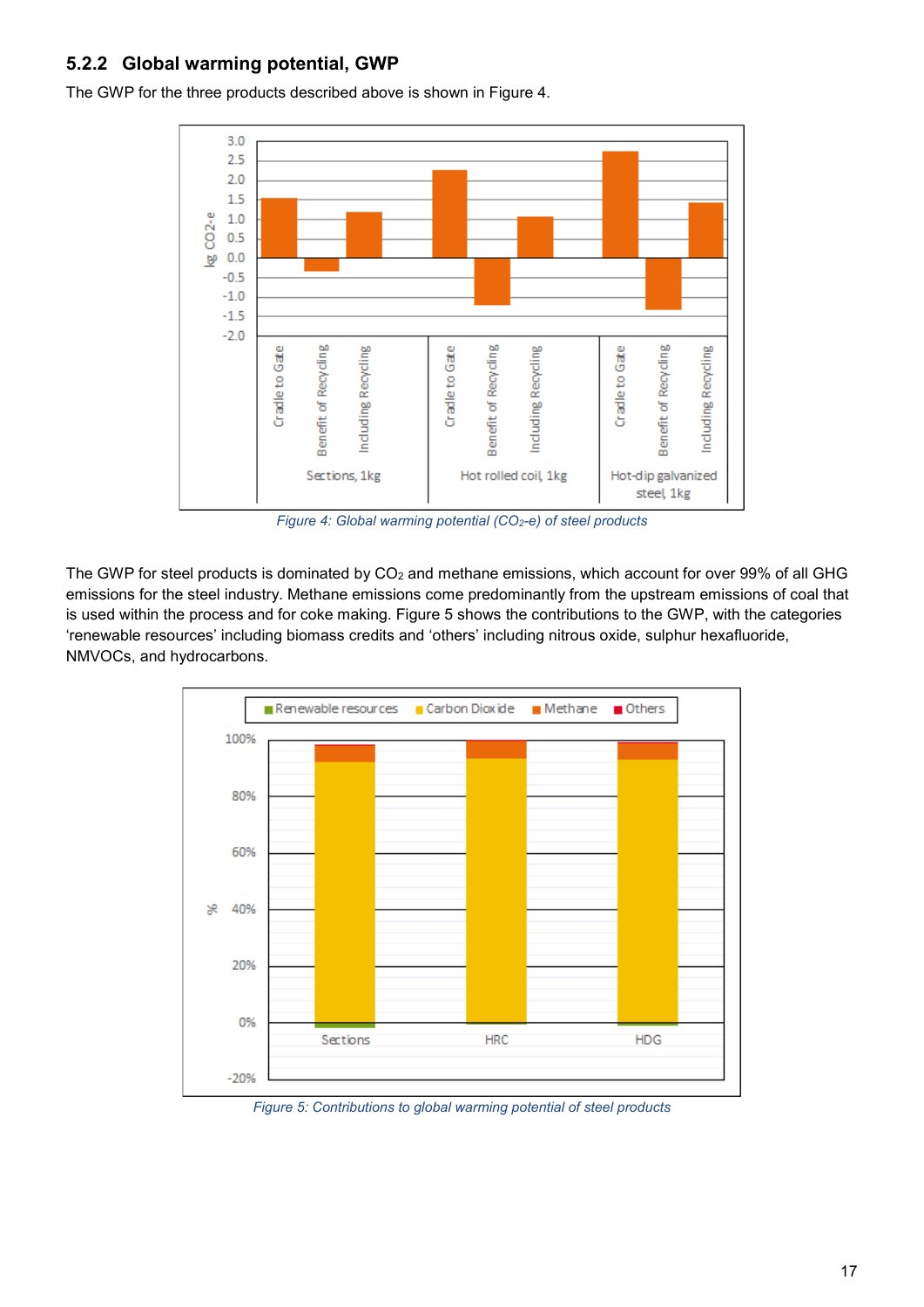#### **5.2.3 Acidification potential, AP**





*Figure 6: Acidification potential (SO2-e) of steel products*

<span id="page-17-0"></span>The acidification potential for steel products is dominated by  $SO_2$  and  $NO_x$  emissions to air, which contribute over 98% to this impact as shown in [Figure 7.](#page-17-1)



<span id="page-17-1"></span>*Figure 7: Contributions to acidification potential of steel products*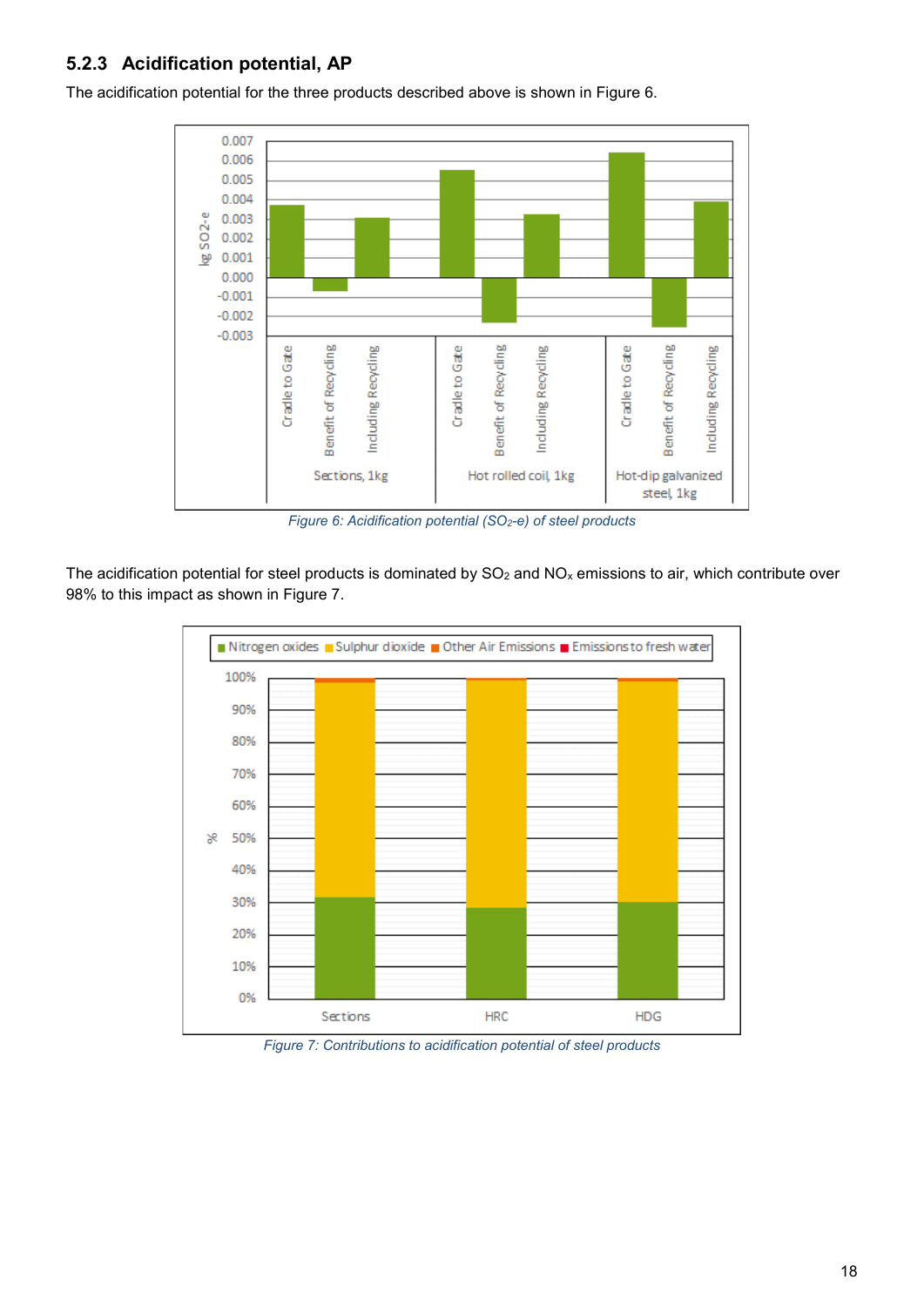#### **5.2.4 Eutrophication potential, EP**



The eutrophication potential for the three products described above is shown in [Figure 8.](#page-18-0)

*Figure 8: Eutrophication potential (PO4 3- -e) of steel products*

<span id="page-18-0"></span>The eutrophication potential for steel products is dominated by emissions to air, which contribute over 93% to this impact. The main contributor is nitrogen oxides. Emissions to water that contribute to this impact are from nitrogen containing substances, e.g. nitrate, ammonia etc. Contributions are shown in [Figure 9.](#page-18-1)



<span id="page-18-1"></span>*Figure 9: Contributions to eutrophication potential of steel products*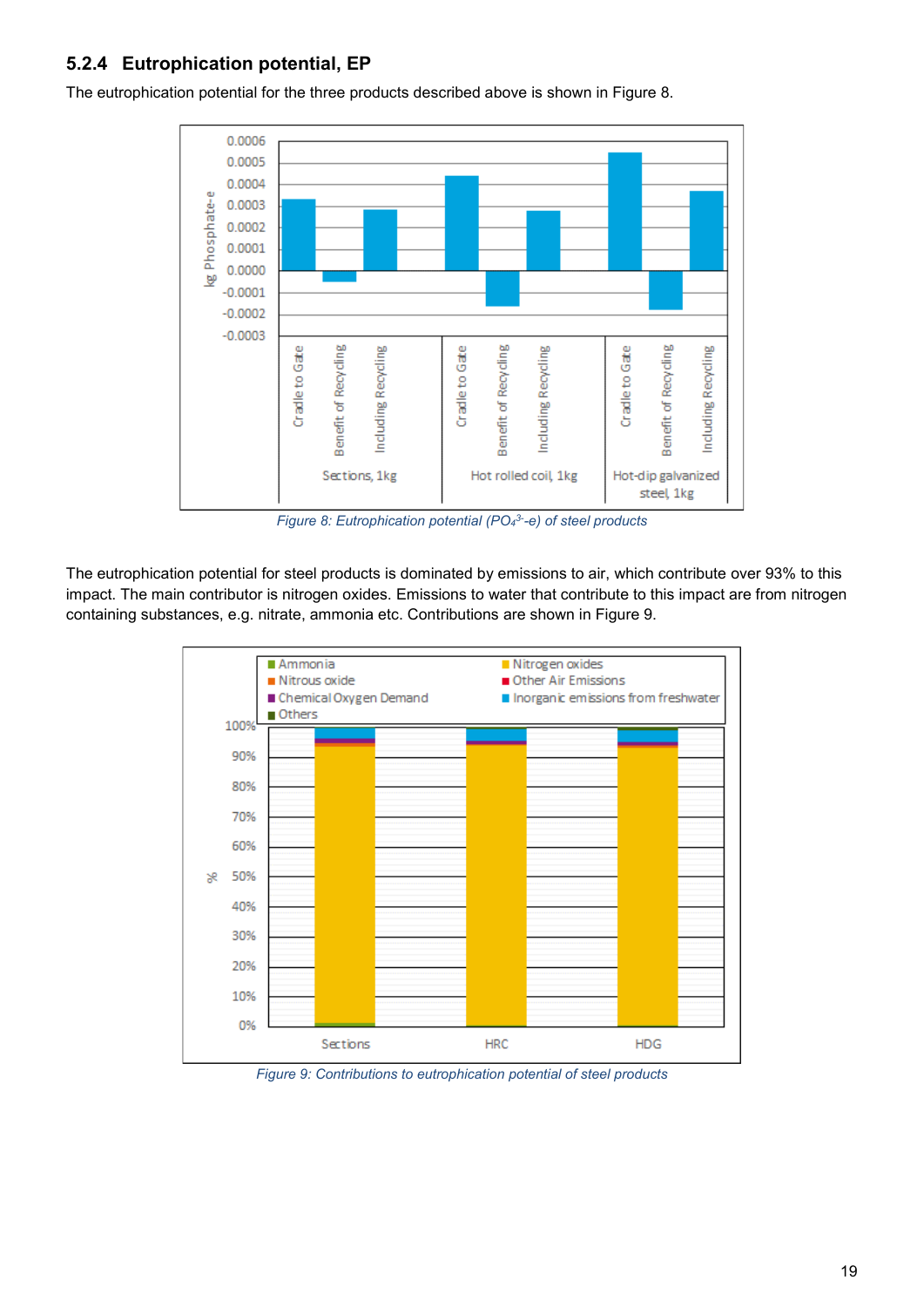#### **5.2.5 Photochemical ozone creation potential, POCP**



The POCP for the three products described above is shown in [Figure 10.](#page-19-0)

*Figure 10: Photochemical ozone creation potential (C2H4-e) of steel products*

<span id="page-19-0"></span>The photochemical ozone creation potential for steel products is dominated by carbon monoxide, which accounts for over 63% of the contribution to this impact. All other major substances contributing to the POCP are shown in [Figure 11.](#page-19-1)



<span id="page-19-1"></span>*Figure 11: Contributions to POCP of steel products*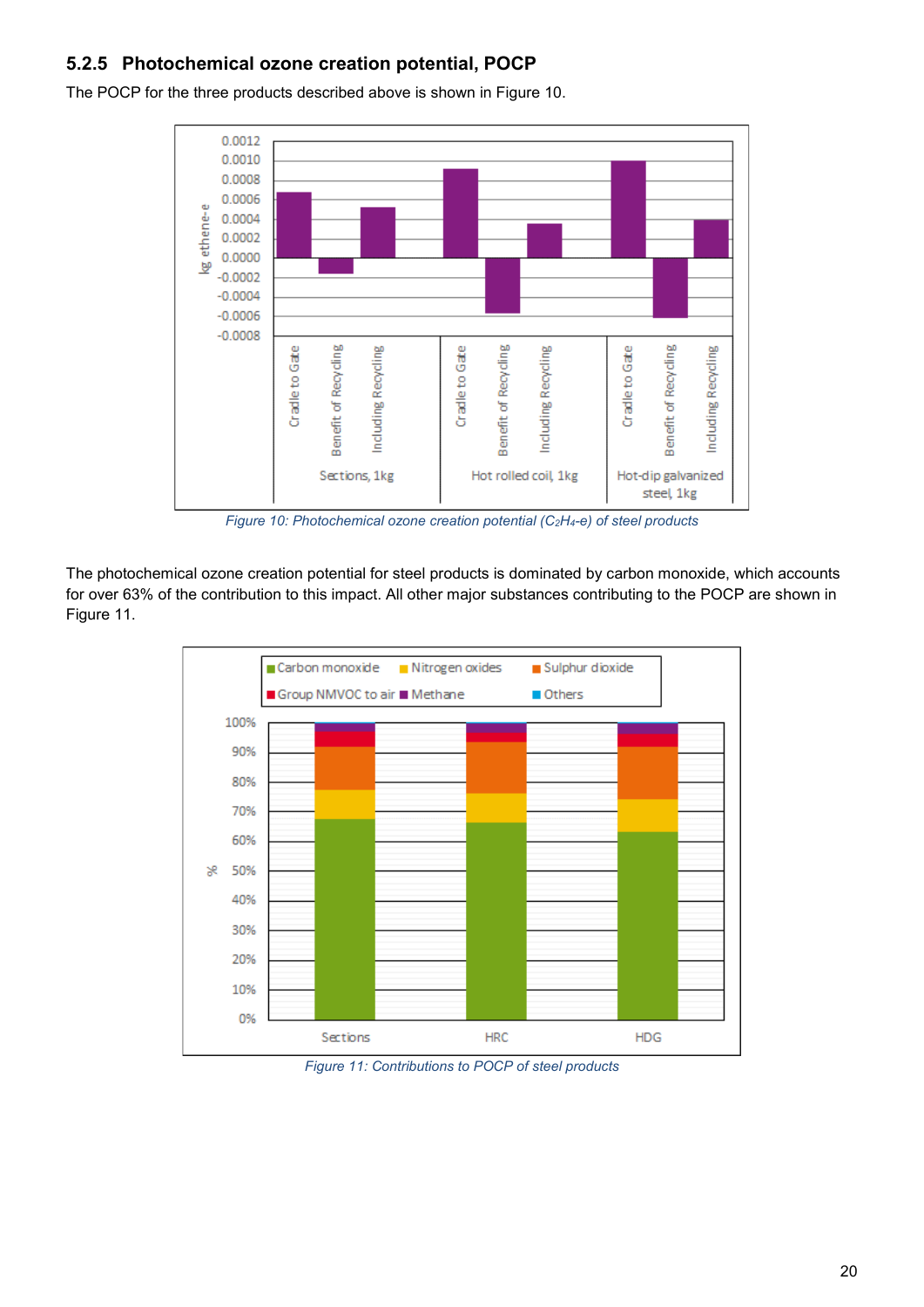# <span id="page-20-0"></span>**6. Life cycle interpretation**

This section of the report summarises the key contributors to the life cycle study in terms of the life cycle inventory data developed, the impact assessment categories and each of the life cycle stages included in the data.

This includes the main energy sources which contribute to the cradle-to-gate values for the primary energy demand and the main emissions that contribute to the four impact categories: GWP, AP, EP, and POCP.

### **6.1 Identification of significant issues**

[Figure 12](#page-21-0) to [Figure 14](#page-23-0) show the life cycle contributions to the PED and the four impact categories discussed above, for global steel sections. The cradle-to-gate data is the 100% reference data. This is made up from the gate-to-gate data, the contribution from the upstream inputs to the steelmaking process, and the contribution from the co-product allocation. Following this, the end-of-life recycling credits are shown, followed by the overall value which is the cradle-to-gate including end-of-life recycling. For this report, an example of 85% has been used as the amount of steel that will be recycled at the end-of-life of the steel product. PED, AP and EP are dominated by the upstream contribution, whereas the GWP and POCP impacts have a greater influence from the on-site, gate-togate, activities.

Credits for co-product allocation (system expansion) and end-of-life recycling generally reduce the overall impact of the products as shown. For GWP this however is not the case as the co-product element of the impact is a burden rather than a credit. This is because the combustion of process gases from the steel works has a higher carbon impact than the credit of the fuel that is being replaced. Therefore, the utilisation of system expansion for the processes gas exports from the steel industry actually increases the GWP. For steel scrap, if the end-of-life recycling rate is less than the amount of scrap input to the product, this will result in a net increase in the final results.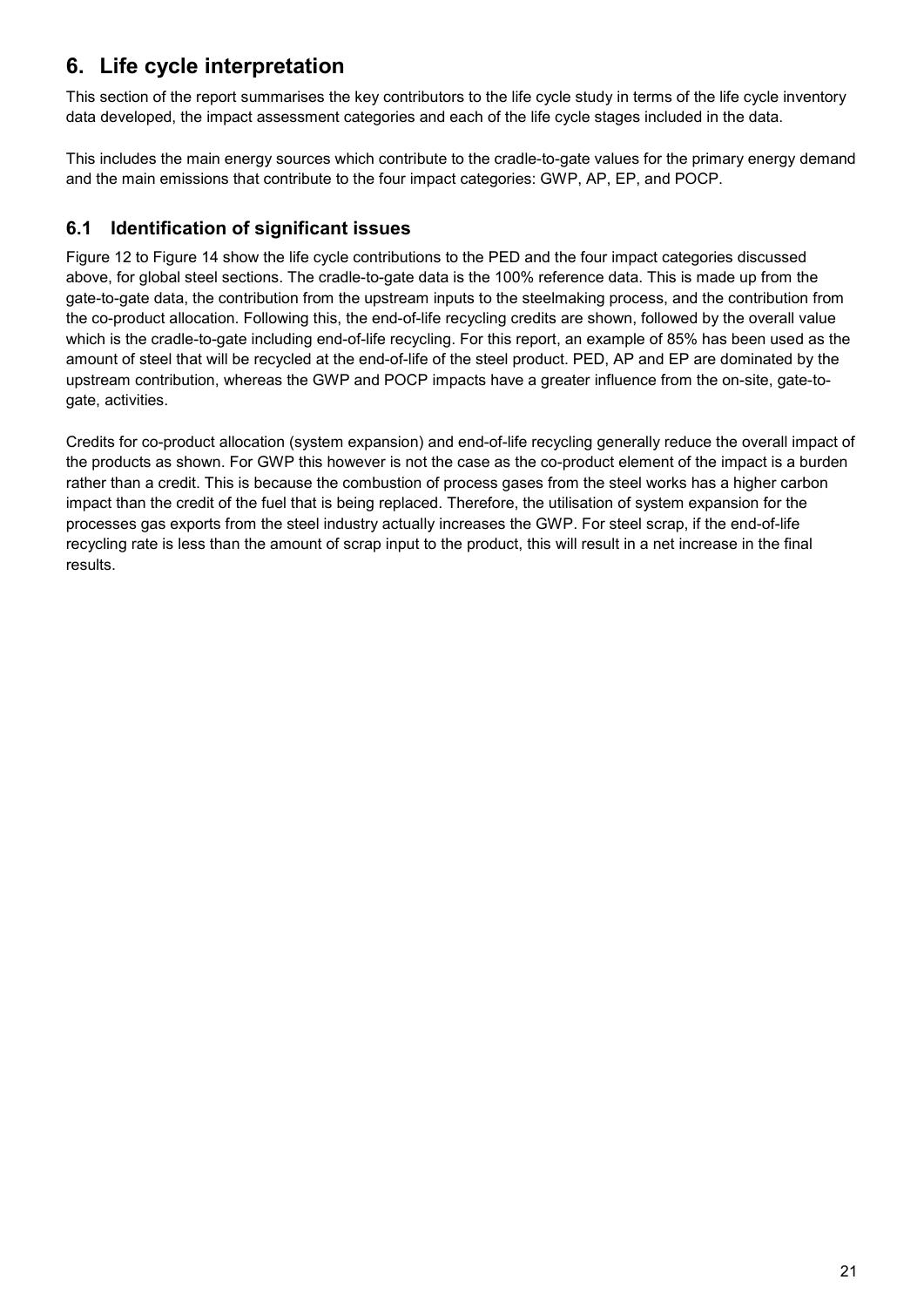

<span id="page-21-0"></span>*Figure 12: Life cycle contributions to PED and impact categories for sections*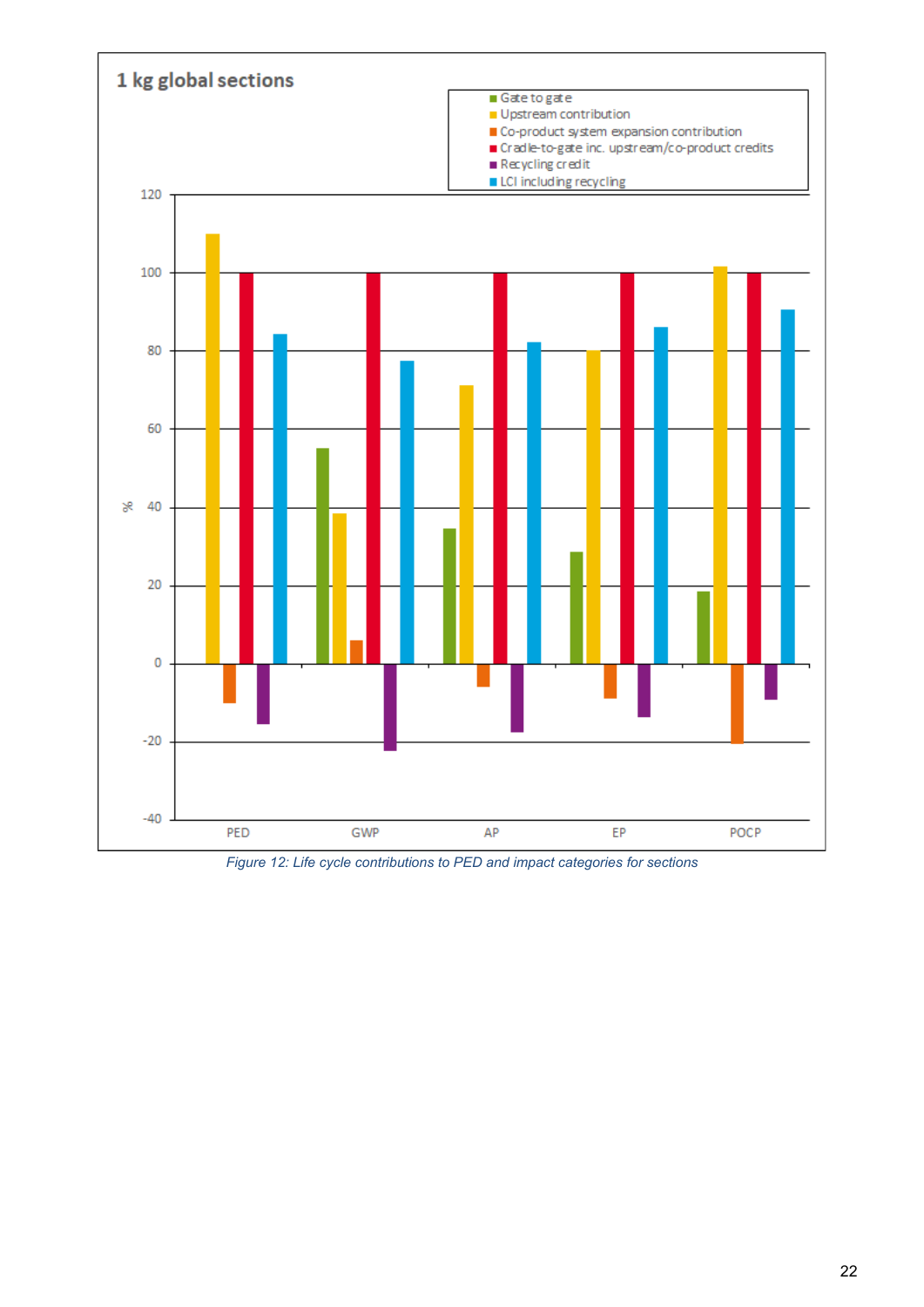

<span id="page-22-0"></span>*Figure 13: Life cycle contributions to PED and impact categories for HRC*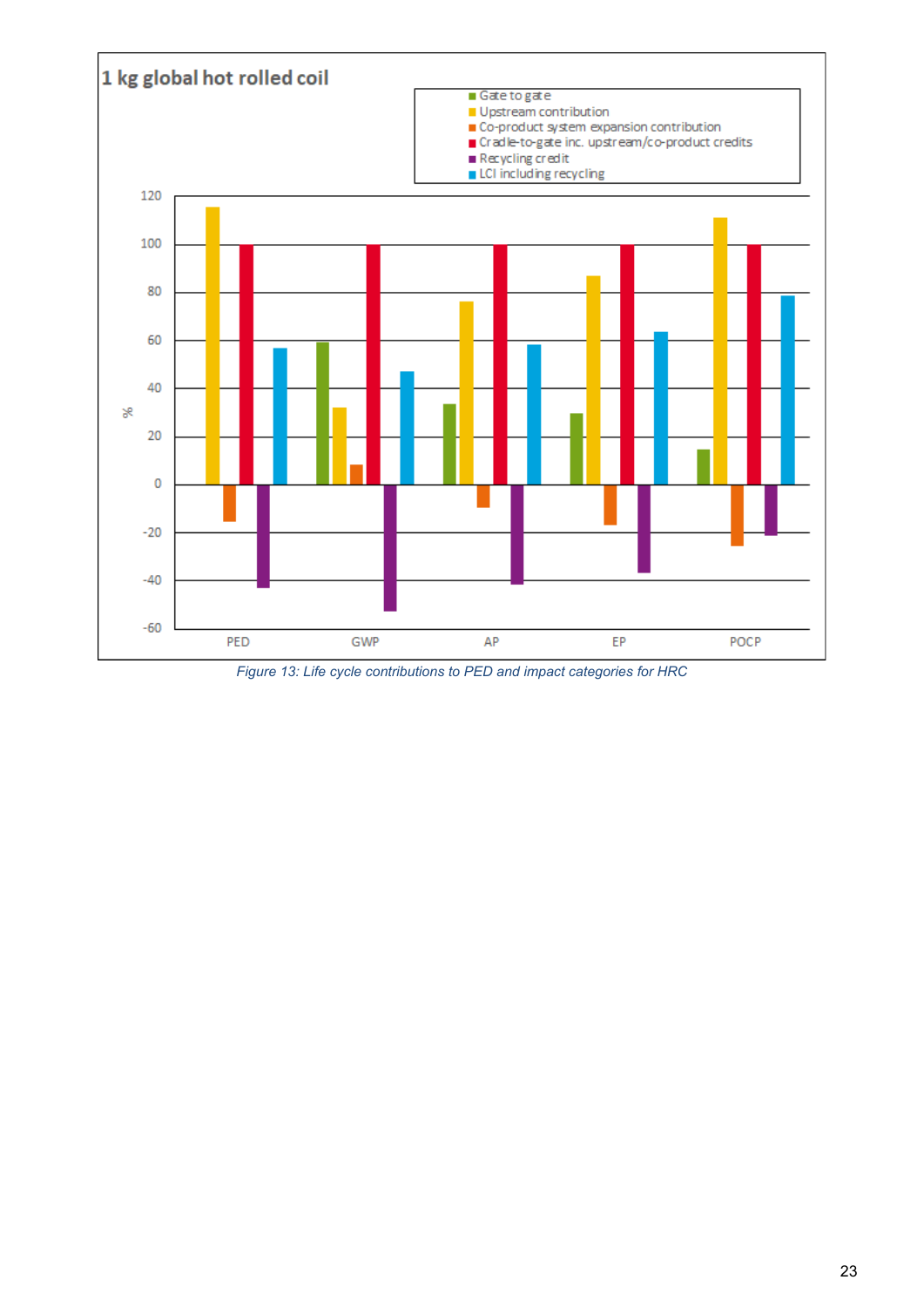

*Figure 14: Life cycle contributions to PED and impact categories for HDG*

<span id="page-23-0"></span>[Table 7](#page-24-0) summarises the main contributors to each of the impact categories and PED. Steel production is an energy intensive industry and therefore the consumption of energy and electricity are one of the main contributors to the environmental impact of the steelmaking process. The influence that this has on the LCIA of the product is therefore very much dependent on the geographical location of the steel works, which determines the source of electricity and energy consumption.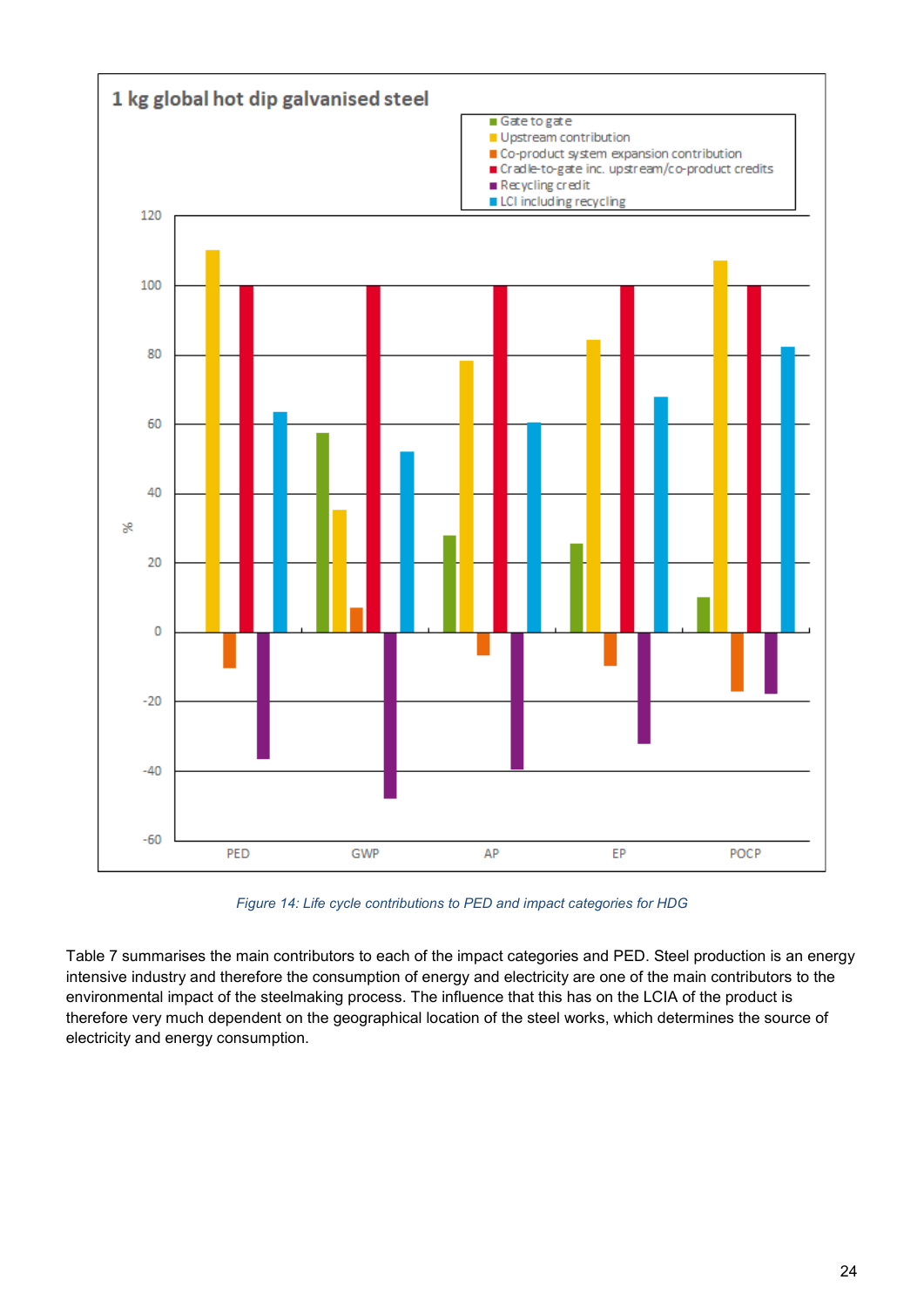| Impact category                           | <b>Main input/output</b>                                                                                                            | <b>Main phase</b>                                   | <b>Main processes</b>                                                |
|-------------------------------------------|-------------------------------------------------------------------------------------------------------------------------------------|-----------------------------------------------------|----------------------------------------------------------------------|
| Primary energy demand                     | Hard coal $(68 - 88%)$<br>Natural gas $(7 - 16%)$                                                                                   | Upstream $($ ~ 100%)                                |                                                                      |
| Global warming potential                  | Carbon dioxide (94%)                                                                                                                | Gate-to-gate $($ > 55%)                             |                                                                      |
| $(100 \text{ years})$                     | Methane $(~6%)$                                                                                                                     | Upstream $(32 - 38%)$                               |                                                                      |
| Acidification potential                   | Sulphur dioxide (66 - 71%)<br>Nitrogen oxides (28 - 32%)<br>Others $($ ~1%)                                                         | Gate-to-gate (28 - 34%)<br>Upstream (71 – 78%)      | Upstream energy:<br>electricity and fuels                            |
| Eutrophication potential                  | Nitrogen oxides (>92%)<br>Nitrous oxide $($ ~ 1%)<br>Chemical Oxygen Demand (~ 1%)<br>Inorganic emissions to fresh water<br>$(-4%)$ | Gate-to-gate (25 - 30%)<br>Upstream $($ $\sim$ 85%) | Gate-to-gate: steel<br>production processes<br>up to slab production |
| Photochemical ozone<br>creation potential | Carbon monoxide (63 - 67%)<br>Sulphur dioxide (15 - 18 %)<br>Nitrogen oxides (9-11%)<br>NMVOCs (3 - 5%)<br>Methane $(\sim3\%)$      | Gate-to-gate (~14%)<br>Upstream $($ ~ 100%)         |                                                                      |

*Table 7: Life cycle significant flows, phases and processes (excluding end-of-life phase)*

<span id="page-24-0"></span>Including the end-of-life recyclability of the steel products within the LCI gives the overall impact of a steelcontaining product or service excluding the use, reuse, maintenance and dismantling phases.

#### **6.2 Completeness, sensitivity and consistency checks**

#### **6.2.1 Completeness**

Within the worldsteel LCI model, completeness checks were carried out at the gate-to-gate level in order to analyse:

- The completeness of data provided for each of the steelmaking processes
- The coverage of relevant energy and material inputs for each steel product
- The coverage of significant outputs (accounted emissions), co-products and wastes

Following these checks, cradle-to-gate completeness checks were then made to ensure coverage of all significant upstream data.

#### <span id="page-24-1"></span>**6.2.2 Sensitivity**

In any LCI methodology, certain assumptions and methodological choices have to be made. For the worldsteel methodology, a sensitivity analysis of three of these such decisions has been carried out in the past and is described below. The three aspects which have been chosen are:

- system expansion: the treatment of co-products is one of the key methodological issues, particularly as the steel industry co-products are valuable and widely used
- internal transportation: only fuel consumption (e.g. diesel, propane etc) is included
- packaging: packaging materials are excluded from the study except steel strap.

The recycling of steel scrap at the end of a product's life is another key aspect of the worldsteel methodology. This has not been included as part of the sensitivity analysis but the impact of including end-of-life recycling can be seen in the graphs in Section [5](#page-13-0) and Section [6.](#page-20-0) In addition, the recycling methodology has been discussed in detail in the 2017 worldsteel LCI methodology report Appendix 10.

For this analysis, three products have been selected, to cover a wide range of steel products.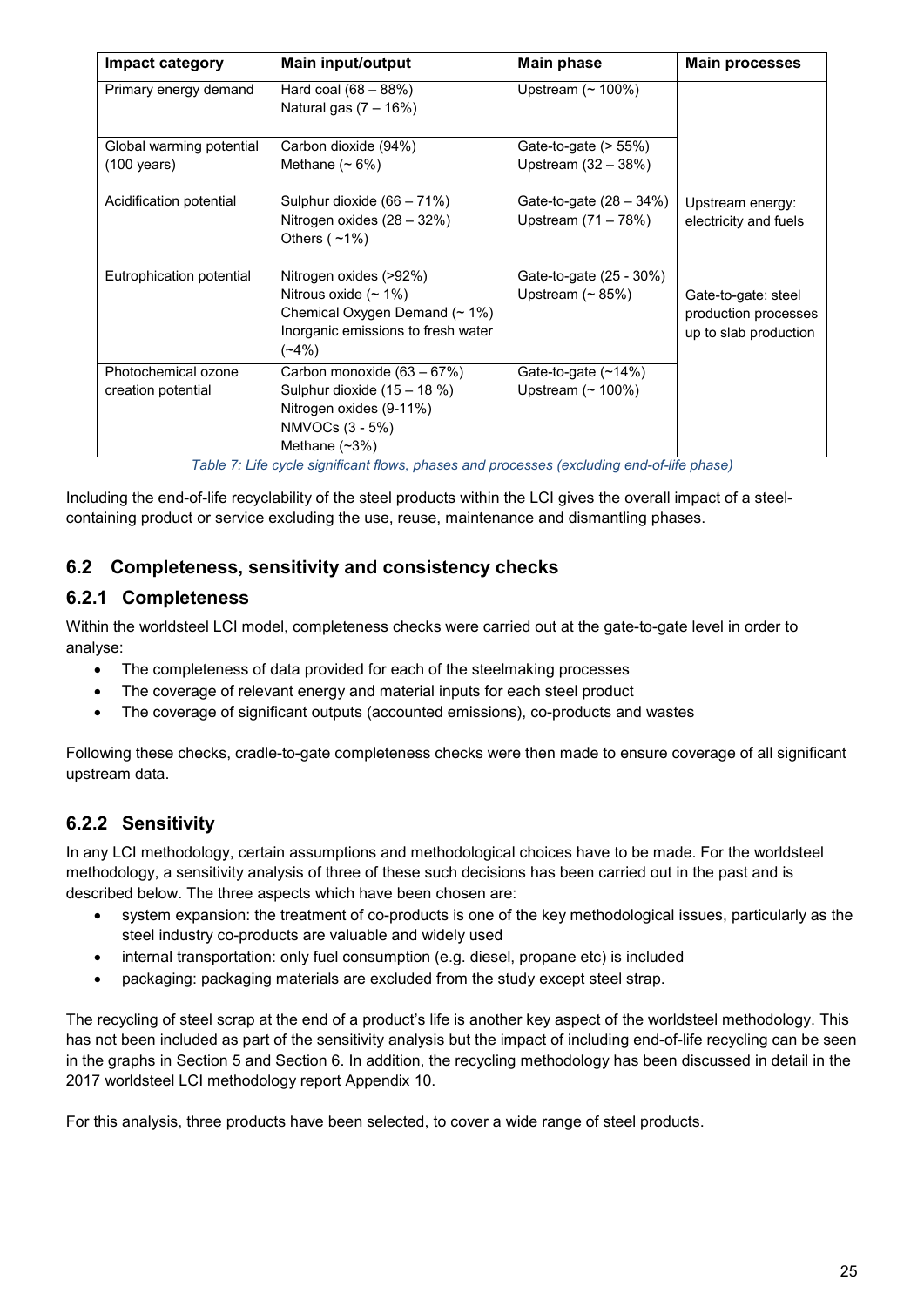#### **6.2.2.1 Sensitivity analysis on system expansion**

The relevance of applying system expansion to the co-products from the steelmaking process was analysed. The reasoning behind using system expansion has been described in section [3.6.](#page-9-0)

|                                  | Cradle-to-gate data                  | <b>GWP</b> | <b>PED</b> |
|----------------------------------|--------------------------------------|------------|------------|
|                                  |                                      | $Kg CO2-e$ | ΜJ         |
| Sections, 1kg                    | <b>Excluding system</b><br>expansion | 1.45       | 20.1       |
|                                  | <b>Including system</b><br>expansion | 1.55       | 18.3       |
|                                  | % Difference                         | 6.4%       | $-9.1%$    |
| Hot rolled coil, 1kg             | <b>Excluding system</b><br>expansion | 2.09       | 26.8       |
|                                  | <b>Including system</b><br>expansion | 2.28       | 23.2       |
|                                  | % Difference                         | 9.1%       | $-13.4%$   |
| Hot-dip galvanized<br>steel, 1kg | <b>Excluding system</b><br>expansion | 2.56       | 33.0       |
|                                  | <b>Including system</b><br>expansion | 2.76       | 29.9       |
|                                  | % Difference                         | 7.7%       | $-9.2%$    |

*Table 8: Sensitivity analysis of system expansion*

<span id="page-25-0"></span>[Table 8](#page-25-0) shows the influence that system expansion has on the worldsteel LCI data. This also demonstrates that the steel industry co-products are valuable, whether in the form of replacing raw materials for cement, roadstone, fertiliser etc., or as a replacement for energy sources both within or external to the steelmaking site, or for export for electricity generation.

The contribution of system expansion to the GWP is +6 to 9%. Steel sections are made from both the EAF and BOF route. Due to the relatively high carbon intensity of the process gases, when they are used to replace other energy sources with a lower carbon intensity, this will result in an additional burden being applied on the steel LCI and not a credit. The EAF route does not produce (but might use if co-located on a BOF route site) process gases which are used to replace other forms of energy supply, either on site or replacing energy and electricity off-site.

The contribution of system expansion to the PED ranges between -9 and -13%. This is due to the recovery of the co-products from the carbon intensive processes (coke oven, BF and BOF) that can then be reused on site or exported off-site. The data already represents the energy consumption describing the production of steel as the main product and the process gases as co-products.

These process gases have good calorific value and can thus be recovered very effectively. The steel sections see a lower benefit to PED as the product is made in both the BOF and the EAF, where there are no process gases being generated and thus recovered. The more complex product HDG steel has a lower percentage difference because the more complex processing steps consume the process gases internally.

PED and GWP are both very important aspects to be considered for steelmaking due to the energy intensity and carbon intensity of the steel industry. Other typical impact categories that are often considered in LCA studies include AP, POCP and EP, but these are not as relevant for the steel industry and are described further in Section [5.](#page-13-0)

#### **6.2.2.2 Sensitivity analysis on internal transport**

The environmental burden of internal transportation is very small, as a study on a sample of sites in the original study showed an average of 0.00004 litres of diesel per kg crude steel was used, corresponding to about 0.0014MJ fuel energy/kg of steel product. However, the combustion of the internal transport fuels such as diesel, for on-site vehicles has not been included.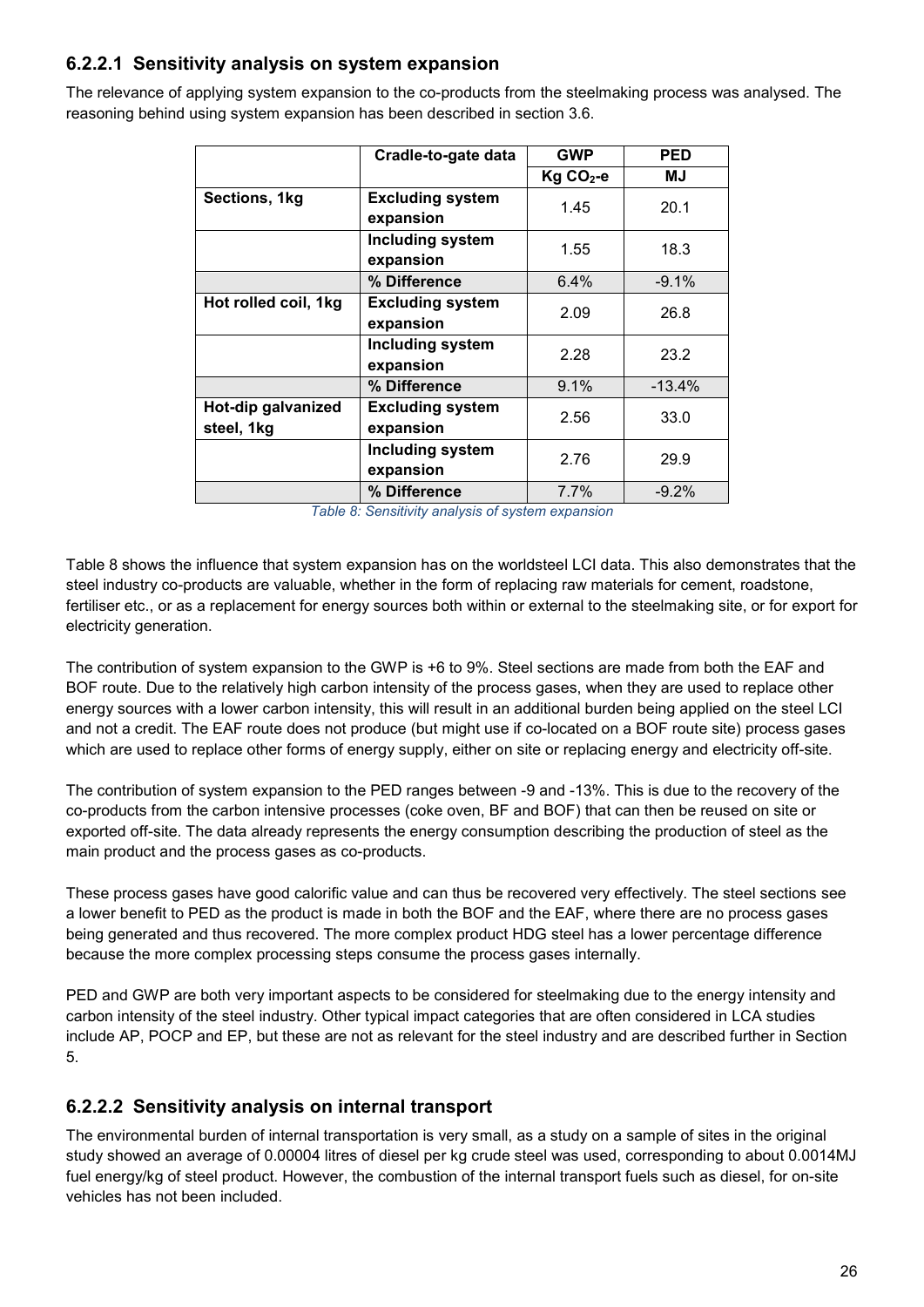#### **6.2.2.3 Sensitivity analysis on packaging**

In the previous LCI data collection studies, it was shown that the impacts of packaging materials were negligible. In this study, the packaging of materials supplied to the steelworks is therefore also not included. However, steel strap, which is used to hold a coil together, has been requested and supplied, when available, in the questionnaires, as this material is a steel product and data are often readily available. An upstream burden for hot rolled coil is assigned to the steel strap.

### **6.2.3 Consistency checks**

<span id="page-26-0"></span>Details of these are covered in Section [4.](#page-11-1)

# **7. Conclusions, limitations and recommendations**

This study is representative of over 99% of steel technologies worldwide and covers over 22% (1690 million tonnes) of the steel production by company on a global basis.

The completeness and accuracy of the data have been vigorously checked to ensure that the data provided are of the highest quality for the global steel industry.

### **7.1.1 Conclusions**

This study provides LCI data for 17 steel industry products on a global level, of which a number of products are also represented on a regional level (EU, Asia and Latin America, see [Table 1\)](#page-6-0). This includes a new product, seamless pipe The addition of new sites is an ongoing process in order to increase the geographical spread and representativeness of the data. These will be added in due course.

In an LCA study, end-of-life scenarios should always be considered. The worldsteel methodology considers the end-of-life recycling of steel products and recommends this method to be used in LCA studies.

#### **7.1.2 Limitations**

The data provided by the steel producers currently ranges from 2013 to 2017. With continuing measures to improve the environmental performance of these companies, it should be noted that some minor improvements will occur over the coming years and these will need to be incorporated into the steel product LCI data in future updates.

In addition, there are a number of companies and regions not fully represented in this study. Nevertheless, efforts are continually ongoing to incorporate these sites within the worldsteel LCI data collection project.

The data and methodology is therefore appropriate for the products that have been listed in the report and for the steelmaking processes via the BOF steelmaking route and the EAF steelmaking route. It is not appropriate for other approaches such as open-hearth furnace steelmaking. The data should not be used for stainless steel products.

#### **7.1.3 Recommendations to uses of the data**

When an LCA study is to be conducted including steel LCI data, it is preferable that the practitioner contacts the worldsteel LCA Manager to ensure that the appropriate steel product is used and that the methodological conditions are understood, in particular with respect to the end-of-life recycling of steel products.

A detailed description of the products available from worldsteel is provided in Appendix 1 and a matrix of possible uses for each product is provided in Appendix 11. As steel is a globally traded commodity, using global average data is appropriate for many studies. Regional data is also provided where a preference for regional production is made.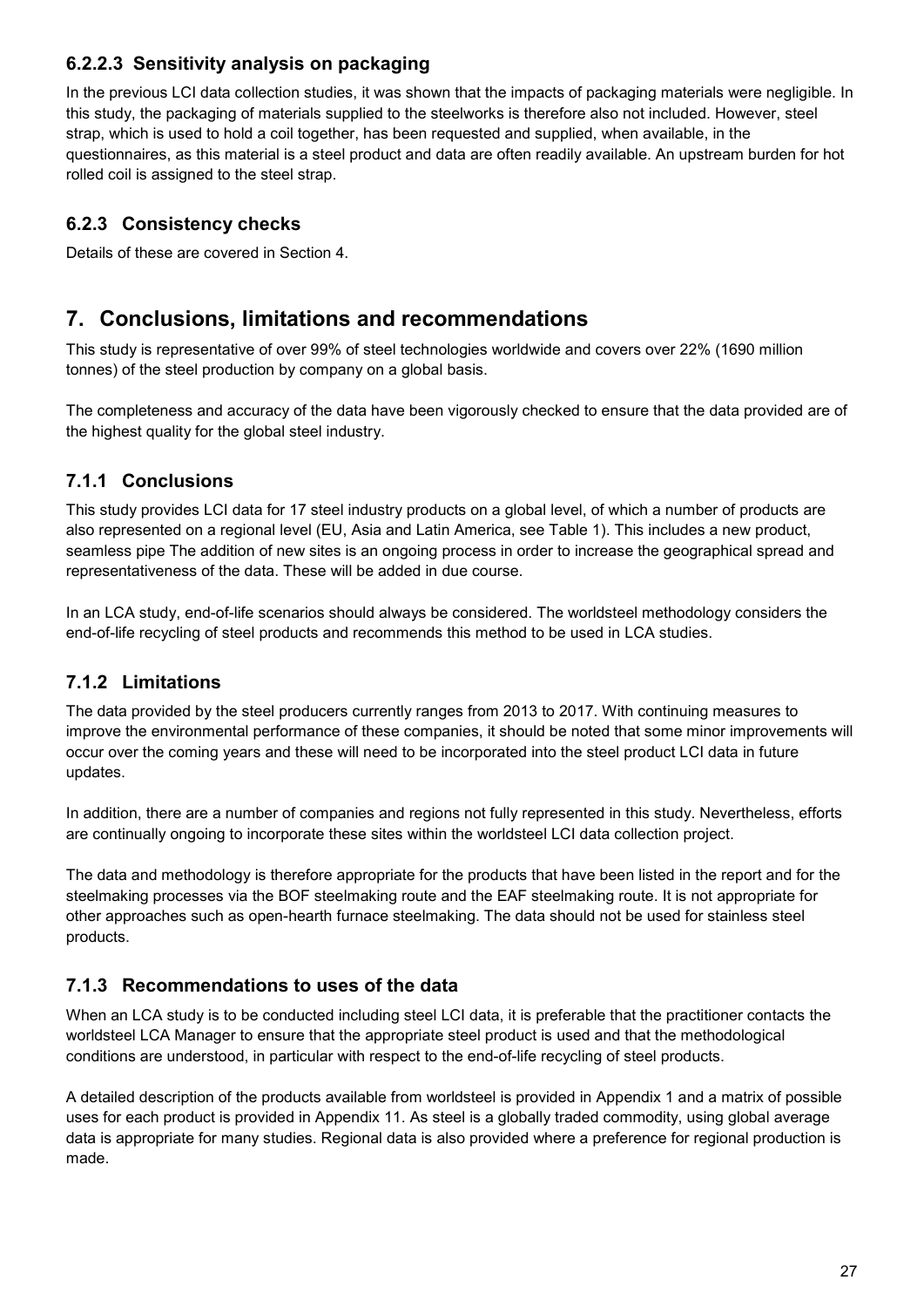The results from the study reflect global steel production from 2013 to 2017 and new sites are continually joining the worldsteel data collection project. The worldsteel steel LCI datasets will be updated on an annual basis to include any new and updated site data. The latest LCI data is available via www.worldsteel.org.

The World Steel Association endeavours to provide the datasets to LCA software tools and databases in order that can be used as easily as possible. Care should be taken to ensure that the correct steel product is selected and the methodology fully understood.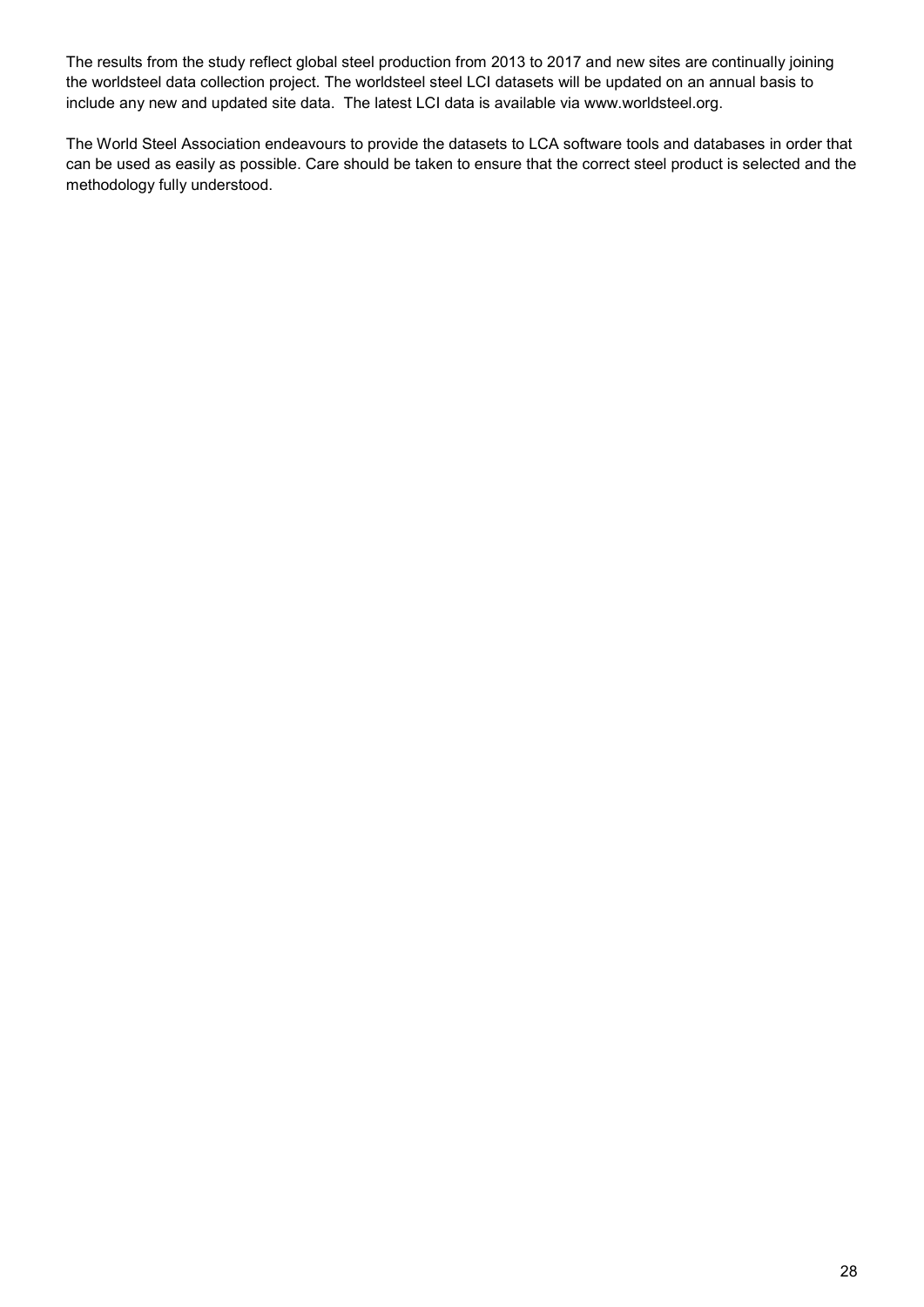# **8. Appendices**

APPENDIX 1: DESCRIPTION OF STEEL PRODUCTS COVERED BY THE STUDY APPENDIX 2: REPRESENTATION OF THE BOF PROCESS APPENDIX 3: LIST OF PARTICIPATING COMPANIES APPENDIX 4: EXAMPLE DATA COLLECTION QUESTIONNAIRE APPENDIX 5: LIST OF UPSTREAM INPUTS AND THEIR SOURCES APPENDIX 6: ELECTRICITY GRID MIX INFORMATION APPENDIX 7: STEEL LCI DATA EXPLANATION APPENDIX 8: SYSTEM EXPANSION ASSUMPTIONS APPENDIX 9: UPDATES FROM THE 2017 STUDY REPORT APPENDIX 10: LIST OF ALL AVAILABLE QUESTIONNAIRES APPENDIX 11: MATRIX OF USES OF STEEL PRODUCTS APPENDIX 12: CRITICAL REVIEW: WORLD STEEL ASSOCIATION LIFE CYCLE INVENTORY STUDY FOR STEEL PRODUCTS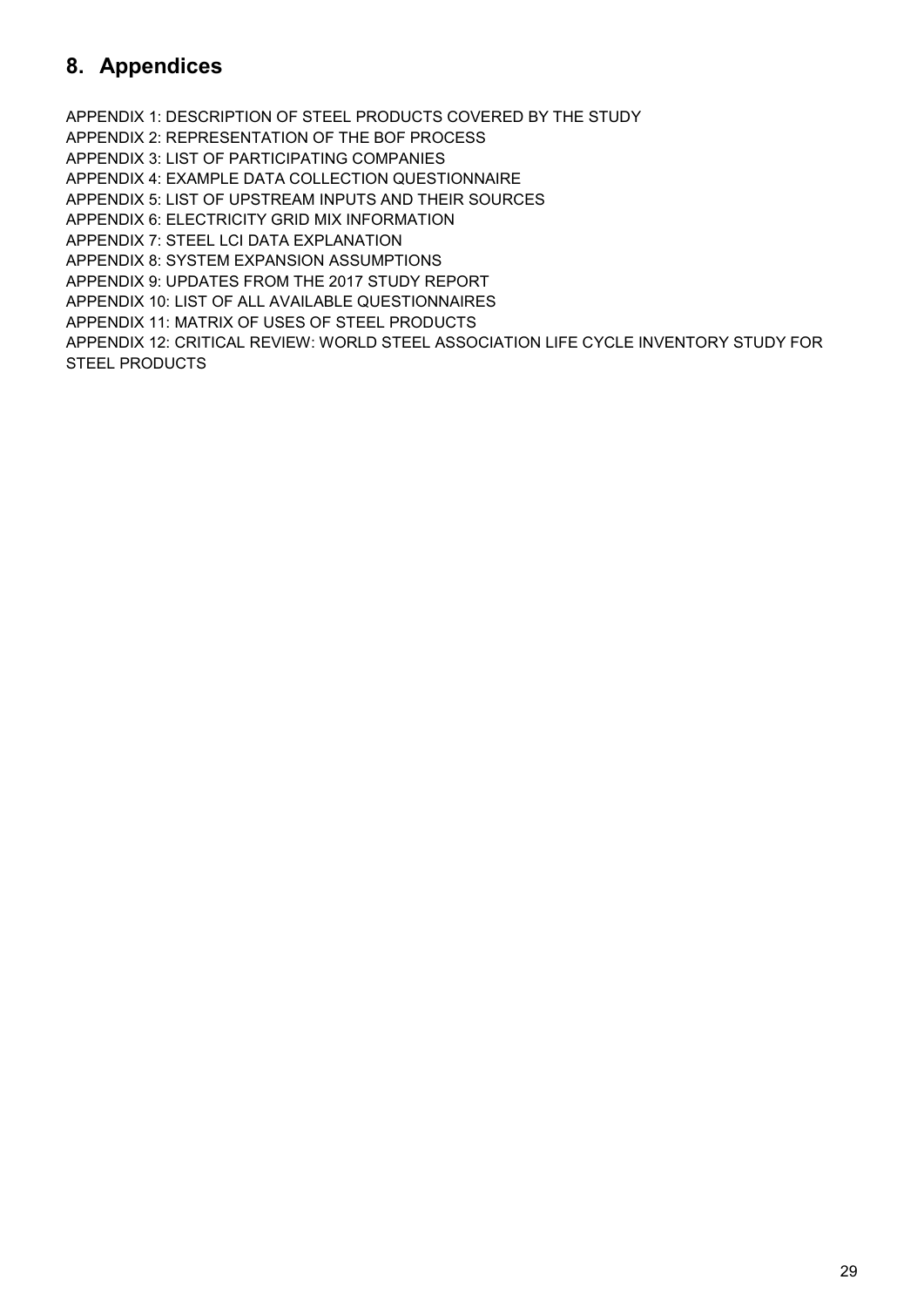# **APPENDIX 1: DESCRIPTION OF STEEL PRODUCTS COVERED BY THE STUDY**

| <b>Product</b>             | <b>Product Description</b>                                                                                                                                       |
|----------------------------|------------------------------------------------------------------------------------------------------------------------------------------------------------------|
| Plate                      | A flat steel sheet rolled on a hot rolling mill; can be further processed.                                                                                       |
|                            | Includes use in the following sectors: structural steels, shipbuilding, pipes, pressure                                                                          |
|                            | vessels, boilers, heavy metal structures, offshore structures etc.<br>Typical thickness between 2 to 20 mm. The maximum width is 1860 mm.                        |
| Hot rolled coil            | Steel coil rolled on a hot-strip mill; can be further processed.                                                                                                 |
|                            | Applications in virtually all sectors of industry: transport, construction, shipbuilding,                                                                        |
|                            | gas containers, pressure vessels, energy pipelines, etc.                                                                                                         |
|                            | Typical thickness between 2 - 7 mm. Typical width between 600 - 2100 mm                                                                                          |
| Pickled hot rolled<br>coil | Hot rolled steel from which the iron oxides present at the surface have been<br>removed in a pickling process; can be further processed.                         |
|                            | Applications in virtually all sectors of industry: transport, construction, shipbuilding,                                                                        |
|                            | gas containers, pressure vessels, energy pipelines, etc.                                                                                                         |
|                            | Typical thickness between 2 - 7 mm. Typical width between 600 - 2100 mm                                                                                          |
| Cold rolled coil           | Obtained by a further thickness reduction of a pickled hot rolled coil. This step is                                                                             |
|                            | achieved at low temperature in a cold-reduction mill; can be further processed.<br>Used as primary material for finished cold rolled coils and coated coils.     |
|                            | Typical thickness between 0.15 - 3 mm. Typical width between 600 - 2100 mm                                                                                       |
| Finished cold              | Obtained by heat treatment (annealing) and strain-hardening of cold rolled steel in                                                                              |
| rolled coil                | a way to achieve final mechanical properties making the steel suitable for further                                                                               |
|                            | uses (forming and bending); can be further processed.                                                                                                            |
|                            | Classified into the following: formable steels, high strength formable steels,<br>weathering structural steels, structural steels, hardenable steels.            |
|                            | They have excellent forming properties, electromagnetic properties, paintability,                                                                                |
|                            | weldability, and are suitable for fabrication by forming, pressing and bending.                                                                                  |
|                            | Applications include domestic applications, automotive applications, lighting                                                                                    |
|                            | fixtures, electrical components (stators, rotors) and various kinds of sections                                                                                  |
|                            | roofing applications, profiled sheets, wall elements, etc.<br>Typical thickness between 0.3 - 3 mm. Typical width between 600 - 2100 mm.                         |
| Hot-dip                    | Obtained by passing cold rolled coil through a molten zinc bath, in order to coat the                                                                            |
| galvanized steel           | steel with a thin layer of zinc to provide corrosion resistance; can be further                                                                                  |
|                            | processed.                                                                                                                                                       |
|                            | They have excellent forming properties, paintability, weldability, and are suitable<br>for fabrication by forming, pressing and bending.                         |
|                            | Applications include domestic applications, building applications (e.g. wall                                                                                     |
|                            | elements, roofing applications), automotive applications (e.g. body in white for                                                                                 |
|                            | vehicles underbody auto parts), lighting fixtures, drums and various kinds of                                                                                    |
|                            | sections applications, profiled sheets, etc.<br>Typical thickness between 0.3 - 3 mm. Typical width between 600 - 2100 mm.                                       |
| Electrogalvanized          | Obtained by electro plating finished cold rolled steel with a thin layer of zinc or zinc-                                                                        |
| steel                      | nickel to provide corrosion resistance; can be further processed.                                                                                                |
|                            | They have excellent forming properties, paintability, weldability, and are suitable                                                                              |
|                            | for fabrication by forming, pressing and bending.                                                                                                                |
|                            | Applications include domestic applications, building applications (e.g. wall<br>elements, roofing applications), automotive applications (e.g. body in white for |
|                            | vehicles underbody auto parts), lighting fixtures, drums and various kinds of                                                                                    |
|                            | sections applications, profiled sheets, etc.                                                                                                                     |
|                            | Typical thickness between 0.3 - 3 mm. Typical width between 600 - 2100 mm.                                                                                       |
| Rebar                      | A steel reinforcing bar is rolled on a hot rolling mill; can be further processed.                                                                               |
|                            | This product is used to strengthen concrete in highway and building construction<br>also as primary product for the wire rod process.                            |
| Engineering steel          | Engineering Steel is rolled on a Hot Rolling mill. It can be found on the market and                                                                             |
| (Tool steel)               | is further processed into finished products by the manufacturers This steel is used                                                                              |
|                            | in the manufacture of tools, dies, components for engines, drives, equipment,                                                                                    |
|                            | transmissions, etc.                                                                                                                                              |
| Sections                   | A steel section rolled on a hot rolling mill. Steel Sections include I-beams, H-beams,<br>wide-flange beams, and sheet piling.                                   |
|                            | This product is used in construction, multi-story buildings, industrial buildings,                                                                               |
|                            | bridge trusses, vertical highway supports, and riverbank reinforcement.                                                                                          |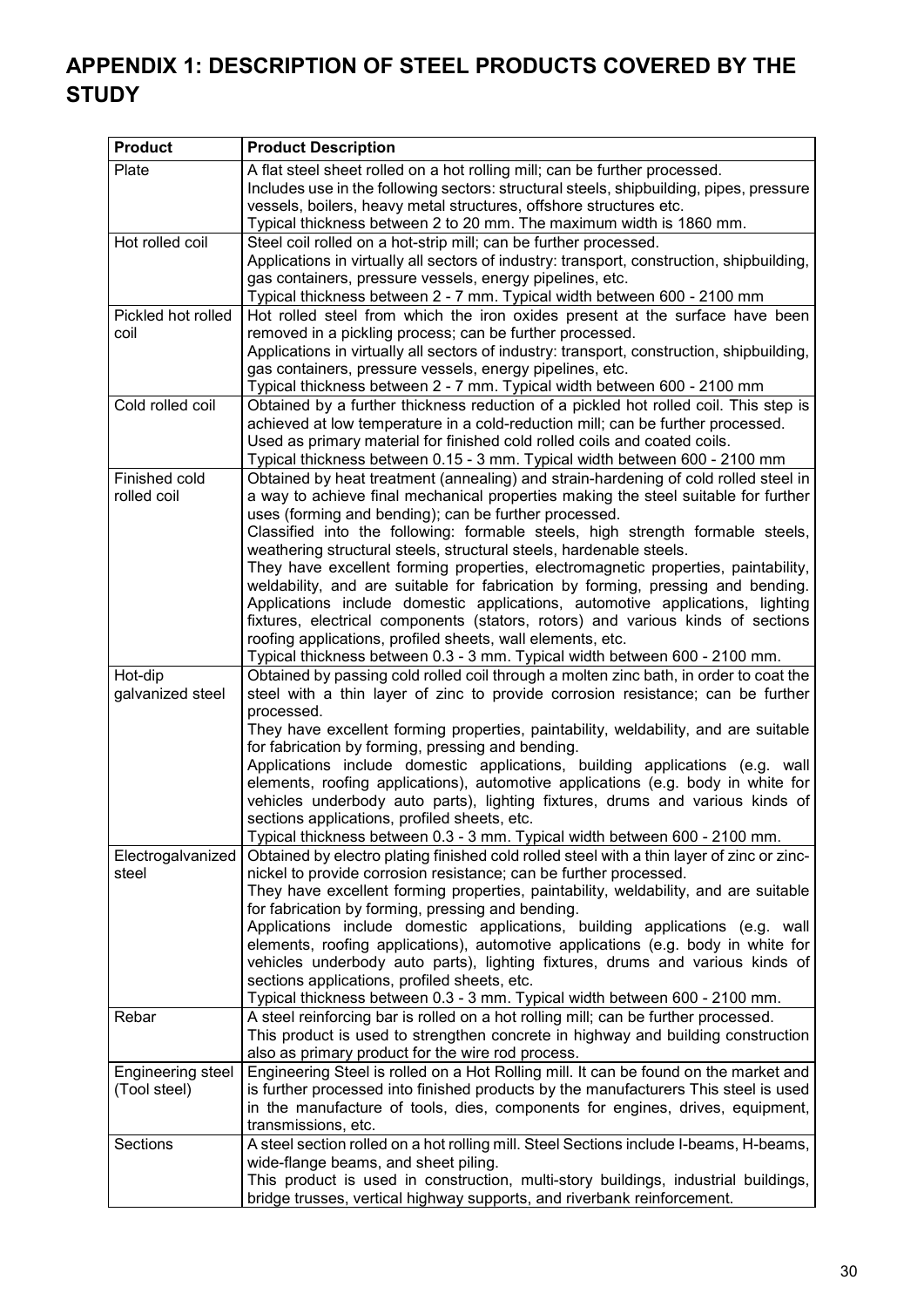| UO pipe         | UO pipe is usually large in diameter and produced one piece at a time by forming<br>plates. The plate is first pressed into a U shape by the U-press, and then into an O<br>shape by the O-press. |
|-----------------|---------------------------------------------------------------------------------------------------------------------------------------------------------------------------------------------------|
|                 | Because relatively thick material is used for making UO pipes, submerged arc                                                                                                                      |
|                 | welding is used for joining. UO pipe is mainly used as line pipe for transporting                                                                                                                 |
|                 | petroleum and natural gas in large quantity over long distances.                                                                                                                                  |
| Welded pipe     | A flat plate steel coil that is bended and welded into a tube. It can be found on the                                                                                                             |
|                 | market for final use.                                                                                                                                                                             |
|                 | A heavy-wall pipe is technically used to transport fluids (e.g. oil, gases, water,                                                                                                                |
|                 | chemicals)                                                                                                                                                                                        |
| Seamless Pipe   | The seamless pipe is manufactured using a process called "extrusion". During this                                                                                                                 |
|                 | process a solid steel bar is pierced though the centre using a die, turning the solid                                                                                                             |
|                 | steel into a tube which is processed into the correct shape and dimensions.                                                                                                                       |
|                 | They have an advantage in aggressive environments as there is no weld.                                                                                                                            |
| Wire rod        | Wire rod is a rolled steel product, produced from a semi and having a round,                                                                                                                      |
|                 | rectangular or other cross-section. Particularly fine cross-sections may be achieved                                                                                                              |
|                 | by subsequent cold forming (drawing). Wire rod is wound into coils and transported<br>in this form.                                                                                               |
| Tinplate        | Obtained by electro plating a thin finished cold rolled coil with a thin layer of tin. It                                                                                                         |
|                 | can be found on the market in coil or in sheets and is further processed into finished                                                                                                            |
|                 | products by the manufacturers.                                                                                                                                                                    |
|                 | Tin plated steel is used primarily in food cans, industrial packaging (e.g. small                                                                                                                 |
|                 | drums)                                                                                                                                                                                            |
|                 | Typical thickness between 0.13 - 0.49 mm. Typical width between 600 - 1100 mm.                                                                                                                    |
| Tin-free (ECCS) | Also known as Electrolytic Chrome Coated Steel (ECCS).                                                                                                                                            |
|                 | Obtained by electro plating a thin finished cold rolled coil with a thin layer of chrome.                                                                                                         |
|                 | It can be found on the market in coil or in sheets and is further processed into                                                                                                                  |
|                 | finished products by the manufacturers.                                                                                                                                                           |
|                 | ECCS is used primarily in food cans, industrial packaging (e.g. small drums).                                                                                                                     |
|                 | Typical thickness between 0.13 - 0.49 mm. Typical width between 600 - 1100 mm                                                                                                                     |
| Organic coated  | Obtained by coating a steel substrate with organic layers such as paint or laminated                                                                                                              |
|                 | film. The substrate is mainly hot-dip galvanized coil but may also be                                                                                                                             |
|                 | electrogalvanized coil, finished cold rolled coil or tin-free steel. It can be found on<br>the market in coil or in sheets and is further processed into finished products by the                 |
|                 | manufacturers.                                                                                                                                                                                    |
|                 | Used in all activity sectors e.g. construction (roof, wall and ceiling claddings,                                                                                                                 |
|                 | lighting, radiators etc.), general industry (e.g. office furniture, heating, ventilating,                                                                                                         |
|                 | air conditioning), domestic appliances (refrigerators, washing machines, small                                                                                                                    |
|                 | kitchen appliances, computer casings & DVD casings, etc.) and packaging.                                                                                                                          |
|                 | Typical thickness between 0.15 - 1.5 mm. Typical width between 600 - 1300 mm                                                                                                                      |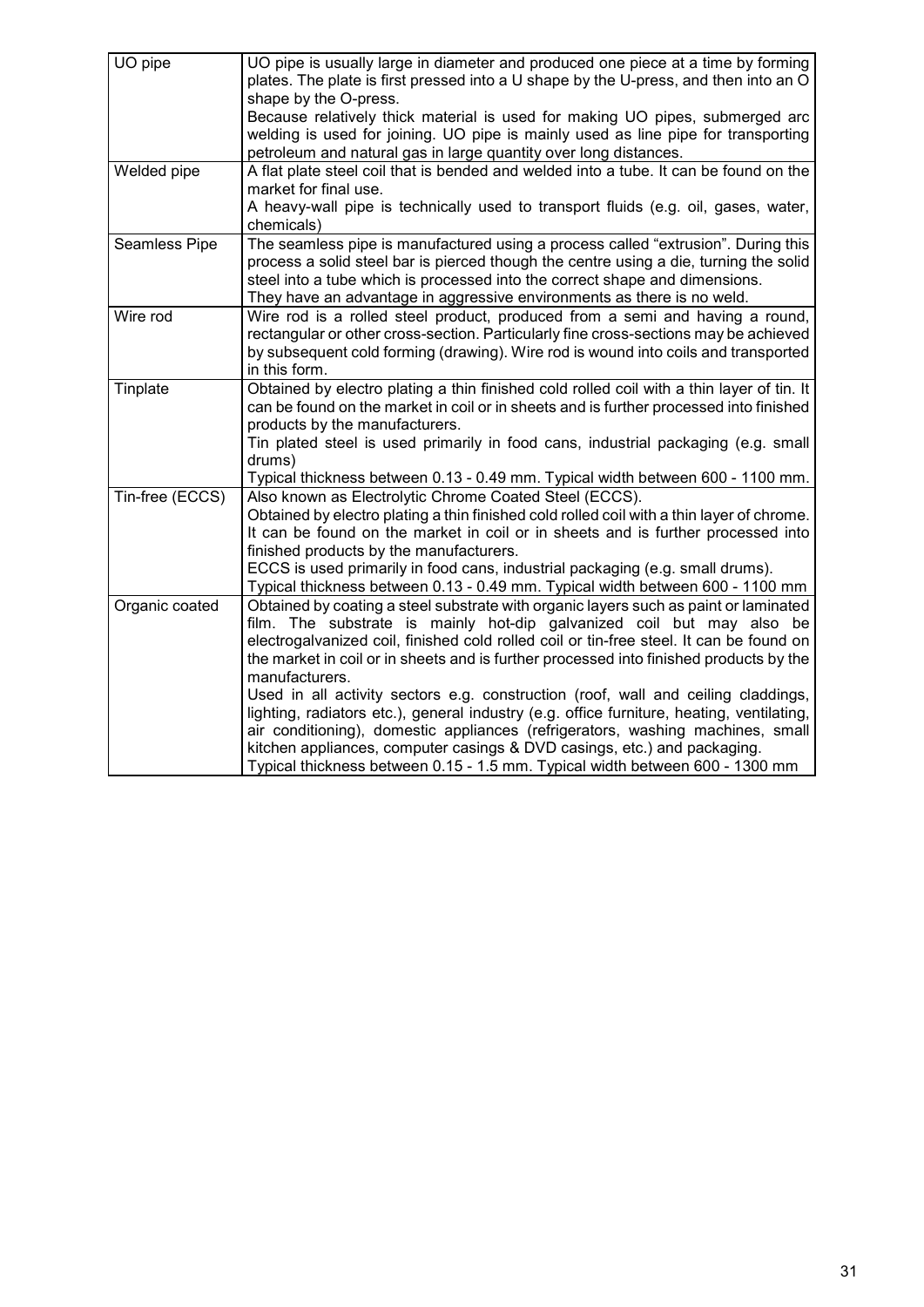# **APPENDIX 2: REPRESENTATION OF THE BOF PROCESS**

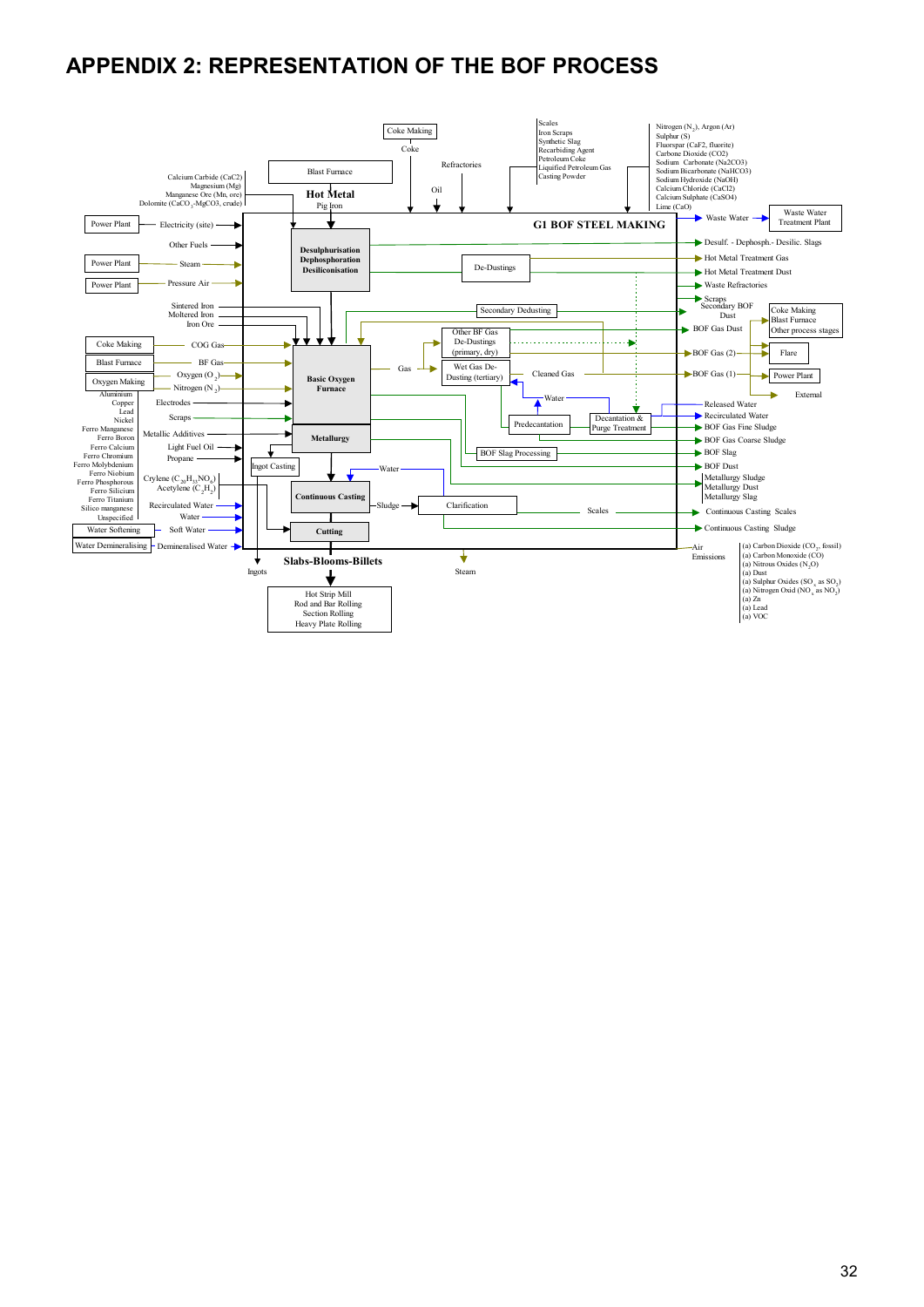# **APPENDIX 3: LIST OF PARTICIPATING COMPANIES**

The companies that contributed to the data released in December 2018 are listed below:

| Acciaierie Bertoli Safau        | Kyoei Steel                                          |
|---------------------------------|------------------------------------------------------|
| Aichi Steel                     | Nisshin Steel                                        |
| ArcelorMittal                   | Nippon Steel & Sumitomo Metal<br>Corporation (NSSMC) |
| <b>BlueScope</b>                | Osaka Steel (part of NSSMC)                          |
| <b>British Steel</b>            | Sanyo Special Steel                                  |
| <b>China Steel Corporation</b>  | Severstal                                            |
| Daido Steel                     | Shimizu Steel Tomakomai                              |
| Erdemir                         | <b>SSAB</b>                                          |
| Sidenor                         | Sahaviriya Steel Industries (SSI)                    |
| Godo Steel                      | <b>Tata Steel Europe</b>                             |
| Hadeed                          | Tata Steel India                                     |
| <b>HBIS</b>                     | Tenaris                                              |
| Isdemir (part of Erdemir Group) | Ternium                                              |
| Itoh Ironworks Corp             | Tokyo Kohtetsu                                       |
| <b>JFE Steel</b>                | Tokyotekko                                           |
| JSW                             | <b>Topy Industries</b>                               |
| Kobe Steel                      | voestalpine                                          |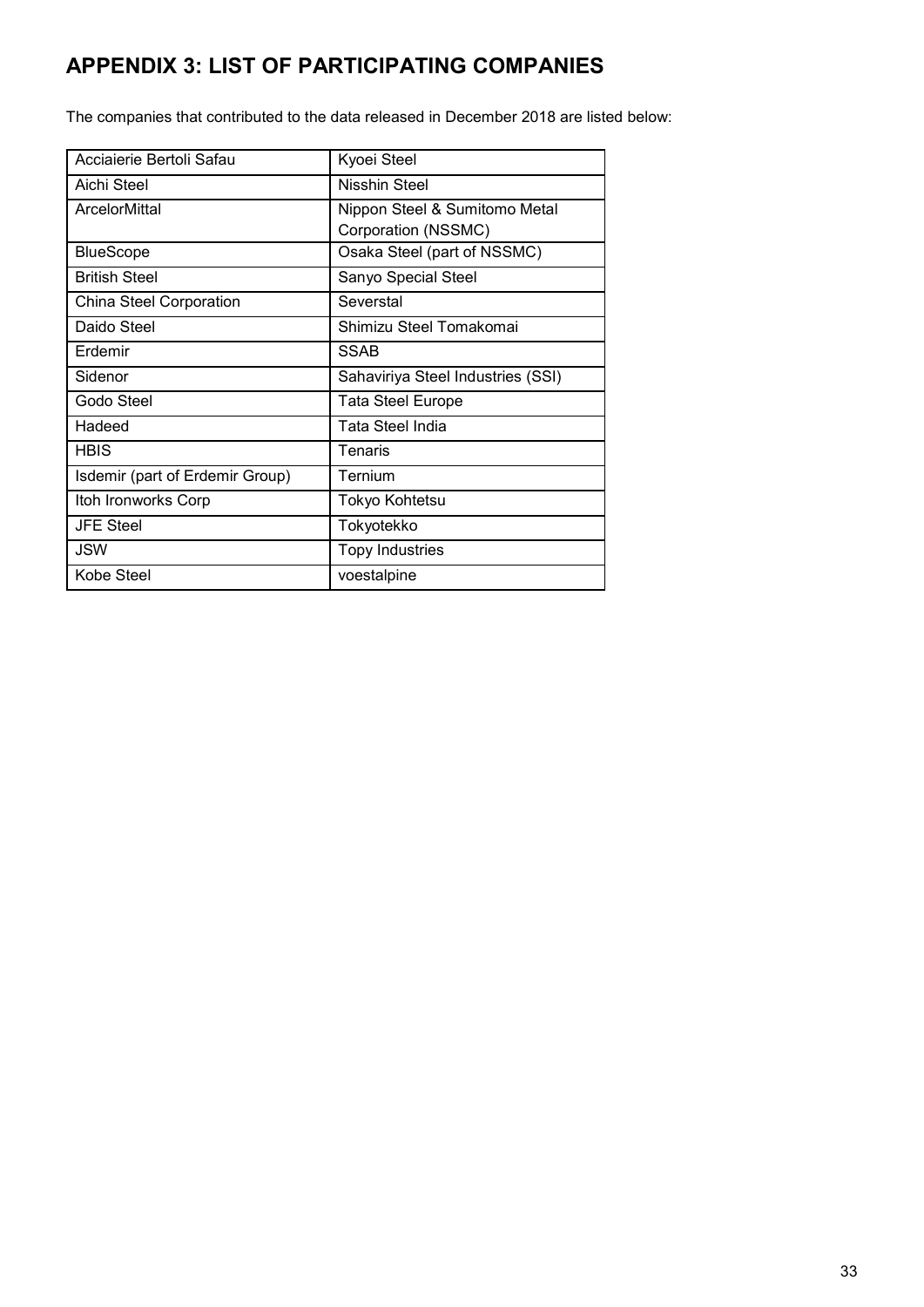# **APPENDIX 4: EXAMPLE DATA COLLECTION QUESTIONNAIRE**

| <b>Fiscal period</b>                                   | 2017                     |              |                    |                    |      |
|--------------------------------------------------------|--------------------------|--------------|--------------------|--------------------|------|
| <b>Site</b>                                            | Example BF, 2017         |              |                    |                    |      |
| Questionnaire                                          | (H) Hot Strip Mill (new) |              |                    |                    |      |
|                                                        |                          |              |                    |                    |      |
| Tab                                                    | Input                    |              |                    |                    |      |
| <b>Name</b>                                            | <b>Unit</b>              | <b>Value</b> | Quality<br>of data | <b>Source</b>      | Year |
| <b>Flows</b>                                           |                          |              |                    |                    |      |
| Production residues in life cycle                      |                          |              |                    |                    |      |
| <b>Waste for recovery</b>                              |                          |              |                    |                    |      |
| <b>Scarfing dust</b>                                   | kg                       |              | n.a.               | <b>Factory</b>     |      |
| Used oil                                               | kg<br>kg                 |              | n.a.               | Factory            |      |
| Waste water treatment sludge<br><b>Resources</b>       |                          |              | n.a.               | Factory            |      |
| <b>Material resources</b>                              |                          |              |                    |                    |      |
| Renewable resources                                    |                          |              |                    |                    |      |
| Water                                                  |                          |              |                    |                    |      |
| Fresh water                                            | kg                       |              | n.a.               | Factory            |      |
| Sea water<br>Water (softened, deionized)               | kg                       |              | n.a.               | Factory            |      |
| <b>Water Cooling fresh</b>                             | kg<br>kg                 |              | n.a.<br>n.a.       | Factory<br>Factory |      |
| <b>Water Cooling sea</b>                               | kg                       |              | n.a.               | Factory            |      |
| Valuable substances                                    |                          |              |                    |                    |      |
| Energy carrier                                         |                          |              |                    |                    |      |
| Electric power                                         |                          |              |                    |                    |      |
| <b>Electricity</b>                                     | <b>MJ</b>                |              | n.a.               | Factory            |      |
| <b>Fuels</b><br>Crude oil products                     |                          |              |                    |                    |      |
| Heavy fuel oil                                         | kg                       |              | n.a.               | Factory            |      |
| Liquefied petroleum gas                                | kg                       |              | n.a.               | Factory            |      |
| <b>Refinery products</b>                               |                          |              |                    |                    |      |
| Light fuel oil                                         | kg                       |              | n.a.               | Factory            |      |
| Natural gas products                                   |                          |              |                    |                    |      |
| Natural gas, at production                             |                          |              |                    |                    |      |
| Natural gas                                            | kg                       |              | n.a.               | Factory            |      |
| Other fuels<br>Basic Oxygen Furnace Gas (MJ) (Copy)    | <b>MJ</b>                |              | n.a.               | <b>Factory</b>     |      |
| Blast furnace gas (MJ)                                 | <b>MJ</b>                |              | <u>n.a.</u>        | Factory            |      |
| Coke oven gas (MJ) (Copy)                              | <b>MJ</b>                |              | n.a.               | Factory            |      |
| <b>Mechanical energy</b>                               |                          |              |                    |                    |      |
| <b>Compressed air for process</b>                      | m <sup>3</sup>           |              | n.a.               | <b>Factory</b>     |      |
| <b>Thermal energy</b>                                  |                          |              |                    |                    |      |
| Hot water (MJ)                                         | MJ                       |              | n.a.               | Factory            |      |
| steam<br>Steam (MJ)                                    | <b>MJ</b>                |              | n.a.               | Factory            |      |
| <b>Materials</b>                                       |                          |              |                    |                    |      |
| <u>Intermediate products</u>                           |                          |              |                    |                    |      |
| Inorganic intermediate products                        |                          |              |                    |                    |      |
| Ferric chloride                                        | kg                       |              | n.a.               | Factory            |      |
| Nitrogen gaseous                                       | kg <sub>2</sub>          |              | n.a.               | <b>Factory</b>     |      |
| Oxygen gaseous                                         | kg                       |              | n.a.               | <b>Factory</b>     |      |
| Sodium hydroxide (100%; caustic                        | kg                       |              | n.a.               | <b>Factory</b>     |      |
| Sulphuric acid (100%)<br>Organic intermediate products | kg                       |              | n.a.               | <b>Factory</b>     |      |
| Lubricant                                              | kg                       |              | n.a.               | <b>Factory</b>     |      |
| Propane                                                | kg                       |              | n.a.               | Factory            |      |
| <b>Metals</b>                                          |                          |              |                    |                    |      |
| Cold rolled coil (from DSP)                            | kg                       |              | n.a.               | Factory            |      |
| Slab (from BOF)                                        | kg                       |              | n.a.               | Factory            |      |
| Slab (from EAF)                                        | kg                       |              | n.a.               | <b>Factory</b>     |      |
| Slab (from external supply)                            | kg<br>kg                 |              | n.a.               | <b>Factory</b>     |      |
| <b>Steel strap</b><br><b>Minerals</b>                  |                          |              | n.a.               | <b>Factory</b>     |      |
| Lime quicklime (lumpy)                                 | kg                       |              | n.a.               | Factory            |      |
| Refractories (magnesia, alumina,                       | kg                       |              | n.a.               | Factory            |      |
| Refractories (silica, alumina)                         | <b>kg</b>                |              | n.a.               | Factory            |      |
| <b>Operating materials</b>                             |                          |              |                    |                    |      |
| Grease                                                 | kg                       |              | n.a.               | Factory            |      |
| Water for industrial use                               | kg                       |              | n.a.               | Factory            |      |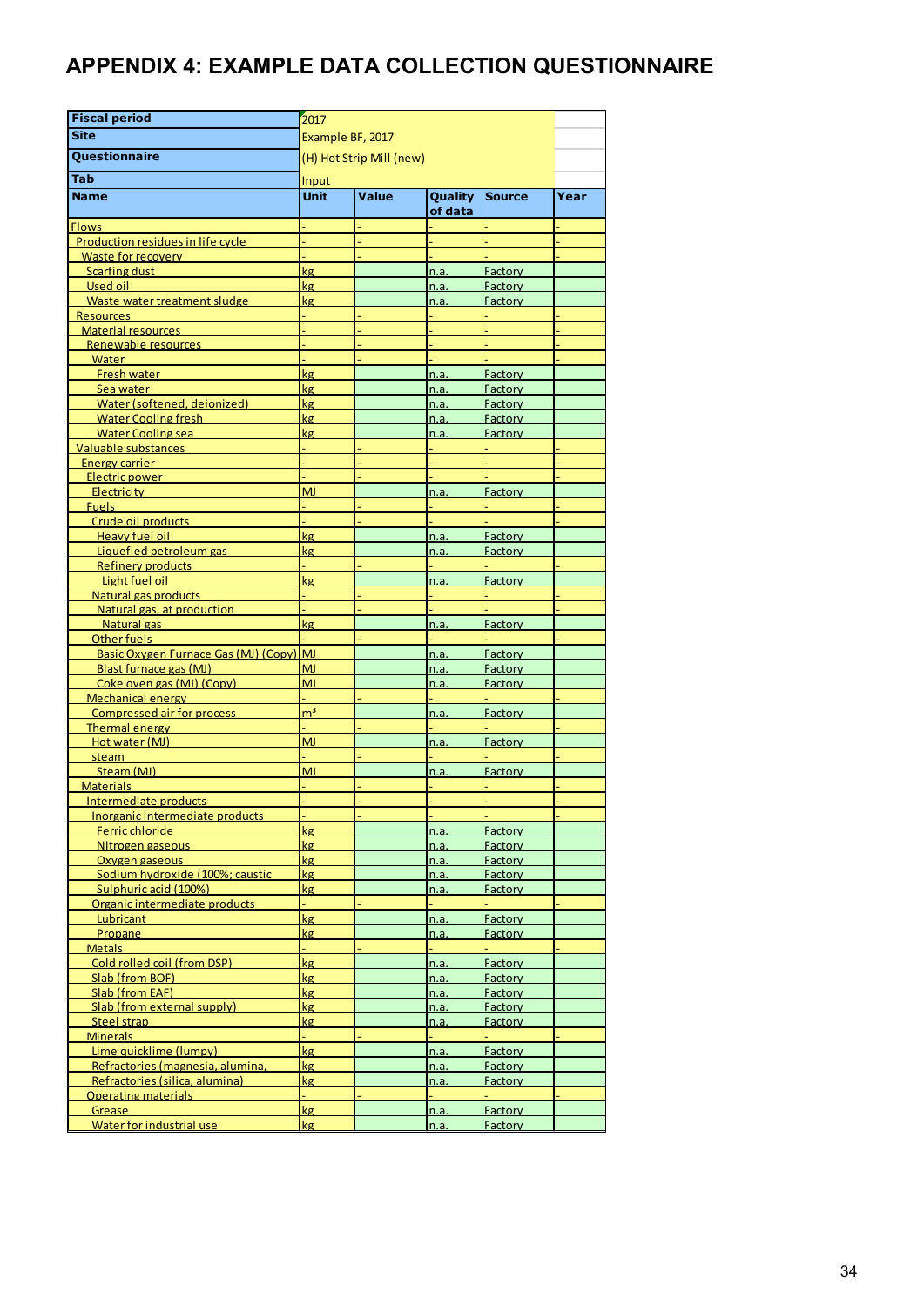| Date                                                                     |                                              | 2018-02-20T07:46:45 |                    |                    |      |
|--------------------------------------------------------------------------|----------------------------------------------|---------------------|--------------------|--------------------|------|
| <b>Fiscal period</b>                                                     | 2017                                         |                     |                    |                    |      |
| <b>Site</b>                                                              |                                              |                     |                    |                    |      |
| <b>Questionnaire</b>                                                     | Example BF, 2017<br>(H) Hot Strip Mill (new) |                     |                    |                    |      |
|                                                                          |                                              |                     |                    |                    |      |
| <b>Tab</b>                                                               | Output<br><b>Unit</b>                        |                     |                    |                    |      |
| <b>Name</b>                                                              |                                              | <b>Value</b>        | Quality<br>of data | <b>Source</b>      | Year |
| Flows                                                                    |                                              |                     |                    |                    |      |
| <b>Emissions to air</b>                                                  |                                              |                     |                    |                    |      |
| Heavy metals to air                                                      |                                              |                     |                    |                    |      |
| Arsenic (+V)<br>Copper                                                   | kg<br>kg                                     |                     | n.a<br>n.a         | Factory<br>Factory |      |
| Iron                                                                     | kg                                           |                     | n.a                | Factory            |      |
| Zinc                                                                     | kg                                           |                     | n.a                | Factory            |      |
| Inorganic emissions to air                                               |                                              |                     |                    |                    |      |
| Ammonia<br><b>Carbon dioxide</b>                                         | kg<br>kg                                     |                     | n.a.<br>n.a        | Factory<br>Factory |      |
| Carbon monoxide                                                          | kg                                           |                     | n.a                | Factory            |      |
| Nitrogen oxides                                                          | kg                                           |                     | n.a.               | Factory            |      |
| Sulphur oxides (as SO2)                                                  | kg                                           |                     | n.a                | Factory            |      |
| Organic emissions to air (group VOC)<br>Group NMVOC to air               |                                              |                     |                    |                    |      |
| <b>Group PAH to air</b>                                                  |                                              |                     |                    |                    |      |
| Polycyclic aromatic hydrocarbons                                         | kg                                           |                     | n.a.               | Factory            |      |
| Halogenated organic emissions to air                                     |                                              |                     |                    |                    |      |
| Dioxins (unspec.)<br><b>Methane</b>                                      | kg<br>kg                                     |                     | n.a.<br>n.a        | Factory<br>Factory |      |
| <b>VOC</b> (unspecified)                                                 | kg                                           |                     | n.a                | Factory            |      |
| Particles to air                                                         |                                              |                     |                    |                    |      |
| Dust (PM10)                                                              | kg                                           |                     | n.a                | Factory            |      |
| Dust (unspecified)<br><b>Emissions to fresh water</b>                    | kg                                           |                     | n.a.               | Factory            |      |
| <b>Analytical measures to fresh water</b>                                |                                              |                     |                    |                    |      |
| <b>Biological oxygen demand (BOD)</b>                                    | kg                                           |                     | n.a                | Factory            |      |
| Heavy metals to fresh water                                              |                                              |                     |                    |                    |      |
| Arsenic (+V)<br>Cadmium                                                  | kg<br>kg                                     |                     | n.a<br>n.a.        | Factory<br>Factory |      |
| Iron                                                                     | kg                                           |                     | n.a                | Factory            |      |
| <b>Tin</b>                                                               | kg                                           |                     | n.a                | Factory            |      |
| Zinc                                                                     | kg                                           |                     | n.a                | Factory            |      |
| Inorganic emissions to fresh water                                       |                                              |                     |                    |                    |      |
| Acid (calculated as H+)<br><b>Aluminium</b>                              | kg<br>kg                                     |                     | n.a<br>n.a         | Factory<br>Factory |      |
| Ammonia (NH4+, NH3, as N)                                                | kg                                           |                     | n.a                | Factory            |      |
| <b>Barium</b>                                                            | kg                                           |                     | n.a                | Factory            |      |
| Nitrogen dioxide                                                         | kg                                           |                     | n.a                | Factory            |      |
| Organic emissions to fresh water                                         | kg                                           |                     |                    |                    |      |
| Carbon, organically bound<br><b>Hydrocarbons to fresh water</b>          |                                              |                     | n.a                | Factory            |      |
| Oil (unspecified)                                                        | kg                                           |                     | n.a                | Factory            |      |
| Phenol (hydroxy benzene)                                                 | kg                                           |                     | n.a                | Factory            |      |
| Thiocvanates (CNS-)<br>Other emissions to fresh water                    | kg                                           |                     | n.a                | Factory            |      |
| <b>Waste water</b>                                                       | kg                                           |                     | n.a.               | Factory            |      |
| Particles to fresh water                                                 |                                              |                     |                    |                    |      |
| Solids (suspended)                                                       | kg                                           |                     | n.a                | Factory            |      |
| Emissions to sea water                                                   |                                              |                     |                    |                    |      |
| Analytical measures to sea water<br>Biological oxygen demand (BOD)       | kg                                           |                     | n.a                | Factory            |      |
| Chemical oxygen demand (COD)                                             | kg                                           |                     | n.a                | Factory            |      |
| Heavy metals to sea water                                                |                                              |                     |                    |                    |      |
| Copper                                                                   | kg                                           |                     | n.a                | Factory            |      |
| <b>Iron</b><br><b>Manganese</b>                                          | kg<br>kg                                     |                     | n.a.<br>n.a        | Factory<br>Factory |      |
| Zinc                                                                     | kø                                           |                     | n.a                | Factory            |      |
| Production residues in life cycle                                        |                                              |                     |                    |                    |      |
| Hazardous waste for disposal                                             |                                              |                     |                    |                    |      |
| Hazardous non organic waste for<br><b>Hazardous Waste</b>                | kø                                           |                     | n.a.               | Factory            |      |
| <b>Hot Rolling Sludge</b>                                                | kg                                           |                     | n.a.               | Factory            |      |
| Refractories (silica, alumina)                                           | kg                                           |                     | n.a.               | Factory            |      |
| Scale internal                                                           | kg                                           |                     | n.a.               | Factory            |      |
| <b>Waste from steel works</b><br>Hazardous organic waste for disposal    | kg                                           |                     | n.a.               | Factory            |      |
| Waste water treatment sludge                                             | kg                                           |                     | n.a.               | Factory            |      |
| Waste for disposal                                                       |                                              |                     |                    |                    |      |
| Non hazardous non organic waste for                                      |                                              |                     |                    |                    |      |
| <b>Hot Rolling Sludge</b><br>Scale internal                              | kg<br>kg                                     |                     | n.a.<br>n.a.       | Factory<br>Factory |      |
| Waste from steel works                                                   | kg                                           |                     | n.a                | Factory            |      |
| Non hazardous organic waste for                                          |                                              |                     |                    |                    |      |
| Waste water treatment sludge                                             | kg                                           |                     | n.a.               | Factory            |      |
| Waste for recovery<br><b>Refractories</b>                                | kg                                           |                     | n.a.               | Factory            |      |
| <b>Scales internal (Copy)</b>                                            | kg                                           |                     | n.a.               | Factory            |      |
| Steel scrap (external supply)                                            | kg                                           |                     | n.a.               | Factory            |      |
| Steel scrap (Home scrap)                                                 | kg                                           |                     | n.a.               | Factory            |      |
| Used oil<br>Waste water treatment sludge                                 | kg<br>kg.                                    |                     | n.a.<br>n.a.       | Factory<br>Factory |      |
| Resources                                                                |                                              |                     |                    |                    |      |
| <b>Material resources</b>                                                |                                              |                     |                    |                    |      |
| Renewable resources                                                      |                                              |                     |                    |                    |      |
| Water                                                                    |                                              |                     |                    |                    |      |
| Fresh water<br>Sea water                                                 | kø<br>kg                                     |                     | n.a.<br>n.a.       | Factory<br>Factory |      |
| Valuable substances                                                      |                                              |                     |                    |                    |      |
| <b>Energy carrier</b>                                                    |                                              |                     |                    |                    |      |
| Thermal energy                                                           |                                              |                     |                    |                    |      |
| Hot water from process stages (MJ)<br>Steam (from process stages, in MJ) | <b>MJ</b><br>MJ                              |                     | n.a.<br>n.a        | Factory<br>Factory |      |
| <b>Materials</b>                                                         |                                              |                     |                    |                    |      |
| <b>Metals</b>                                                            |                                              |                     |                    |                    |      |
| Steel hot rolled coil                                                    | kg                                           |                     | n.a.               | Factory            |      |
| <b>Operating materials</b><br>Water for industrial use                   | kg                                           |                     | n.a.               | Factory            |      |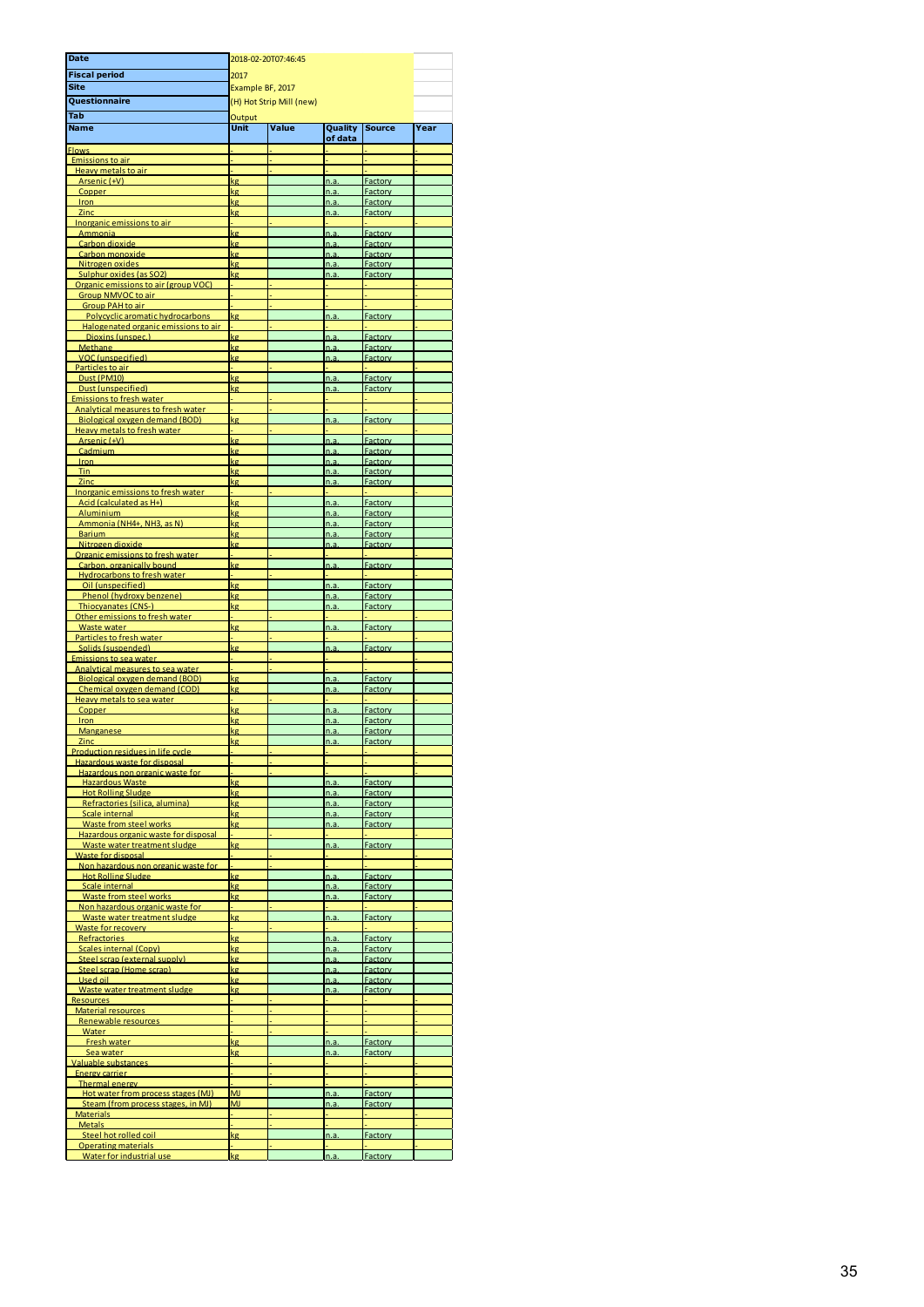# **APPENDIX 5: LIST OF UPSTREAM INPUTS AND THEIR DATA SOURCES**

| Item                 | <b>Process Information</b>                                                                                                                                                                                             | <b>Country</b>   | Year | <b>Source</b> |
|----------------------|------------------------------------------------------------------------------------------------------------------------------------------------------------------------------------------------------------------------|------------------|------|---------------|
| Acetylene            | Ethine (acetylene), SACHSSE-BARTHOLOME process                                                                                                                                                                         | <b>DE</b>        | 2017 | thinkstep     |
| Activated carbon     | Activated carbon is the collective name for a group of porous carbons. They all have small<br>amounts of chemically bonded oxygen and hydrogen and contain up to 20 % mineral<br>matter                                | DE               | 2017 | thinkstep     |
| Aluminium            | Cradle-to-gate, Aluminium ingot production based on data from the International Aluminium<br>Institute (IAI).                                                                                                          | GLO              | 2013 | IAI           |
| Aluminium chloride   | Aluminium chloride hexahydrate                                                                                                                                                                                         | DE               | 2017 | thinkstep     |
| Aluminium foil       | Data is primarily from 2005 sources with energy mixes and ingot imports from 2009. The foil<br>production process itself is based on European production and corresponds to a foil<br>thickness of 5-200 micro metres. | <b>EU-28</b>     | 2017 | thinkstep     |
| Aluminium sulphate   | Aluminium sulphate                                                                                                                                                                                                     | <b>DE</b>        | 2017 | thinkstep     |
| Ammonia              | Ammonia is produced almost exclusively by the well-known HABER-BOSCH process.                                                                                                                                          | <b>EU-28</b>     | 2017 | thinkstep     |
| Ammonium sulphate    | Ammonium sulphate mix (by-product)                                                                                                                                                                                     | DE               | 2017 | thinkstep     |
| Anthracite           | Country specific data, based on hard coal mix for each country                                                                                                                                                         | Country specific | 2014 | thinkstep     |
| Argon                | Gaseous, LINDE process                                                                                                                                                                                                 | <b>DE</b>        | 2017 | thinkstep     |
| Bauxite              | Opencast and underground mining                                                                                                                                                                                        | <b>EU-28</b>     | 2017 | thinkstep     |
| Benzene              | technology mix, from pyrolysis gasoline, reformate and toluene dealkylation                                                                                                                                            | <b>EU-28</b>     | 2017 | thinkstep     |
| <b>BOF</b> slab      | 1kg global slab, weighted average                                                                                                                                                                                      | <b>GLO</b>       | 2018 | worldsteel    |
| Calcium chloride     | (from epichlorohydrine synthesis)                                                                                                                                                                                      | <b>DE</b>        | 2017 | thinkstep     |
| Carbon dioxide       | From HABER-BOSCH process (ammonia synthesis, NH3/CO2)                                                                                                                                                                  | DE               | 2017 | thinkstep     |
| Catalyst             | Ethylene glycol                                                                                                                                                                                                        | <b>EU-28</b>     | 2017 | thinkstep     |
| Cement               | Cement (CEM I 42.5) (EN15804 A1-A3)                                                                                                                                                                                    | <b>EU-28</b>     | 2017 | thinkstep     |
| Charcoal             | Site data for production                                                                                                                                                                                               | <b>GLO</b>       | 2015 | worldsteel    |
| Coal                 | Country specific data, based on hard coal mix for each country                                                                                                                                                         | Country specific | 2014 | thinkstep     |
| Coal for coke making | Coking coal global consumption mix including transport to border of country of production                                                                                                                              | GLO              | 2014 | thinkstep     |
| Coal for injection   | Country specific data, based on hard coal mix for each country                                                                                                                                                         | Country specific | 2014 | thinkstep     |
| Coke                 | 1kg global coke, weighted average                                                                                                                                                                                      | <b>GLO</b>       | 2018 | worldsteel    |
| Copper               | Global copper mix: electrolyte copper 99,99% world -mix. Outokumpu was modelled for<br>Chile, ISA smelt for Australia and the Mitsubishi process for Indonesia.                                                        | <b>GLO</b>       | 2017 | thinkstep     |
| Corrugated board     | EU-27: Corrugated board incl. paper production, average composition 2015 ts/FEFCO                                                                                                                                      | <b>EU-27</b>     | 2017 | thinkstep     |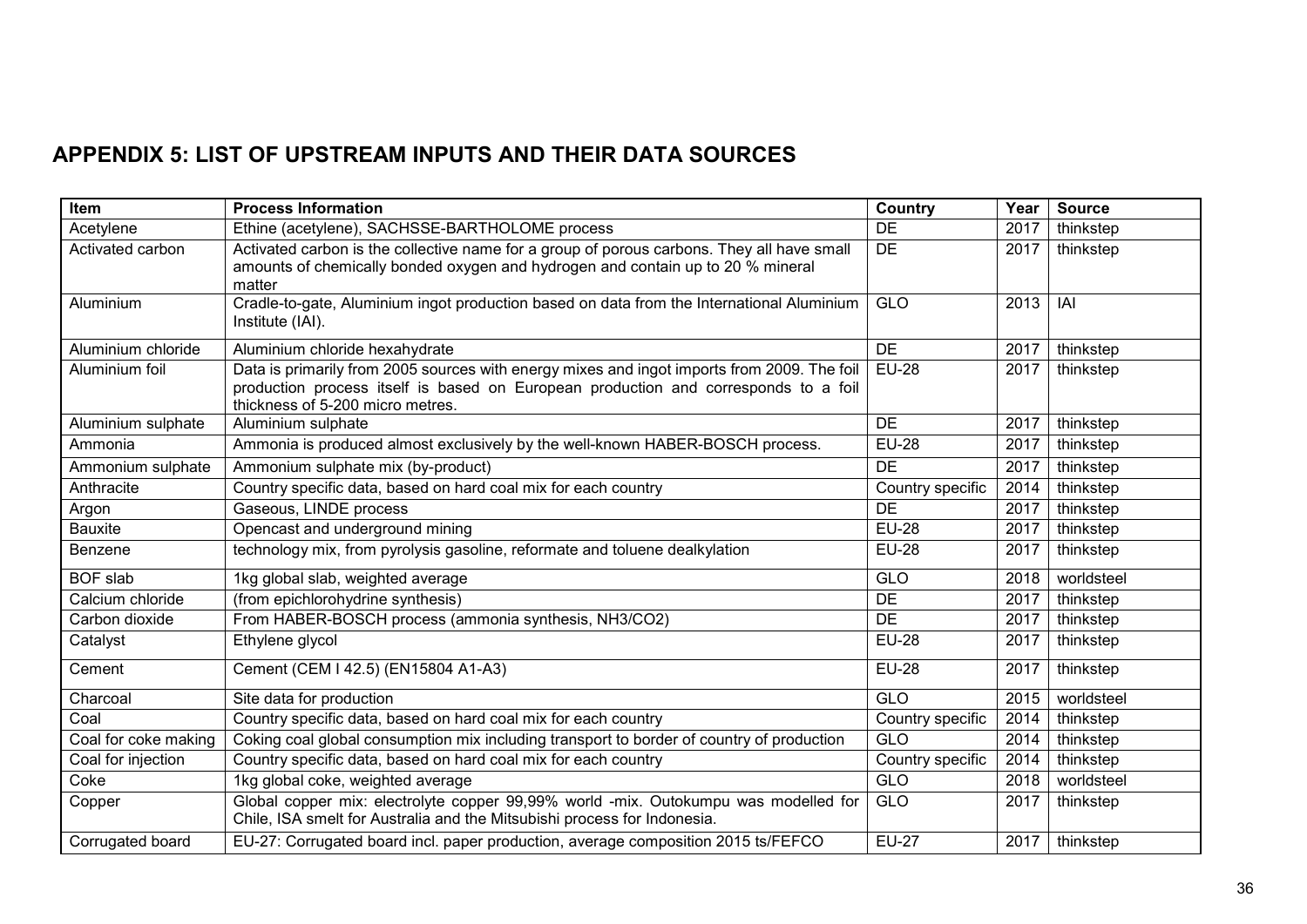| Item                       | <b>Process Information</b>                                                                                                                                                                                         | Country                    | Year | <b>Source</b> |
|----------------------------|--------------------------------------------------------------------------------------------------------------------------------------------------------------------------------------------------------------------|----------------------------|------|---------------|
| <b>Diesel</b>              | Country/region specific                                                                                                                                                                                            | Country/region<br>specific | 2014 | thinkstep     |
| Diesel (high Sulphur)      | Country/region specific                                                                                                                                                                                            | Country/region<br>specific | 2014 | thinkstep     |
| Diesel (low Sulphur)       | Country/region specific                                                                                                                                                                                            | Country/region<br>specific | 2014 | thinkstep     |
| <b>Direct Reduced Iron</b> | 1kg global DRI, weighted average                                                                                                                                                                                   | GLO                        | 2018 | worldsteel    |
| Dolomite                   | Decarboxylation process by burning mined dolomite                                                                                                                                                                  | <b>EU-28</b>               | 2017 | thinkstep     |
| Dolomite (crude)           | Dolomite extraction                                                                                                                                                                                                | $\overline{DE}$            | 2017 | thinkstep     |
| Electricity                | See Appendix 6 - Country specific                                                                                                                                                                                  | Country specific           | 2014 | thinkstep     |
| Electrode                  | baking petrol coke, pitch and hard coal tar                                                                                                                                                                        | ZA                         | 2017 | thinkstep     |
| Ferric chloride            | direct chlorination of iron scrap                                                                                                                                                                                  | DE                         | 2017 | thinkstep     |
| Ferro chrome               | Ferro Chromium (high carbon)                                                                                                                                                                                       | GLO                        | 2017 | thinkstep     |
| Ferro manganese            | Production of ferro-manganese (77% Mn) with high carbon content.                                                                                                                                                   | ZA                         | 2017 | thinkstep     |
| Ferro molybdenum           | Ferro molybdenum (67% Mo)                                                                                                                                                                                          | GLO                        | 2016 | thinkstep     |
| Ferro nickel               | Ferro nickel (29% Ni)                                                                                                                                                                                              | GLO                        | 2017 | thinkstep     |
| Ferro silicum              | Ferro silicon mix (91%)                                                                                                                                                                                            | <b>GLO</b>                 | 2017 | thinkstep     |
| Ferro vanadium             | Ferro vanadium (FeV 80%)                                                                                                                                                                                           | ZA                         | 2017 | thinkstep     |
| Ferrous sulphate           | Iron (II) sulphate                                                                                                                                                                                                 | <b>EU-28</b>               | 2017 | thinkstep     |
| Gasket (seal)              | EPDM gaskets for aluminium profile (EN15804 A1-A3)                                                                                                                                                                 | DE                         | 2017 | thinkstep     |
| Gasoline                   | from crude oil and bio components                                                                                                                                                                                  | <b>EU-28</b>               | 2014 | thinkstep     |
| Glass wool                 | For glass wool production, the pure mineral primary glass is melted in a melting vat at approx.<br>$1400^{\circ}$ C                                                                                                | <b>EU-28</b>               | 2017 | thinkstep     |
| Glue                       | Mixer of Methylenediphenyl diisocyanate ((p)MDI) and Aromatic Polyester Polyols (APP)<br>production mix                                                                                                            | $EU-28$                    | 2014 | thinkstep     |
| Embankment                 | Gravel (Grain size 2/32) (EN15804 A1-A3)                                                                                                                                                                           | DE                         | 2017 | thinkstep     |
| Heavy fuel oil             | Country/region specific                                                                                                                                                                                            | Country/region<br>specific | 2014 | thinkstep     |
| Hot metal                  | 1kg global hot metal, weighted average                                                                                                                                                                             | GLO                        | 2018 | worldsteel    |
| Hydrochloric acid          | 100% hydrochloric acid mix. The 'mix' process considers the technologies involved in the<br>production of hydrochloric acid, based on the technology distribution of the respective<br>technology for the country. | DE                         | 2017 | thinkstep     |
| Hydrogen                   | Steam reforming - natural gas                                                                                                                                                                                      | <b>EU-28</b>               | 2017 | thinkstep     |
| Hydrogen peroxide          | 50% H <sub>2</sub> O <sub>2</sub> . Anthraquinone process                                                                                                                                                          | DE                         | 2017 | thinkstep     |
| <b>Iron Ore</b>            | worldsteel production mix of 4 thinkstep datasets                                                                                                                                                                  | <b>GLO</b>                 | 2018 | thinkstep     |
| Kerosene                   | From crude oil                                                                                                                                                                                                     | <b>EU-28</b>               | 2014 | thinkstep     |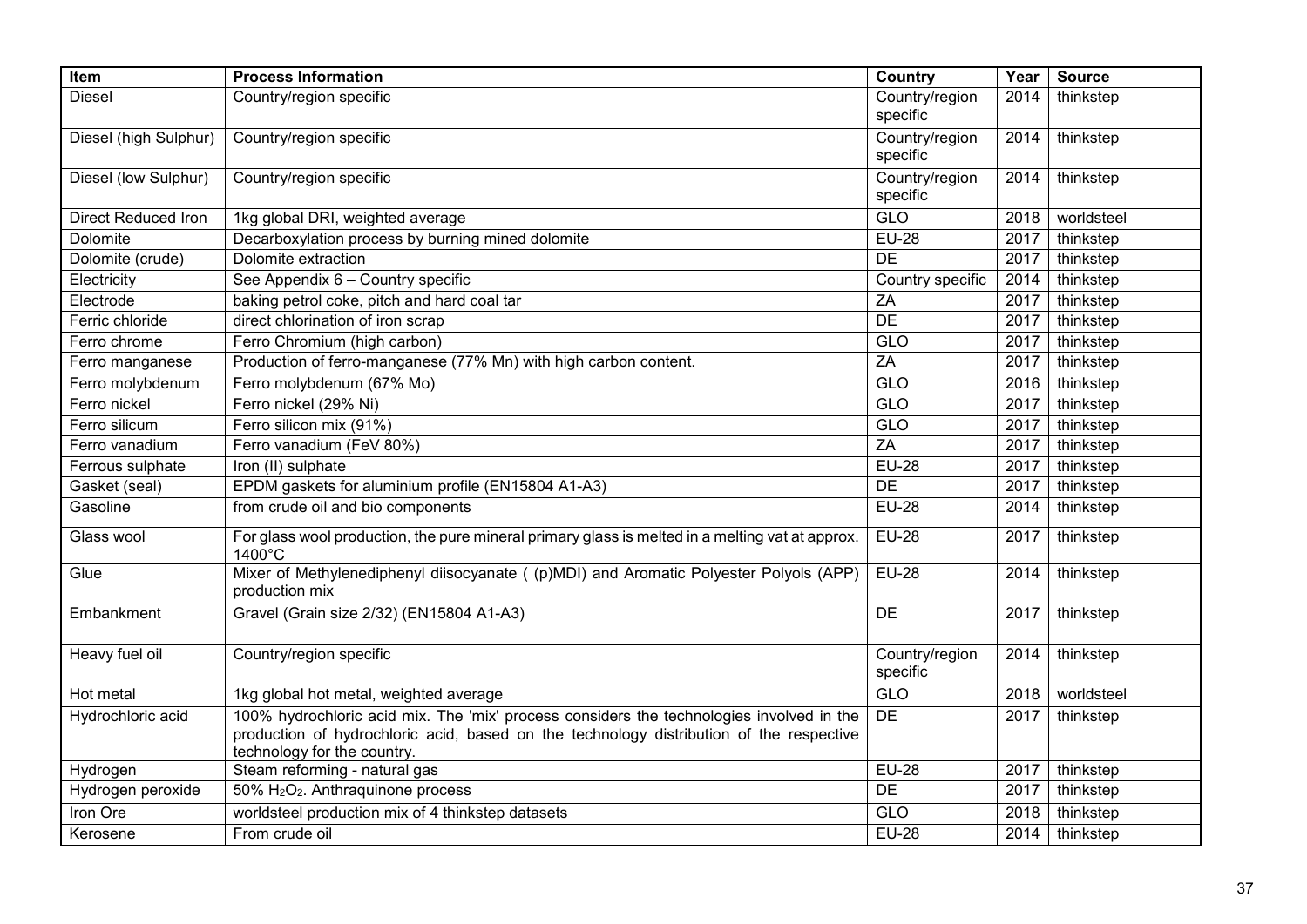| Item                           | <b>Process Information</b>                                                                                                                                                                                                                                                                                                                                                                                                                                                                                   | Country                    | Year | <b>Source</b> |
|--------------------------------|--------------------------------------------------------------------------------------------------------------------------------------------------------------------------------------------------------------------------------------------------------------------------------------------------------------------------------------------------------------------------------------------------------------------------------------------------------------------------------------------------------------|----------------------------|------|---------------|
| Lead                           | Lead (99.995%), primary lead produced on the traditional process route. Does not include<br>lead and zinc recovery.                                                                                                                                                                                                                                                                                                                                                                                          | <b>RNA</b>                 | 2017 | thinkstep     |
| Light fuel oil                 | Country/region specific                                                                                                                                                                                                                                                                                                                                                                                                                                                                                      | Country/region<br>specific | 2014 | thinkstep     |
| Lime                           | <b>Calcination of limestone</b>                                                                                                                                                                                                                                                                                                                                                                                                                                                                              | DE                         | 2017 | thinkstep     |
| Limestone                      | Mining and beneficiation                                                                                                                                                                                                                                                                                                                                                                                                                                                                                     | <b>DE</b>                  | 2017 | thinkstep     |
| Liquefied petroleum            | Liquefied gas (LPG; 70% Propane; 30% Butane), refining process                                                                                                                                                                                                                                                                                                                                                                                                                                               | <b>DE</b>                  | 2014 | thinkstep     |
| Lubricants                     | The data set covers the entire supply chain of the refinery products.                                                                                                                                                                                                                                                                                                                                                                                                                                        | <b>EU-28</b>               | 2014 | thinkstep     |
| Magnesium                      | Magnesium Pidgeon process                                                                                                                                                                                                                                                                                                                                                                                                                                                                                    | $\overline{CN}$            | 2017 | thinkstep     |
| Manganese                      | South Africa and Australia cover 90% of the world manganese production (International<br>Manganese Institute).<br>80% of the mining takes place underground and 20% in open cast operations. The<br>beneficiation is done at the mining site. The manganese ore is crushed and processed.<br>The concentrate is then reduced by intense heating in a calcination process. Manganese<br>metal is produced during electrolysis by addition of ammonia and sulphuric acid.<br>The end product is manganese 99%. | ZA                         | 2017 | thinkstep     |
| MDI (Isocyanate)               | Phosgenation of methylenedianiline                                                                                                                                                                                                                                                                                                                                                                                                                                                                           | <b>DE</b>                  | 2017 | thinkstep     |
| Mineral rock wool              | Rock wool flat roof plate (120 mm)                                                                                                                                                                                                                                                                                                                                                                                                                                                                           | <b>DE</b>                  | 2017 | thinkstep     |
| Natural gas                    | Country specific data, based on natural gas mix for each country                                                                                                                                                                                                                                                                                                                                                                                                                                             | Country specific           | 2014 | thinkstep     |
| Nickel                         | Global Nickel mix. The data set represents the global situation, focusing on the main<br>technologies, the region specific characteristics and / or import statistics. The data set is a<br>mix of South Africa, Canada, Norway, Australia and Russia.                                                                                                                                                                                                                                                       | <b>GLO</b>                 | 2017 | thinkstep     |
| Nitric acid                    | 98%. Two-step oxidation of ammonia to nitrogen monoxide and further to nitrogen dioxide<br>and the absorption of the latter in water.                                                                                                                                                                                                                                                                                                                                                                        | <b>DE</b>                  | 2017 | thinkstep     |
| Nitrogen                       | Air and power to produce gaseous nitrogen, country specific                                                                                                                                                                                                                                                                                                                                                                                                                                                  |                            | 2007 | thinkstep     |
| Olivine                        | Silica sand (Excavation and processing)                                                                                                                                                                                                                                                                                                                                                                                                                                                                      | <b>DE</b>                  | 2017 | thinkstep     |
| Oxygen                         | Air, cooling water and power to produce gaseous oxygen, country specific                                                                                                                                                                                                                                                                                                                                                                                                                                     |                            | 2007 | thinkstep     |
| Paint (epoxy,<br>melamine)     | Mix of three powder coating upstreams, red, black and white                                                                                                                                                                                                                                                                                                                                                                                                                                                  | <b>DE</b>                  | 2017 | thinkstep     |
| Paint (epoxy,<br>phenolic)     | Mix of three powder coating upstreams, red, black and white                                                                                                                                                                                                                                                                                                                                                                                                                                                  | DE                         | 2017 | thinkstep     |
| Paint (polyester,<br>melamine) | Mix of three powder coating upstreams, red, black and white                                                                                                                                                                                                                                                                                                                                                                                                                                                  | <b>DE</b>                  | 2017 | thinkstep     |
| Paint (polyurethane)           | Mix of water and solvent based primer                                                                                                                                                                                                                                                                                                                                                                                                                                                                        | DE                         | 2017 | thinkstep     |
| Paint (polyvinyl<br>chloride)  | Underbody protection PVC                                                                                                                                                                                                                                                                                                                                                                                                                                                                                     | <b>DE</b>                  | 2017 | thinkstep     |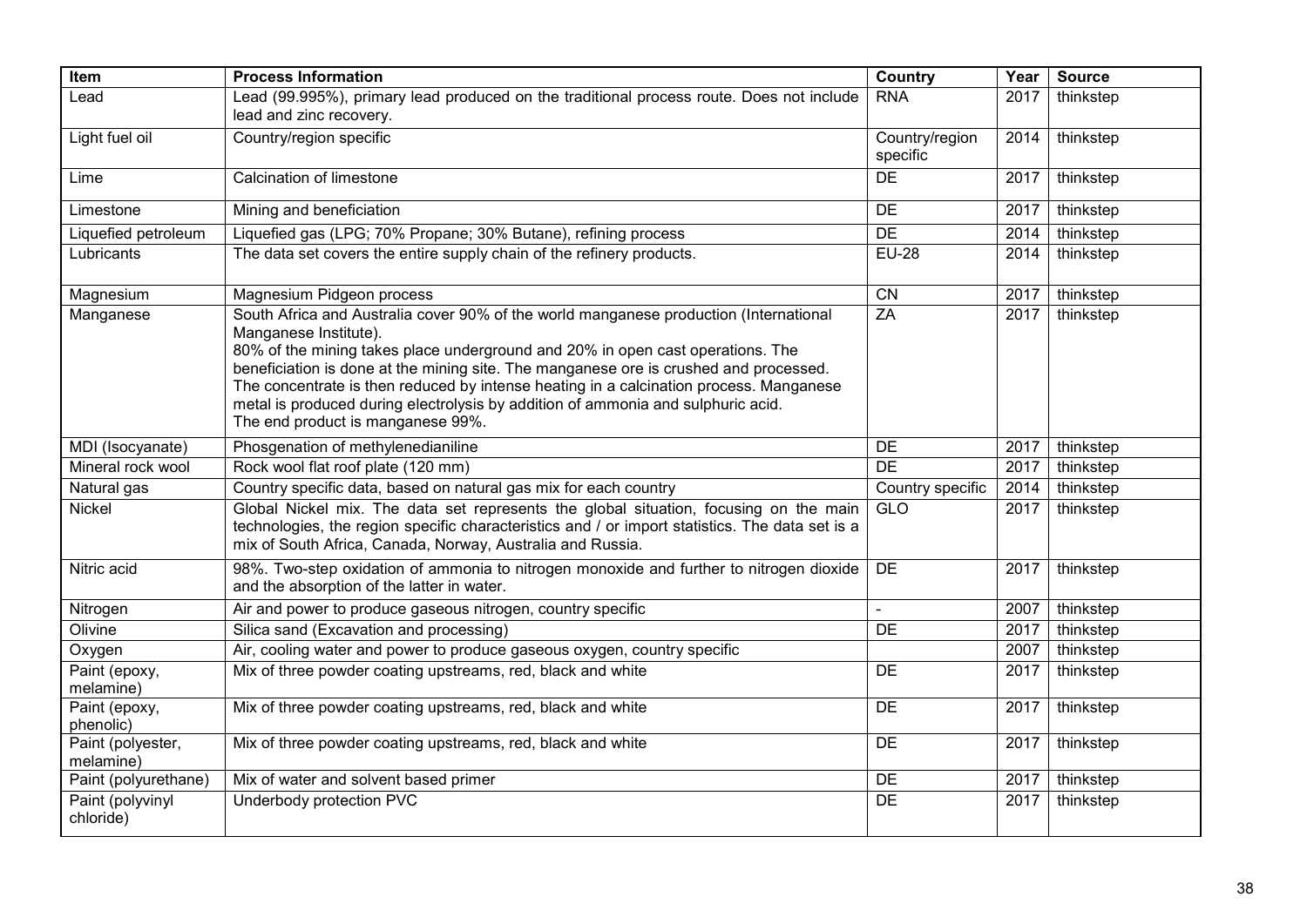| Item                  | <b>Process Information</b>                                                                   | <b>Country</b>  | Year | <b>Source</b>     |
|-----------------------|----------------------------------------------------------------------------------------------|-----------------|------|-------------------|
| Paint (silicon        | Mix of Coating water-based red, black and white                                              | DE              | 2017 | thinkstep         |
| modified polyester)   |                                                                                              |                 |      |                   |
| Paint (PVDF, acrylic) | Mix of Coating solvent-based red, black and white                                            | DE              | 2017 | thinkstep         |
| Pellet                | 1kg global pellet, weighted average                                                          | GLO             | 2018 | worldsteel        |
| Pentane               | estimated via Butane                                                                         | <b>EU-28</b>    | 2017 | thinkstep         |
| Petroleum coke        | Country / region specific data, based on hard coal mix for each country                      | Country /       | 2014 | thinkstep         |
|                       |                                                                                              | region specific |      |                   |
| Phosphoric acid       | 100%, wet process                                                                            | DE              | 2017 | thinkstep         |
| <b>PMDI</b>           | Methylenediphenyl diisocyanate ((p)MDI)                                                      | <b>EU-28</b>    | 2010 | thinkstep         |
| Polyethylene          | Polyethylene low density granulate (PE-LD)                                                   | <b>EU-28</b>    | 2017 | thinkstep         |
| Polyol                | Aromatic Polyester Polyols (APP) production mix                                              | <b>EU-28</b>    | 2014 | PU Europe         |
| Polyvinyl Chloride    | PVC is produced by polymerization of vinyl chloride monomer to polyvinyl chloride PVC        | DE              | 2017 | thinkstep         |
| Propane               | Regional specific                                                                            | Region specific | 2014 | thinkstep         |
| Protection Foil (PE-  | Polyethylene Film (PE-LD) without additives                                                  | <b>EU-28</b>    | 2017 | thinkstep         |
| LD)                   |                                                                                              |                 |      |                   |
|                       |                                                                                              |                 |      |                   |
| Quartz sand           | Silica sand is mined together with kaolin and feldspar using bucket excavators or bucket     | <b>DE</b>       | 2017 | thinkstep         |
|                       | chain dredgers. The material is elutriated and the sand sieved in a multi-step process.      |                 |      |                   |
| Refractories (all)    | Sand-lime insulation brick                                                                   | <b>EU-28</b>    | 2017 | thinkstep         |
| Sand                  | Silica sand is mined together with kaolin and feldspar using bucket excavators or bucket     | DE              | 2017 | thinkstep         |
|                       | chain dredgers. The material is elutriated and the sand sieved in a multi-step process.      |                 |      |                   |
| Serpentine            | Mined, as kaolin, normally together with silica sand and feldspar using bucket excavators or | DE              | 2017 | thinkstep         |
| Silicon mix           | bucket chain dredgers.<br>Purified, electric arc furnace process, from quartz sand           | GLO             | 2017 | thinkstep         |
|                       |                                                                                              |                 |      |                   |
| Sinter                | 1kg global sinter, weighted average                                                          | GLO             | 2018 | worldsteel        |
|                       |                                                                                              |                 |      |                   |
| Sinter/pellet fines   | 1kg global sinter, weighted average                                                          | <b>GLO</b>      | 2018 | worldsteel        |
| Sodium carbonate      | Soda (Na2CO3), produced by the Solvay process                                                | <b>DE</b>       | 2017 | thinkstep         |
| Sodium chloride       | Rock salt is obtained from salt mines by use of machines or leaching techniques.             | <b>EU-28</b>    | 2017 | thinkstep         |
| Sodium hydroxide      | 100% caustic soda from brine extraction, electrolysis and purification                       | <b>EU-28</b>    | 2017 | thinkstep         |
| Sodium hypochlorite   | 50% solution                                                                                 | DE              | 2017 | thinkstep         |
| Sodium sulphate       | Sodium sulfate is a by-product in the production of boric acid.                              | <b>GLO</b>      | 2017 | thinkstep         |
| <b>Steam</b>          | Process steam from natural gas 85%                                                           | <b>EU-28</b>    | 2014 | thinkstep         |
| Steel scrap           | See section 3.6.2.                                                                           | GLO             | 2018 | worldsteel        |
|                       |                                                                                              |                 |      |                   |
| Steel scrap           | Steel allocation of shredder process inputs and wastes                                       | GLO             | 2009 | worldsteel        |
| processing            |                                                                                              |                 |      |                   |
| Steel strap           | 1 kg global hot rolled coil, weighted average                                                | <b>GLO</b>      |      | 2018   worldsteel |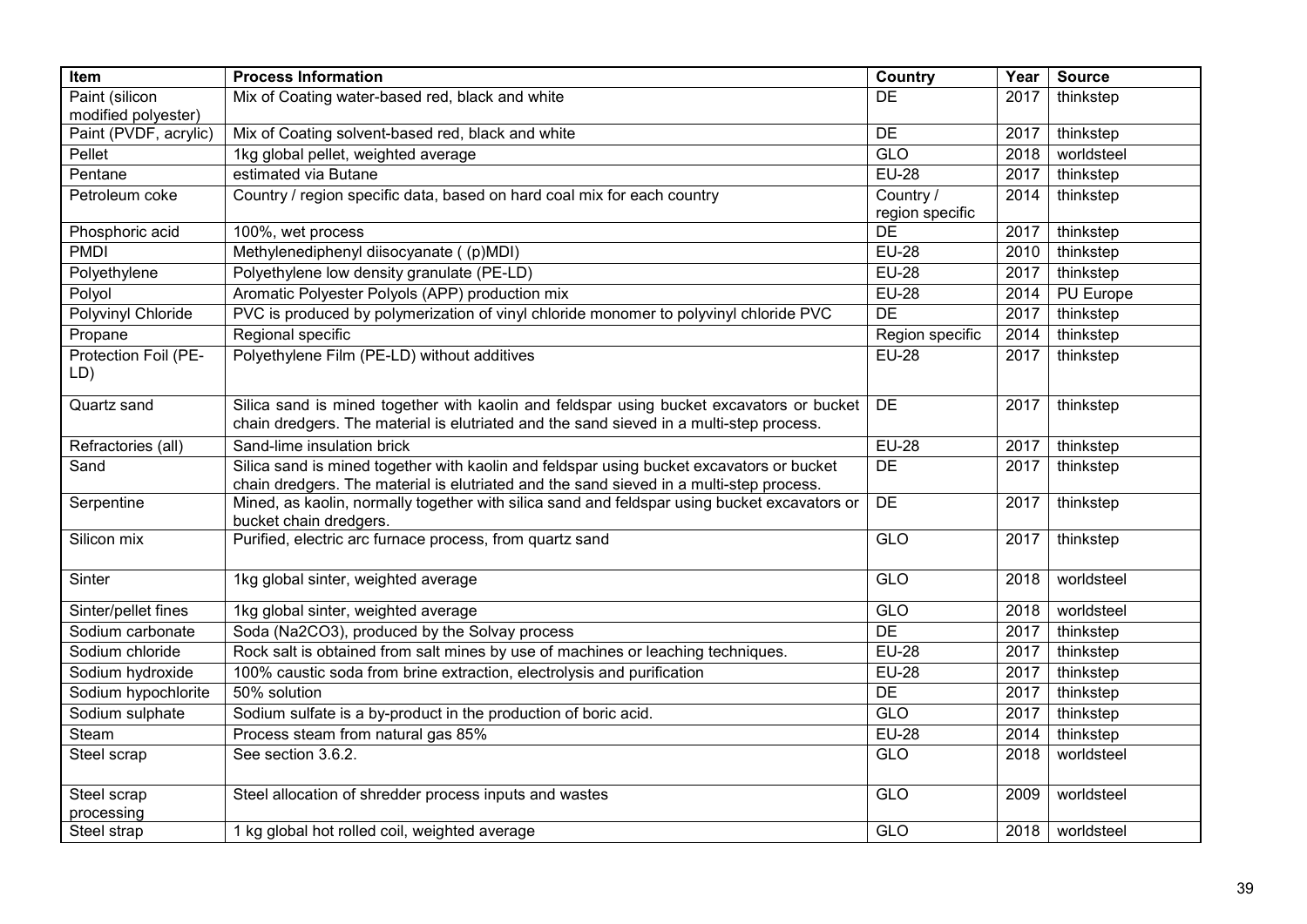| Item                      | <b>Process Information</b>                                                                                                                                                                                                                                     | Country      | Year | <b>Source</b> |
|---------------------------|----------------------------------------------------------------------------------------------------------------------------------------------------------------------------------------------------------------------------------------------------------------|--------------|------|---------------|
| Sulphur                   | From Crude Oil                                                                                                                                                                                                                                                 | <b>EU-28</b> | 2014 | thinkstep     |
| Sulphur dioxide           | Sulphur dioxide estimation from oxygen and sulphur production                                                                                                                                                                                                  | <b>GLO</b>   | 2013 | thinkstep     |
| Sulphuric acid            | Oxidation of sulphur over sulphur dioxide to sulphur trioxide (contact procedure in several<br>reactors with different catalysts), loosened in concentrated sulphuric acid in several columns<br>and forms thereby a still higher concentrated sulphuric acid. | <b>EU-28</b> | 2017 | thinkstep     |
| Surface cleaning<br>agent | Non-ionic surfactant (fatty acid derivative)                                                                                                                                                                                                                   | GLO          | 2017 | thinkstep     |
| Synthetic gas             | Synthesis gas ( $H_2$ :CO = 3:1). Produced from water (steam) and methane (natural gas). The<br>latter can be replaced with other hydrocarbons and mixtures thereof, e.g. naphtha or fuel<br>oils.                                                             | DE           | 2017 | thinkstep     |
| Tar                       | Based on hydro-skimming and more complex refineries including hydro treatment,<br>conversion (e.g. cracking) and refining processes                                                                                                                            | <b>EU-28</b> | 2014 | thinkstep     |
| Thermal energy            | Mix of thermal energy from peat and biomass                                                                                                                                                                                                                    | FI           | 2014 | thinkstep     |
| Timber                    | Timber pine (12% moisture; 10.7% $H2O$ content) (EN15804 A1-A3)                                                                                                                                                                                                | DE           | 2017 | thinkstep     |
| Tin                       | The dataset represents the 6 largest tin producing countries: Indonesia, Peru, Malaysia,<br>Brazil, China, Belgium and Thailand focusing on the main technologies, the region-specific<br>characteristics and / or import statistics.                          | <b>GLO</b>   | 2017 | thinkstep     |
| Titanium dioxide          | Chloride process                                                                                                                                                                                                                                               | <b>EU-28</b> | 2017 | thinkstep     |
| Varnish                   | Clear coat solvent-based (2K)                                                                                                                                                                                                                                  | DE           | 2017 | thinkstep     |
| Zinc                      | Zinc redistilled mix                                                                                                                                                                                                                                           | DE           | 2017 | thinkstep     |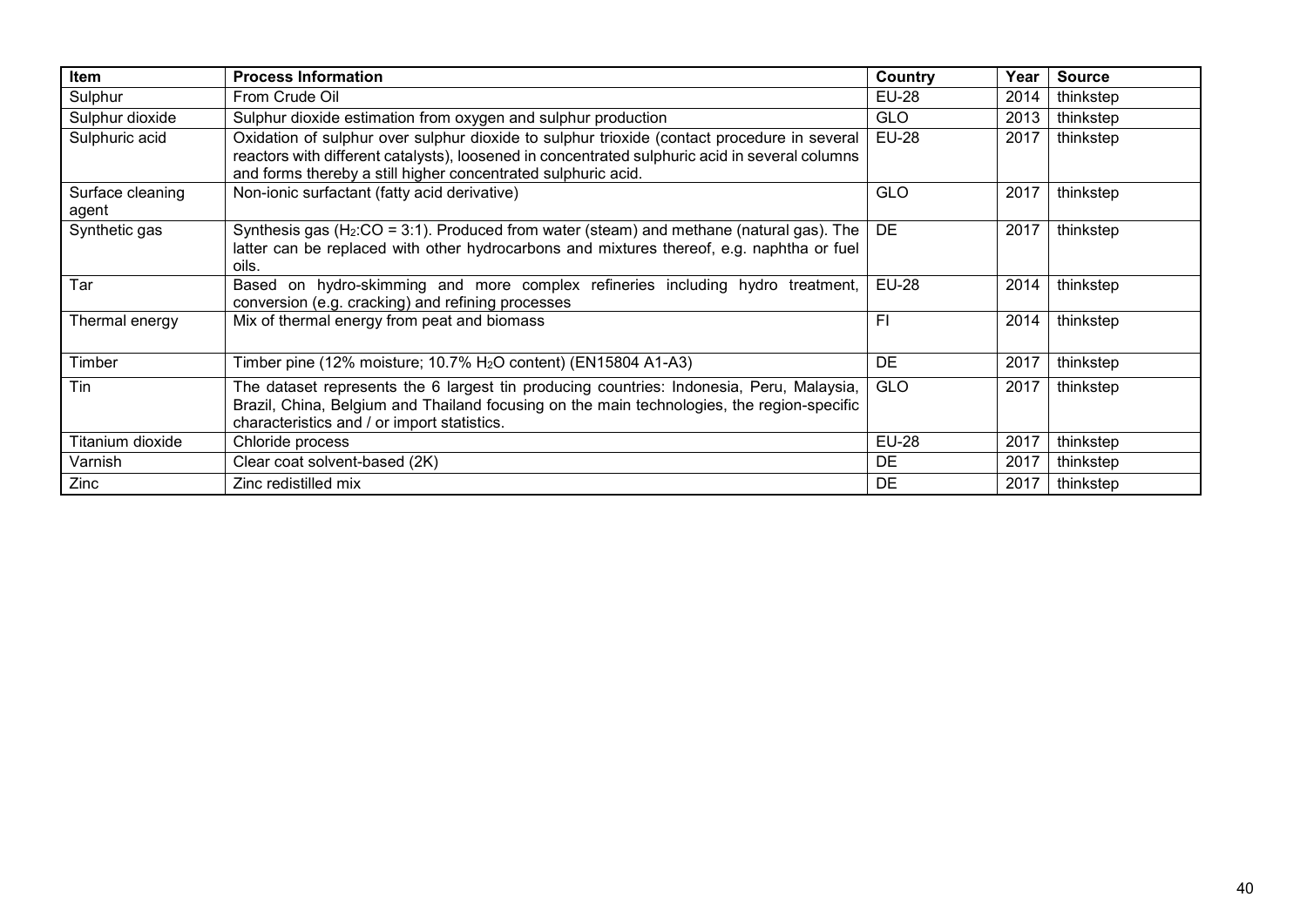# **APPENDIX 6: ELECTRICITY GRID MIX INFORMATION**

The power grid mix that is used for each site is relevant to the location of each steelmaking site, by country. All data has been taken from the GaBi 8.7 SP36 software and is listed in more detail below. The data is a cradle-togate inventory and is in compliance with ISO 14040: 2006 and 14044: 2006.

| Country       | Age  | Grid                                                             |
|---------------|------|------------------------------------------------------------------|
| Argentina     | 2014 | 47.59% Natural gas, 29.2% Hydro, 13.8% Heavy fuel oil, 4.07%     |
|               |      | Nuclear, 2.53% Hard coal, 1.96% Biomass, 0.52% Wind, 0.32%       |
|               |      | Coal gases, 0.01% Photovoltaic                                   |
| Australia     | 2014 | 42.6% Hard coal, 21.91% Natural gas, 18.56% Lignite, 7.42%       |
|               |      | Hydro, 4.13% Wind, 2.02% heavy fuel oil, 1.95% Photovoltaic,     |
|               |      | 0.76% Biomass, 0.66% Biogas                                      |
| Austria       | 2014 | 68.54% Hydro, 8.26% Natural gas, 5.88% Wind, 5.25% Biomass,      |
|               |      | 4.53% Hard coal, 2.98% Coal gases, 1.49% Waste, 1.2%             |
|               |      | Photovoltaic, 0.94% Biogas, 0.93% Heavy fuel oil                 |
| Belgium       | 2014 | 46.62% Nuclear, 26.69% Natural gas, 6.38% Wind, 3.99%            |
|               |      | Photovoltaic, 3.64% Biomass, 3.09% Hard coal, 3.00% Coal gases,  |
|               |      | 2.88% Waste, 2.08% Hydro, 1.32% Biogas, 0.3% Heavy fuel oil      |
| Bosnia and    | 2014 | 36.73% Hydro, 36.62% Hard coal, 26.19% Lignite, 0.27% Heavy      |
| Herzegovina   |      | fuel oil, 0.19% Natural gas                                      |
| <b>Brazil</b> | 2014 | 63.27% Hydro, 13.74% Natural gas, 7.7% Biomass, 6.0% Heavy       |
|               |      | fuel oil, 2.61% Nuclear, 2.07% Wind, 1.78% Hard coal, 1.41% Coal |
|               |      | gases. 1.34% Lignite, 0.09% Biogas                               |
| Canada        | 2014 | 58.5% Hydro, 16.47% Nuclear, 9.38% Natural gas, 8.52% Lignite,   |
|               |      | 3.45% Wind, 1.37% Hard coal, 1.22% Heavy fuel oil, 0.63%         |
|               |      | Biomass, 0.27% Photovoltaic, 0.15% Biogas, 0.04% Waste, 0.01%    |
|               |      |                                                                  |
|               |      | Coal gases                                                       |
| China         | 2014 | 71.14% Hard coal, 18.74% Hydro, 2.75% Wind, 2.33% Nuclear,       |
|               |      | 2.02% Natural gas, 1.33% Coal gases, 0.78% Biomass, 0.51%        |
|               |      | Photovoltaic, 0.23% Waste, 0.17% Heavy fuel oil                  |
| Czech         | 2014 | 41.54% Lignite, 35.25% Nuclear, 6.03% Hard coal, 4.24% Natural   |
|               |      | gas, 3.44% Hydro, 3.0% Biogas, 2.47% Photovoltaic, 2.32%         |
|               |      | Biomass, 0.93% Coal gases, 0.55% Wind, 0.18% Waste, 0.04%        |
|               |      | Heavy fuel oil                                                   |
| Finland       | 2014 | 34.78% Nuclear, 19.76% Hydro, 16.18% Biomass, 11.69% Hard        |
|               |      | coal, 8.14% Natural gas, 5.02% Peat, 1.63% Wind, 1.21% Waste,    |
|               |      | 0.72% Coal gases, 0.52% Biogas, 0.35% Heavy fuel oil, 0.01%      |
|               |      | Photovoltaic                                                     |
| France        | 2014 | 77.63% Nuclear, 12.29% Hydro, 3.07% Wind, 2.27% Natural gas,     |
|               |      | 1.69% Hard coal, 1.05% Photovoltaic, 0.68% Waste, 0.44% Coal     |
|               |      | gases, 0.32% Heavy fuel oil, 0.29% Biomass, 0.26% Biogas         |
| Germany       | 2014 | 24.9% Lignite, 18.95% Hard coal, 15.52% Nuclear, 9.95% Natural   |
|               |      | gas, 9.17% Wind, 5.76% Photovoltaic, 5.03% Biogas, 4.07%         |
|               |      | Hydro, 2.16% Waste, 1.9% Biomass, 1.68% Coal gases, 0.9%         |
|               |      | Heavy fuel oil, 0.02% Geothermal                                 |
| India         | 2014 | 59.33% Hard coal, 15.62% Lignite, 10.23% Hydro, 4.89% Natural    |
|               |      | gas, 2.89% Wind, 2.8% Nuclear, 1.78% Biomass, 1.76% Heavy        |
|               |      | fuel oil, 0.38% Photovoltaic, 0.13% Coal gases, 0.12% Waste,     |
|               |      | 0.08% Biogas                                                     |
| Italy         | 2014 | 33.54% Natural gas, 21.58% Hydro, 15.23% Hard coal, 7.99%        |
|               |      | Photovoltaic, 5.44% Wind, 5.07% Heavy fuel oil, 4.49% Biogas,    |
|               |      | 2.12% Geothermal. 1.73% Waste, 1.37% Biomass, 1.1% Coal          |
|               |      | gases, 0.34% Lignite                                             |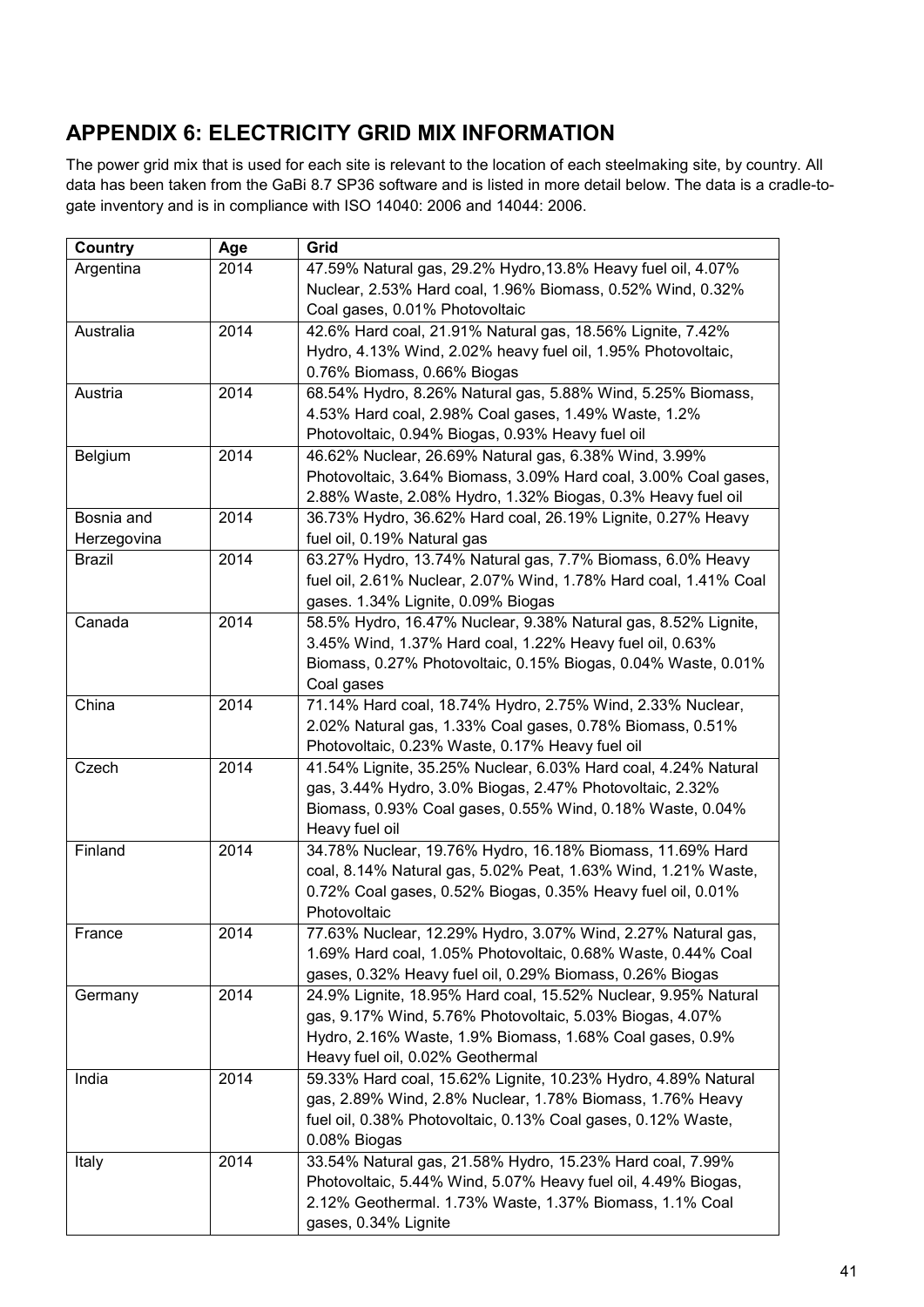| 8.35% Hydro, 3.69% Coal gases, 2.78% Biomass, 2.35%<br>Photovoltaic, 0.63% Waste, 0.48% Wind, 0.25% Geothermal<br>2014<br>Luxembourg<br>48.94% Natural gas, 39.4% Hydro, 3.2% Photovoltaic, 3.0%<br>Waste, 2.7% Wind, 2.06% Biogas, 0.71% Biomass<br>2014<br>57.04% Natural gas, 12.9% Hydro, 11.14% Hard coal, 10.95%<br>Mexico<br>Heavy fuel oil, 3.21% Nuclear, 2.13% Wind, 1.99% Geothermal,<br>0.39% Biomass, 0.1% Coal gases, 0.07% Photovoltaic, 0.05%<br>Biogas, 0.03% Waste<br>2014<br>54.28% Hard coal, 19.22% Natural gas, 12.93% Heavy fuel oil,<br>Morocco<br>6.98% Hydro, 6.6% Wind<br>Netherlands<br>49.89% Natural gas, 28.55% Hard coal, 5.61% Wind, 3.96%<br>2014<br>Nuclear, 3.42% Waste, 2.84% Coal gases, 2.03% Biomass, 1.85%<br>Heavy fuel oil, 0.97% Biogas, 0.76% Photovoltaic, 0.11% Hydro<br>2014<br>47.92% Hard coal, 33.58% Lignite, 5.76% Biomass, 4.83% Wind,<br>Poland<br>3.35% Natural gas, 1.72% Hydro, 1.28% Coal gases, 1.0% Heavy<br>fuel oil, 0.51% Biogas, 0.03% Waste<br>50.13% Natural gas, 16.99% Nuclear, 16.65% Hydro, 8.6% Hard<br>Russia<br>2014<br>coal, 5.73% Lignite, 1.01% Heavy fuel oil, 0.44% Coal gases,<br>0.29% Waste, 0.11% Peat, 0.04% Photovoltaic, 0.02%<br>Geothermal, 0.01% Wind<br>Saudi Arabia<br>2014<br>51.16% Natural gas, 48.84% Heavy fuel oil<br>20.56 Nuclear, 18.66% Wind, 16.96% Natural gas, 15.42% Hydro,<br>2014<br>Spain<br>14.66% Hard coal, 5.07% Heavy fuel oil, 2.95% Photovoltaic,<br>1.96% Solar thermal, 1.37% Biomass, 1.05% Lignite, 0.53% Coal<br>gases, 0.49% Waste, 0.33% Biogas<br>42.22% Nuclear, 41.57% Hydro, 7.31% Wind, 5.86% Biomass,<br>Sweden<br>2014<br>1.86% Waste, 0.27% Natural gas, 0.27% Coal gases, 0.24% Hard<br>coal, 0.2% Heavy fuel oil, 0.14% Peat, 0.04 Biogas, 0.03%<br>Photovoltaic<br>Taiwan<br>2014<br>38.71% Hard coal, 27.11% Natural gas, 16.3% Nuclear, 7.68%<br>Lignite, 3.29% Heavy fuel oil, 2.86% Hydro, 1.85% Coal gases,<br>1.26% Waste, 0.58% Wind, 0.21% Photovoltaic, 0.15% Biomass,<br>0.01% Biogas<br>Thailand<br>68.28% Natural gas, 11.65% Hard coal, 9.99% Lignite, 4.42%<br>2014<br>Biomass, 3.19% Hydro, 0.99% Heavy fuel oil, 0.8% Photovoltaic,<br>0.32% Biogas, 0.18% Waste, 0.18% Wind<br>2014<br>47.9% Natural gas, 16.15% Hydro, 14.93% Lignite, 14.59% Hard<br>Turkey<br>coal, 3.38% Wind, 0.94% Geothermal, 0.85% Heavy fuel oil, 0.79%<br>Coal gases, 0.42% Biogas, 0.04% Waste, 0.01% Photovoltaic,<br>0.01% Biomass<br>United Kingdom<br>2014<br>29.75% Hard coal, 29.7% Natural gas, 18.81% Nuclear, 9.45%<br>Wind, 4.09% Biomass, 2.59% Hydro, 2.39% Biogas, 1.19% Waste,<br>1.19% Photovoltaic, 0.49% Heavy fuel oil, 0.34% Coal gases<br>United States of<br>2014<br>37.27% Hard coal, 26.79% Natural gas, 19.16% Nuclear, 6.49%<br>Hydro, 4.24% Wind, 2.14% Lignite, 1.12% Biomass, 0.92% Heavy<br>America<br>fuel oil, 0.51% Photovoltaic, 0.46% Waste, 0.43% Geothermal,<br>0.32% Biogas, 0.10% Coal gases, 0.06% Solar thermal | Japan | 2014 | 40.44% Natural gas, 29.83% Hard coal, 11.19% Heavy fuel oil, |
|------------------------------------------------------------------------------------------------------------------------------------------------------------------------------------------------------------------------------------------------------------------------------------------------------------------------------------------------------------------------------------------------------------------------------------------------------------------------------------------------------------------------------------------------------------------------------------------------------------------------------------------------------------------------------------------------------------------------------------------------------------------------------------------------------------------------------------------------------------------------------------------------------------------------------------------------------------------------------------------------------------------------------------------------------------------------------------------------------------------------------------------------------------------------------------------------------------------------------------------------------------------------------------------------------------------------------------------------------------------------------------------------------------------------------------------------------------------------------------------------------------------------------------------------------------------------------------------------------------------------------------------------------------------------------------------------------------------------------------------------------------------------------------------------------------------------------------------------------------------------------------------------------------------------------------------------------------------------------------------------------------------------------------------------------------------------------------------------------------------------------------------------------------------------------------------------------------------------------------------------------------------------------------------------------------------------------------------------------------------------------------------------------------------------------------------------------------------------------------------------------------------------------------------------------------------------------------------------------------------------------------------------------------------------------------------------------------------------------------------------------------------------------------------------------------------------------------------------------------------------------------------------------------------------------------------------------------------------------------------|-------|------|--------------------------------------------------------------|
|                                                                                                                                                                                                                                                                                                                                                                                                                                                                                                                                                                                                                                                                                                                                                                                                                                                                                                                                                                                                                                                                                                                                                                                                                                                                                                                                                                                                                                                                                                                                                                                                                                                                                                                                                                                                                                                                                                                                                                                                                                                                                                                                                                                                                                                                                                                                                                                                                                                                                                                                                                                                                                                                                                                                                                                                                                                                                                                                                                                          |       |      |                                                              |
|                                                                                                                                                                                                                                                                                                                                                                                                                                                                                                                                                                                                                                                                                                                                                                                                                                                                                                                                                                                                                                                                                                                                                                                                                                                                                                                                                                                                                                                                                                                                                                                                                                                                                                                                                                                                                                                                                                                                                                                                                                                                                                                                                                                                                                                                                                                                                                                                                                                                                                                                                                                                                                                                                                                                                                                                                                                                                                                                                                                          |       |      |                                                              |
|                                                                                                                                                                                                                                                                                                                                                                                                                                                                                                                                                                                                                                                                                                                                                                                                                                                                                                                                                                                                                                                                                                                                                                                                                                                                                                                                                                                                                                                                                                                                                                                                                                                                                                                                                                                                                                                                                                                                                                                                                                                                                                                                                                                                                                                                                                                                                                                                                                                                                                                                                                                                                                                                                                                                                                                                                                                                                                                                                                                          |       |      |                                                              |
|                                                                                                                                                                                                                                                                                                                                                                                                                                                                                                                                                                                                                                                                                                                                                                                                                                                                                                                                                                                                                                                                                                                                                                                                                                                                                                                                                                                                                                                                                                                                                                                                                                                                                                                                                                                                                                                                                                                                                                                                                                                                                                                                                                                                                                                                                                                                                                                                                                                                                                                                                                                                                                                                                                                                                                                                                                                                                                                                                                                          |       |      |                                                              |
|                                                                                                                                                                                                                                                                                                                                                                                                                                                                                                                                                                                                                                                                                                                                                                                                                                                                                                                                                                                                                                                                                                                                                                                                                                                                                                                                                                                                                                                                                                                                                                                                                                                                                                                                                                                                                                                                                                                                                                                                                                                                                                                                                                                                                                                                                                                                                                                                                                                                                                                                                                                                                                                                                                                                                                                                                                                                                                                                                                                          |       |      |                                                              |
|                                                                                                                                                                                                                                                                                                                                                                                                                                                                                                                                                                                                                                                                                                                                                                                                                                                                                                                                                                                                                                                                                                                                                                                                                                                                                                                                                                                                                                                                                                                                                                                                                                                                                                                                                                                                                                                                                                                                                                                                                                                                                                                                                                                                                                                                                                                                                                                                                                                                                                                                                                                                                                                                                                                                                                                                                                                                                                                                                                                          |       |      |                                                              |
|                                                                                                                                                                                                                                                                                                                                                                                                                                                                                                                                                                                                                                                                                                                                                                                                                                                                                                                                                                                                                                                                                                                                                                                                                                                                                                                                                                                                                                                                                                                                                                                                                                                                                                                                                                                                                                                                                                                                                                                                                                                                                                                                                                                                                                                                                                                                                                                                                                                                                                                                                                                                                                                                                                                                                                                                                                                                                                                                                                                          |       |      |                                                              |
|                                                                                                                                                                                                                                                                                                                                                                                                                                                                                                                                                                                                                                                                                                                                                                                                                                                                                                                                                                                                                                                                                                                                                                                                                                                                                                                                                                                                                                                                                                                                                                                                                                                                                                                                                                                                                                                                                                                                                                                                                                                                                                                                                                                                                                                                                                                                                                                                                                                                                                                                                                                                                                                                                                                                                                                                                                                                                                                                                                                          |       |      |                                                              |
|                                                                                                                                                                                                                                                                                                                                                                                                                                                                                                                                                                                                                                                                                                                                                                                                                                                                                                                                                                                                                                                                                                                                                                                                                                                                                                                                                                                                                                                                                                                                                                                                                                                                                                                                                                                                                                                                                                                                                                                                                                                                                                                                                                                                                                                                                                                                                                                                                                                                                                                                                                                                                                                                                                                                                                                                                                                                                                                                                                                          |       |      |                                                              |
|                                                                                                                                                                                                                                                                                                                                                                                                                                                                                                                                                                                                                                                                                                                                                                                                                                                                                                                                                                                                                                                                                                                                                                                                                                                                                                                                                                                                                                                                                                                                                                                                                                                                                                                                                                                                                                                                                                                                                                                                                                                                                                                                                                                                                                                                                                                                                                                                                                                                                                                                                                                                                                                                                                                                                                                                                                                                                                                                                                                          |       |      |                                                              |
|                                                                                                                                                                                                                                                                                                                                                                                                                                                                                                                                                                                                                                                                                                                                                                                                                                                                                                                                                                                                                                                                                                                                                                                                                                                                                                                                                                                                                                                                                                                                                                                                                                                                                                                                                                                                                                                                                                                                                                                                                                                                                                                                                                                                                                                                                                                                                                                                                                                                                                                                                                                                                                                                                                                                                                                                                                                                                                                                                                                          |       |      |                                                              |
|                                                                                                                                                                                                                                                                                                                                                                                                                                                                                                                                                                                                                                                                                                                                                                                                                                                                                                                                                                                                                                                                                                                                                                                                                                                                                                                                                                                                                                                                                                                                                                                                                                                                                                                                                                                                                                                                                                                                                                                                                                                                                                                                                                                                                                                                                                                                                                                                                                                                                                                                                                                                                                                                                                                                                                                                                                                                                                                                                                                          |       |      |                                                              |
|                                                                                                                                                                                                                                                                                                                                                                                                                                                                                                                                                                                                                                                                                                                                                                                                                                                                                                                                                                                                                                                                                                                                                                                                                                                                                                                                                                                                                                                                                                                                                                                                                                                                                                                                                                                                                                                                                                                                                                                                                                                                                                                                                                                                                                                                                                                                                                                                                                                                                                                                                                                                                                                                                                                                                                                                                                                                                                                                                                                          |       |      |                                                              |
|                                                                                                                                                                                                                                                                                                                                                                                                                                                                                                                                                                                                                                                                                                                                                                                                                                                                                                                                                                                                                                                                                                                                                                                                                                                                                                                                                                                                                                                                                                                                                                                                                                                                                                                                                                                                                                                                                                                                                                                                                                                                                                                                                                                                                                                                                                                                                                                                                                                                                                                                                                                                                                                                                                                                                                                                                                                                                                                                                                                          |       |      |                                                              |
|                                                                                                                                                                                                                                                                                                                                                                                                                                                                                                                                                                                                                                                                                                                                                                                                                                                                                                                                                                                                                                                                                                                                                                                                                                                                                                                                                                                                                                                                                                                                                                                                                                                                                                                                                                                                                                                                                                                                                                                                                                                                                                                                                                                                                                                                                                                                                                                                                                                                                                                                                                                                                                                                                                                                                                                                                                                                                                                                                                                          |       |      |                                                              |
|                                                                                                                                                                                                                                                                                                                                                                                                                                                                                                                                                                                                                                                                                                                                                                                                                                                                                                                                                                                                                                                                                                                                                                                                                                                                                                                                                                                                                                                                                                                                                                                                                                                                                                                                                                                                                                                                                                                                                                                                                                                                                                                                                                                                                                                                                                                                                                                                                                                                                                                                                                                                                                                                                                                                                                                                                                                                                                                                                                                          |       |      |                                                              |
|                                                                                                                                                                                                                                                                                                                                                                                                                                                                                                                                                                                                                                                                                                                                                                                                                                                                                                                                                                                                                                                                                                                                                                                                                                                                                                                                                                                                                                                                                                                                                                                                                                                                                                                                                                                                                                                                                                                                                                                                                                                                                                                                                                                                                                                                                                                                                                                                                                                                                                                                                                                                                                                                                                                                                                                                                                                                                                                                                                                          |       |      |                                                              |
|                                                                                                                                                                                                                                                                                                                                                                                                                                                                                                                                                                                                                                                                                                                                                                                                                                                                                                                                                                                                                                                                                                                                                                                                                                                                                                                                                                                                                                                                                                                                                                                                                                                                                                                                                                                                                                                                                                                                                                                                                                                                                                                                                                                                                                                                                                                                                                                                                                                                                                                                                                                                                                                                                                                                                                                                                                                                                                                                                                                          |       |      |                                                              |
|                                                                                                                                                                                                                                                                                                                                                                                                                                                                                                                                                                                                                                                                                                                                                                                                                                                                                                                                                                                                                                                                                                                                                                                                                                                                                                                                                                                                                                                                                                                                                                                                                                                                                                                                                                                                                                                                                                                                                                                                                                                                                                                                                                                                                                                                                                                                                                                                                                                                                                                                                                                                                                                                                                                                                                                                                                                                                                                                                                                          |       |      |                                                              |
|                                                                                                                                                                                                                                                                                                                                                                                                                                                                                                                                                                                                                                                                                                                                                                                                                                                                                                                                                                                                                                                                                                                                                                                                                                                                                                                                                                                                                                                                                                                                                                                                                                                                                                                                                                                                                                                                                                                                                                                                                                                                                                                                                                                                                                                                                                                                                                                                                                                                                                                                                                                                                                                                                                                                                                                                                                                                                                                                                                                          |       |      |                                                              |
|                                                                                                                                                                                                                                                                                                                                                                                                                                                                                                                                                                                                                                                                                                                                                                                                                                                                                                                                                                                                                                                                                                                                                                                                                                                                                                                                                                                                                                                                                                                                                                                                                                                                                                                                                                                                                                                                                                                                                                                                                                                                                                                                                                                                                                                                                                                                                                                                                                                                                                                                                                                                                                                                                                                                                                                                                                                                                                                                                                                          |       |      |                                                              |
|                                                                                                                                                                                                                                                                                                                                                                                                                                                                                                                                                                                                                                                                                                                                                                                                                                                                                                                                                                                                                                                                                                                                                                                                                                                                                                                                                                                                                                                                                                                                                                                                                                                                                                                                                                                                                                                                                                                                                                                                                                                                                                                                                                                                                                                                                                                                                                                                                                                                                                                                                                                                                                                                                                                                                                                                                                                                                                                                                                                          |       |      |                                                              |
|                                                                                                                                                                                                                                                                                                                                                                                                                                                                                                                                                                                                                                                                                                                                                                                                                                                                                                                                                                                                                                                                                                                                                                                                                                                                                                                                                                                                                                                                                                                                                                                                                                                                                                                                                                                                                                                                                                                                                                                                                                                                                                                                                                                                                                                                                                                                                                                                                                                                                                                                                                                                                                                                                                                                                                                                                                                                                                                                                                                          |       |      |                                                              |
|                                                                                                                                                                                                                                                                                                                                                                                                                                                                                                                                                                                                                                                                                                                                                                                                                                                                                                                                                                                                                                                                                                                                                                                                                                                                                                                                                                                                                                                                                                                                                                                                                                                                                                                                                                                                                                                                                                                                                                                                                                                                                                                                                                                                                                                                                                                                                                                                                                                                                                                                                                                                                                                                                                                                                                                                                                                                                                                                                                                          |       |      |                                                              |
|                                                                                                                                                                                                                                                                                                                                                                                                                                                                                                                                                                                                                                                                                                                                                                                                                                                                                                                                                                                                                                                                                                                                                                                                                                                                                                                                                                                                                                                                                                                                                                                                                                                                                                                                                                                                                                                                                                                                                                                                                                                                                                                                                                                                                                                                                                                                                                                                                                                                                                                                                                                                                                                                                                                                                                                                                                                                                                                                                                                          |       |      |                                                              |
|                                                                                                                                                                                                                                                                                                                                                                                                                                                                                                                                                                                                                                                                                                                                                                                                                                                                                                                                                                                                                                                                                                                                                                                                                                                                                                                                                                                                                                                                                                                                                                                                                                                                                                                                                                                                                                                                                                                                                                                                                                                                                                                                                                                                                                                                                                                                                                                                                                                                                                                                                                                                                                                                                                                                                                                                                                                                                                                                                                                          |       |      |                                                              |
|                                                                                                                                                                                                                                                                                                                                                                                                                                                                                                                                                                                                                                                                                                                                                                                                                                                                                                                                                                                                                                                                                                                                                                                                                                                                                                                                                                                                                                                                                                                                                                                                                                                                                                                                                                                                                                                                                                                                                                                                                                                                                                                                                                                                                                                                                                                                                                                                                                                                                                                                                                                                                                                                                                                                                                                                                                                                                                                                                                                          |       |      |                                                              |
|                                                                                                                                                                                                                                                                                                                                                                                                                                                                                                                                                                                                                                                                                                                                                                                                                                                                                                                                                                                                                                                                                                                                                                                                                                                                                                                                                                                                                                                                                                                                                                                                                                                                                                                                                                                                                                                                                                                                                                                                                                                                                                                                                                                                                                                                                                                                                                                                                                                                                                                                                                                                                                                                                                                                                                                                                                                                                                                                                                                          |       |      |                                                              |
|                                                                                                                                                                                                                                                                                                                                                                                                                                                                                                                                                                                                                                                                                                                                                                                                                                                                                                                                                                                                                                                                                                                                                                                                                                                                                                                                                                                                                                                                                                                                                                                                                                                                                                                                                                                                                                                                                                                                                                                                                                                                                                                                                                                                                                                                                                                                                                                                                                                                                                                                                                                                                                                                                                                                                                                                                                                                                                                                                                                          |       |      |                                                              |
|                                                                                                                                                                                                                                                                                                                                                                                                                                                                                                                                                                                                                                                                                                                                                                                                                                                                                                                                                                                                                                                                                                                                                                                                                                                                                                                                                                                                                                                                                                                                                                                                                                                                                                                                                                                                                                                                                                                                                                                                                                                                                                                                                                                                                                                                                                                                                                                                                                                                                                                                                                                                                                                                                                                                                                                                                                                                                                                                                                                          |       |      |                                                              |
|                                                                                                                                                                                                                                                                                                                                                                                                                                                                                                                                                                                                                                                                                                                                                                                                                                                                                                                                                                                                                                                                                                                                                                                                                                                                                                                                                                                                                                                                                                                                                                                                                                                                                                                                                                                                                                                                                                                                                                                                                                                                                                                                                                                                                                                                                                                                                                                                                                                                                                                                                                                                                                                                                                                                                                                                                                                                                                                                                                                          |       |      |                                                              |
|                                                                                                                                                                                                                                                                                                                                                                                                                                                                                                                                                                                                                                                                                                                                                                                                                                                                                                                                                                                                                                                                                                                                                                                                                                                                                                                                                                                                                                                                                                                                                                                                                                                                                                                                                                                                                                                                                                                                                                                                                                                                                                                                                                                                                                                                                                                                                                                                                                                                                                                                                                                                                                                                                                                                                                                                                                                                                                                                                                                          |       |      |                                                              |
|                                                                                                                                                                                                                                                                                                                                                                                                                                                                                                                                                                                                                                                                                                                                                                                                                                                                                                                                                                                                                                                                                                                                                                                                                                                                                                                                                                                                                                                                                                                                                                                                                                                                                                                                                                                                                                                                                                                                                                                                                                                                                                                                                                                                                                                                                                                                                                                                                                                                                                                                                                                                                                                                                                                                                                                                                                                                                                                                                                                          |       |      |                                                              |
|                                                                                                                                                                                                                                                                                                                                                                                                                                                                                                                                                                                                                                                                                                                                                                                                                                                                                                                                                                                                                                                                                                                                                                                                                                                                                                                                                                                                                                                                                                                                                                                                                                                                                                                                                                                                                                                                                                                                                                                                                                                                                                                                                                                                                                                                                                                                                                                                                                                                                                                                                                                                                                                                                                                                                                                                                                                                                                                                                                                          |       |      |                                                              |
|                                                                                                                                                                                                                                                                                                                                                                                                                                                                                                                                                                                                                                                                                                                                                                                                                                                                                                                                                                                                                                                                                                                                                                                                                                                                                                                                                                                                                                                                                                                                                                                                                                                                                                                                                                                                                                                                                                                                                                                                                                                                                                                                                                                                                                                                                                                                                                                                                                                                                                                                                                                                                                                                                                                                                                                                                                                                                                                                                                                          |       |      |                                                              |
|                                                                                                                                                                                                                                                                                                                                                                                                                                                                                                                                                                                                                                                                                                                                                                                                                                                                                                                                                                                                                                                                                                                                                                                                                                                                                                                                                                                                                                                                                                                                                                                                                                                                                                                                                                                                                                                                                                                                                                                                                                                                                                                                                                                                                                                                                                                                                                                                                                                                                                                                                                                                                                                                                                                                                                                                                                                                                                                                                                                          |       |      |                                                              |
|                                                                                                                                                                                                                                                                                                                                                                                                                                                                                                                                                                                                                                                                                                                                                                                                                                                                                                                                                                                                                                                                                                                                                                                                                                                                                                                                                                                                                                                                                                                                                                                                                                                                                                                                                                                                                                                                                                                                                                                                                                                                                                                                                                                                                                                                                                                                                                                                                                                                                                                                                                                                                                                                                                                                                                                                                                                                                                                                                                                          |       |      |                                                              |
|                                                                                                                                                                                                                                                                                                                                                                                                                                                                                                                                                                                                                                                                                                                                                                                                                                                                                                                                                                                                                                                                                                                                                                                                                                                                                                                                                                                                                                                                                                                                                                                                                                                                                                                                                                                                                                                                                                                                                                                                                                                                                                                                                                                                                                                                                                                                                                                                                                                                                                                                                                                                                                                                                                                                                                                                                                                                                                                                                                                          |       |      |                                                              |
|                                                                                                                                                                                                                                                                                                                                                                                                                                                                                                                                                                                                                                                                                                                                                                                                                                                                                                                                                                                                                                                                                                                                                                                                                                                                                                                                                                                                                                                                                                                                                                                                                                                                                                                                                                                                                                                                                                                                                                                                                                                                                                                                                                                                                                                                                                                                                                                                                                                                                                                                                                                                                                                                                                                                                                                                                                                                                                                                                                                          |       |      |                                                              |
|                                                                                                                                                                                                                                                                                                                                                                                                                                                                                                                                                                                                                                                                                                                                                                                                                                                                                                                                                                                                                                                                                                                                                                                                                                                                                                                                                                                                                                                                                                                                                                                                                                                                                                                                                                                                                                                                                                                                                                                                                                                                                                                                                                                                                                                                                                                                                                                                                                                                                                                                                                                                                                                                                                                                                                                                                                                                                                                                                                                          |       |      |                                                              |
|                                                                                                                                                                                                                                                                                                                                                                                                                                                                                                                                                                                                                                                                                                                                                                                                                                                                                                                                                                                                                                                                                                                                                                                                                                                                                                                                                                                                                                                                                                                                                                                                                                                                                                                                                                                                                                                                                                                                                                                                                                                                                                                                                                                                                                                                                                                                                                                                                                                                                                                                                                                                                                                                                                                                                                                                                                                                                                                                                                                          |       |      |                                                              |
|                                                                                                                                                                                                                                                                                                                                                                                                                                                                                                                                                                                                                                                                                                                                                                                                                                                                                                                                                                                                                                                                                                                                                                                                                                                                                                                                                                                                                                                                                                                                                                                                                                                                                                                                                                                                                                                                                                                                                                                                                                                                                                                                                                                                                                                                                                                                                                                                                                                                                                                                                                                                                                                                                                                                                                                                                                                                                                                                                                                          |       |      |                                                              |
|                                                                                                                                                                                                                                                                                                                                                                                                                                                                                                                                                                                                                                                                                                                                                                                                                                                                                                                                                                                                                                                                                                                                                                                                                                                                                                                                                                                                                                                                                                                                                                                                                                                                                                                                                                                                                                                                                                                                                                                                                                                                                                                                                                                                                                                                                                                                                                                                                                                                                                                                                                                                                                                                                                                                                                                                                                                                                                                                                                                          |       |      |                                                              |
|                                                                                                                                                                                                                                                                                                                                                                                                                                                                                                                                                                                                                                                                                                                                                                                                                                                                                                                                                                                                                                                                                                                                                                                                                                                                                                                                                                                                                                                                                                                                                                                                                                                                                                                                                                                                                                                                                                                                                                                                                                                                                                                                                                                                                                                                                                                                                                                                                                                                                                                                                                                                                                                                                                                                                                                                                                                                                                                                                                                          |       |      |                                                              |
|                                                                                                                                                                                                                                                                                                                                                                                                                                                                                                                                                                                                                                                                                                                                                                                                                                                                                                                                                                                                                                                                                                                                                                                                                                                                                                                                                                                                                                                                                                                                                                                                                                                                                                                                                                                                                                                                                                                                                                                                                                                                                                                                                                                                                                                                                                                                                                                                                                                                                                                                                                                                                                                                                                                                                                                                                                                                                                                                                                                          |       |      |                                                              |
|                                                                                                                                                                                                                                                                                                                                                                                                                                                                                                                                                                                                                                                                                                                                                                                                                                                                                                                                                                                                                                                                                                                                                                                                                                                                                                                                                                                                                                                                                                                                                                                                                                                                                                                                                                                                                                                                                                                                                                                                                                                                                                                                                                                                                                                                                                                                                                                                                                                                                                                                                                                                                                                                                                                                                                                                                                                                                                                                                                                          |       |      |                                                              |
|                                                                                                                                                                                                                                                                                                                                                                                                                                                                                                                                                                                                                                                                                                                                                                                                                                                                                                                                                                                                                                                                                                                                                                                                                                                                                                                                                                                                                                                                                                                                                                                                                                                                                                                                                                                                                                                                                                                                                                                                                                                                                                                                                                                                                                                                                                                                                                                                                                                                                                                                                                                                                                                                                                                                                                                                                                                                                                                                                                                          |       |      |                                                              |

Full documentation for GaBi 8.7 can be found at:

http://www.gabi-software.com/support/gabi/gabi-database-2018-lci-documentation/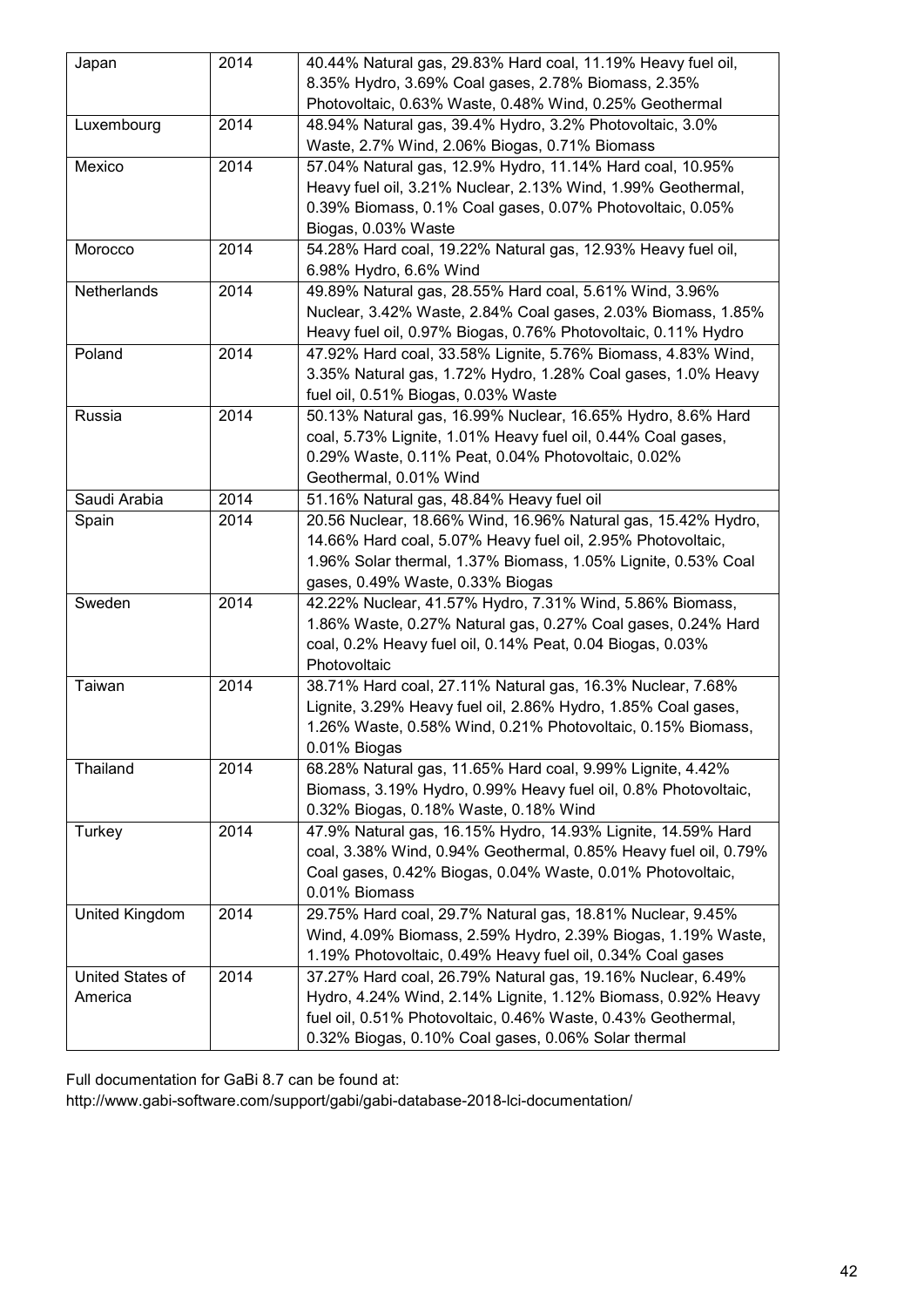# **APPENDIX 7: STEEL LCI DATA EXPLANATION**

The function of this section is to explain some of the main features of the datasets and clarify potential ambiguities. Datasets have been produced for all products both globally and regionally, whenever more than three sites contributed. This is necessary to maintain confidentiality between companies and to ensure a minimum level of representativeness.

The datasets are provided as a static report created in the basis of an Envision report which has been generated using the GaBi 8.7 software, and are distributed from a web based platform via rtf format to enable ease of use of the data. Data can also be provided in the GaBi format and are available in some LCA software tools.

The Envision reports contain the following information:

### **7.1 LCI flows**

Cradle-to-gate data is given as standard. Data can also be provided including the credits and burdens of steel recycling. This means that a burden is given for the steel scrap that is used in the steelmaking process and a credit for the steel that will be recycled from the final product when it reaches the end of its life. In this case the net recycling credits are also provided separately. The Scrap LCI is also given.

Only major flows are shown in the data sheets, namely the major raw materials and the "accounted" emissions (see 2017 worldsteel LCI methodology report section 3.5.4). Information on other flows is also available on request. Where end-of-life recycling has been taken into consideration, the material resource list does not add up to 1 tonne of resources per tonne of steel product due to the credits applied for end-of-life recycling.

The following sections provide more information on some of the main flows provided in the data sheets to understand the resources utilised and emissions produced within the life cycle for steel products of interest.

### **7.2 Iron (ore)**

The mass of iron (ore) in ground is reported in kg of elemental iron and excludes the mass of overburden and the oxide element. The overburden and oxide elements are included in the full steel LCI profiles.

### **7.3 Ferrous scrap (net)**

This describes the net quantity of ferrous scrap taking account of imports and exports from the system. It includes both steel and iron scrap (although iron scrap generation and usage is generally small). When the recycling credits and burdens are included, the scrap input is not listed as the associated upstream burden has been included instead.

Ferrous scrap includes:

- Scrap input to the steelmaking process this is the net scrap consumed in the steelmaking process and does not include internally generated scrap.
- Home scrap is considered when the scrap comes from a process which occurs on the steelmaking site, but does not contribute to any of the production stages of the product for which the LCI is provided.

### **7.4 Water consumption**

The net fresh water consumption per kg of steel product is listed in the datasets. In addition to the water used directly on site, the water used in the upstream processes is also included. Fresh water used by the steel plants has several origins: namely surface water (river and lake), deep water (e.g. mine water) or "technosphere" sources (other industrial plants, waste water treatment plants, etc.).

The quantity of salt water used by the steel plants is recorded. It is mainly used for indirect cooling and therefore it is not contaminated with pollutants coming from the processes.

The full list of water flows is available on request.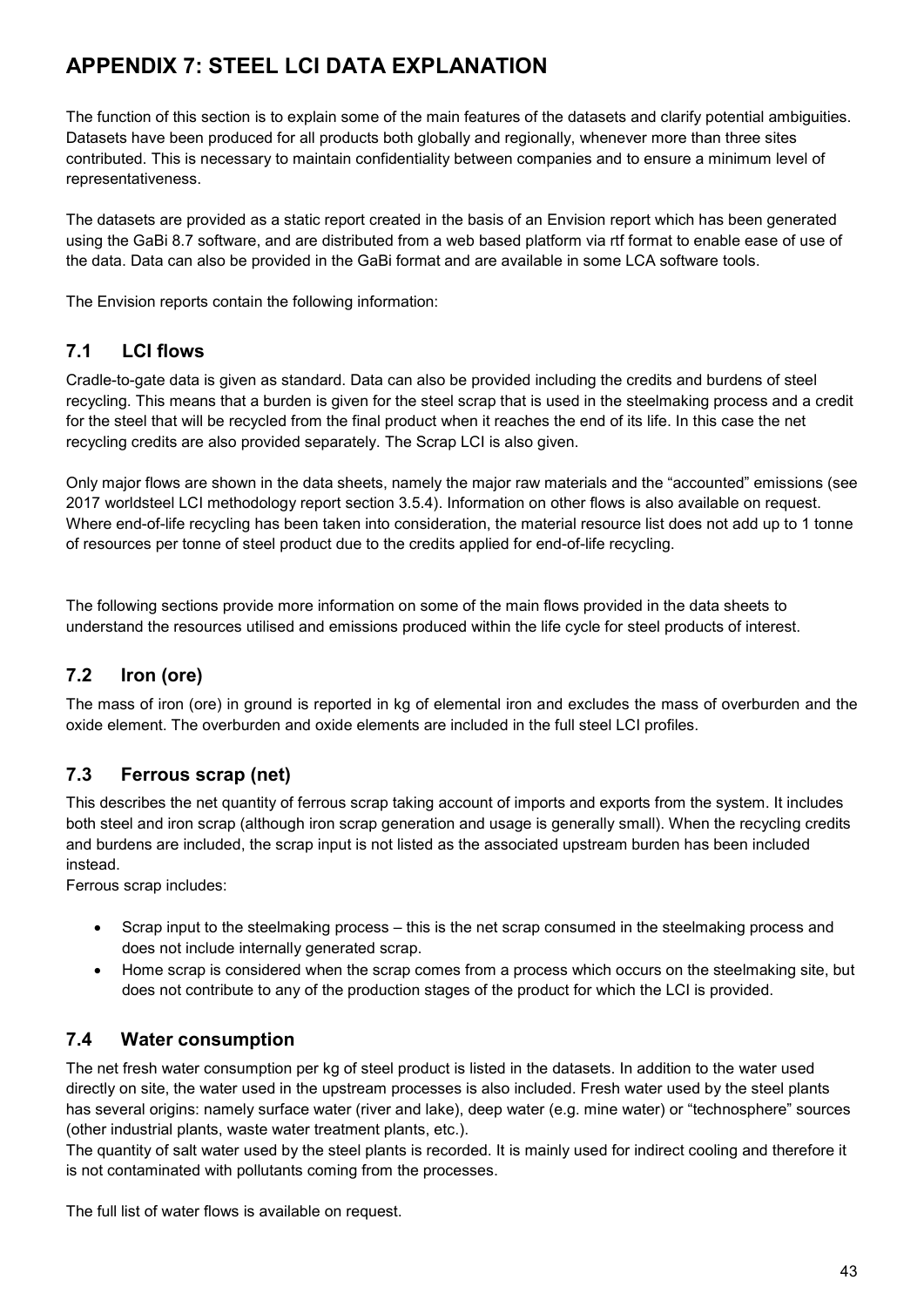#### **7.5 Carbon dioxide emissions**

This flow indicates both fossil and mineral sources of  $CO<sub>2</sub>$  (e.g. combustion of natural gas, oil, lime calcinations, and the oxidation of coal). In addition to providing  $CO<sub>2</sub>$  data, the environmental indicator for global warming potential is also provided, for information only, as this is one of the most common indicators currently being requested.

### **7.6 Particles to air (dust)**

This flow includes all types of airborne particulate emissions, including >PM10, 'PM10 – PM2.5', PM 10 and PM 2.5. However, as the data are not always reported in the same format in different regions and countries, this split is not always complete.

### **7.7 Co-products**

During the steelmaking process, there are a number of materials and gases that are produced that have a useful role either within or external to the steelmaking site. These materials that are recovered are referred to as coproducts (see Appendix 8) and have been included in the LCI using system expansion.

# **7.8 Waste**

Materials that cannot be recovered but which are sent to landfill, incinerated, flared etc. are classified as waste. In order to comply with ILCD<sup>7</sup>, any wastes or recovered materials where the final process step is unknown, have been modelled as connected to a landfill process and the associated impacts included in the overall LCI.

# **7.9 Primary Energy Demand**

Certain material inputs, (e.g. coal, oil etc.) constitute energy as well as mass inputs, which can be calculated based on calorific value. Within the LCI data sheets, the total primary energy demand (including renewable and nonrenewable resources) is provided, based on the net (low) calorific value. This information is provided for information only and should not be used in addition to the data provided in the material inputs section of the datasheet.

Total primary energy is the sum of all energy sources which are drawn directly from the earth, such as natural gas, oil, coal, biomass or hydropower energy, and includes non-renewable and renewable energy. Non-renewable energy includes all fossil and mineral primary energy sources, such as natural gas, oil, coal and nuclear energy. Renewable energy includes all other primary energy sources, such as hydropower and biomass.

A full breakdown of energy is available on request.

### **7.10 Life cycle impacts**

Four Life Cycle Impact Assessment Indicators are reported for informational purposes only. Global Warming Potential, Acidification Potential, Eutrophication Potential and Photochemical Ozone Creation Potential.

### **7.11 Other flows not reported**

Within the data sheets, only the major raw materials are shown for simplification reasons. Concerning the air and water emissions, all 'accounted' emissions (see Section [4.3.](#page-13-1)) are reported in the data sheets.

The full list of flows is available on request. Depending on the product, a wide variety of other alloy metals such as copper, manganese and molybdenum can also be used but always in low quantity. Lead can be incorporated in higher quantity in some special products called "free cutting" steels. This was not included in the study due to lack of data. Other natural resources used for the production of crude steel are abundant materials such as sand, sodium chloride and clay.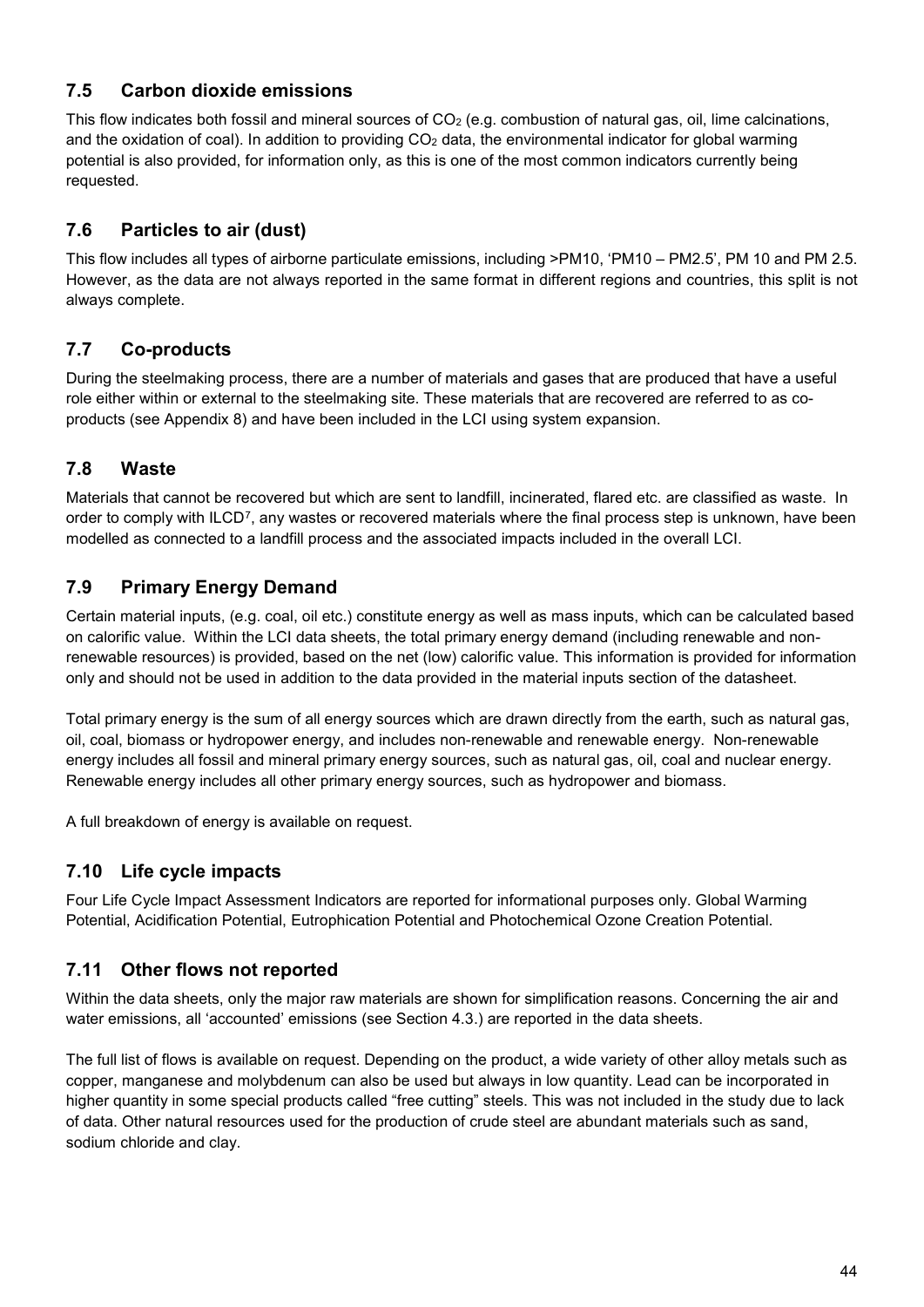# **APPENDIX 8: SYSTEM EXPANSION ASSUMPTIONS**

| Steel co-product        | <b>Co-product function</b> | <b>Avoided production</b>   | <b>Data Source</b> |  |  |  |  |  |
|-------------------------|----------------------------|-----------------------------|--------------------|--|--|--|--|--|
| Blast furnace slag,     | Cement or clinker          | 0.9 tonne per tonne of      | GaBi 8.7 (RER)     |  |  |  |  |  |
| basic oxygen furnace    | production                 | cement. Portland cement     |                    |  |  |  |  |  |
| slag, electric arc      |                            | (CEM I)                     |                    |  |  |  |  |  |
| furnace slag            | Aggregate or roadstone     | Gravel production           | GaBi 8.7 (DE)      |  |  |  |  |  |
|                         | Fertiliser                 | Lime production             | GaBi 8.7 (DE)      |  |  |  |  |  |
| Process gas (coke       | Heat production for        | Coal, heavy fuel oil, light | GaBi 8.7 (Country  |  |  |  |  |  |
| oven, blast furnace,    | internal or external use   | fuel oil or natural gas     | specific)          |  |  |  |  |  |
| basic oxygen furnace,   | Electricity production     | $1MJ$ gas = 0.365 MJ        | GaBi 8.7 (Country  |  |  |  |  |  |
| off gas)                |                            | electricity                 | specific)          |  |  |  |  |  |
| Electric arc furnace    | Zinc production            | 1 kg dust = $0.5$ kg Zinc   | GaBi 8.7 (Global)  |  |  |  |  |  |
| dust                    |                            |                             |                    |  |  |  |  |  |
| Electricity from energy | Electricity production     | Electricity production      | GaBi 8.7 (Country  |  |  |  |  |  |
| recovery                |                            |                             | specific)          |  |  |  |  |  |
| Steam from energy       | Heat generation            | Steam production from       | GaBi 8.7 (EU-28)   |  |  |  |  |  |
| recovery                |                            | natural gas 85%             |                    |  |  |  |  |  |
|                         |                            | efficiency                  |                    |  |  |  |  |  |
| Hot water from energy   | Heat generation            | Steam production from       | GaBi 8.7 (EU-28)   |  |  |  |  |  |
| recovery                |                            | natural gas 85%             |                    |  |  |  |  |  |
|                         |                            | efficiency                  |                    |  |  |  |  |  |
| Ammonia                 | Any ammonia                | Ammonia production          | GaBi 8.7 (EU-28)   |  |  |  |  |  |
|                         | application                |                             |                    |  |  |  |  |  |
| Ammonium sulphate       | Any ammonium               | Ammonium sulphate           | GaBi 8.7 (DE)      |  |  |  |  |  |
|                         | sulphate application       | production                  |                    |  |  |  |  |  |
| Benzene                 | Any benzene                | Benzene production          | GaBi 8.7 (EU-28)   |  |  |  |  |  |
|                         | application                | based on different          |                    |  |  |  |  |  |
|                         |                            | technologies                |                    |  |  |  |  |  |
| <b>BTX</b>              | Any BTX application        | Benzene production          | GaBi 8.7 (EU-28)   |  |  |  |  |  |
|                         |                            | based on different          |                    |  |  |  |  |  |
|                         |                            | technologies                |                    |  |  |  |  |  |
| <b>Scales</b>           | Metallurgical input to     | Iron ore extraction         | worldsteel         |  |  |  |  |  |
|                         | steelmaking                |                             |                    |  |  |  |  |  |
| Sulphuric acid          | Any sulphuric acid         | Sulphuric acid production   | GaBi 8.7 (EU-28)   |  |  |  |  |  |
|                         | application                |                             |                    |  |  |  |  |  |
| Tar                     | Any tar application        | <b>Bitumen production</b>   | GaBi 8.7 (EU-28)   |  |  |  |  |  |
| Used oil                | Heat generation            | Coal, heavy fuel oil, light | GaBi 8.7 (Country  |  |  |  |  |  |
|                         |                            | fuel oil or natural gas     | specific)          |  |  |  |  |  |
| Zinc                    | Any zinc application       | Zinc production             | GaBi 8.7 (DE)      |  |  |  |  |  |
| Zinc dust               | Any zinc application       | Zinc production             | GaBi 8.7 (DE)      |  |  |  |  |  |
| Electrode               | Electrode making           | Electrode mix               | GaBi 8.7 (ZA)      |  |  |  |  |  |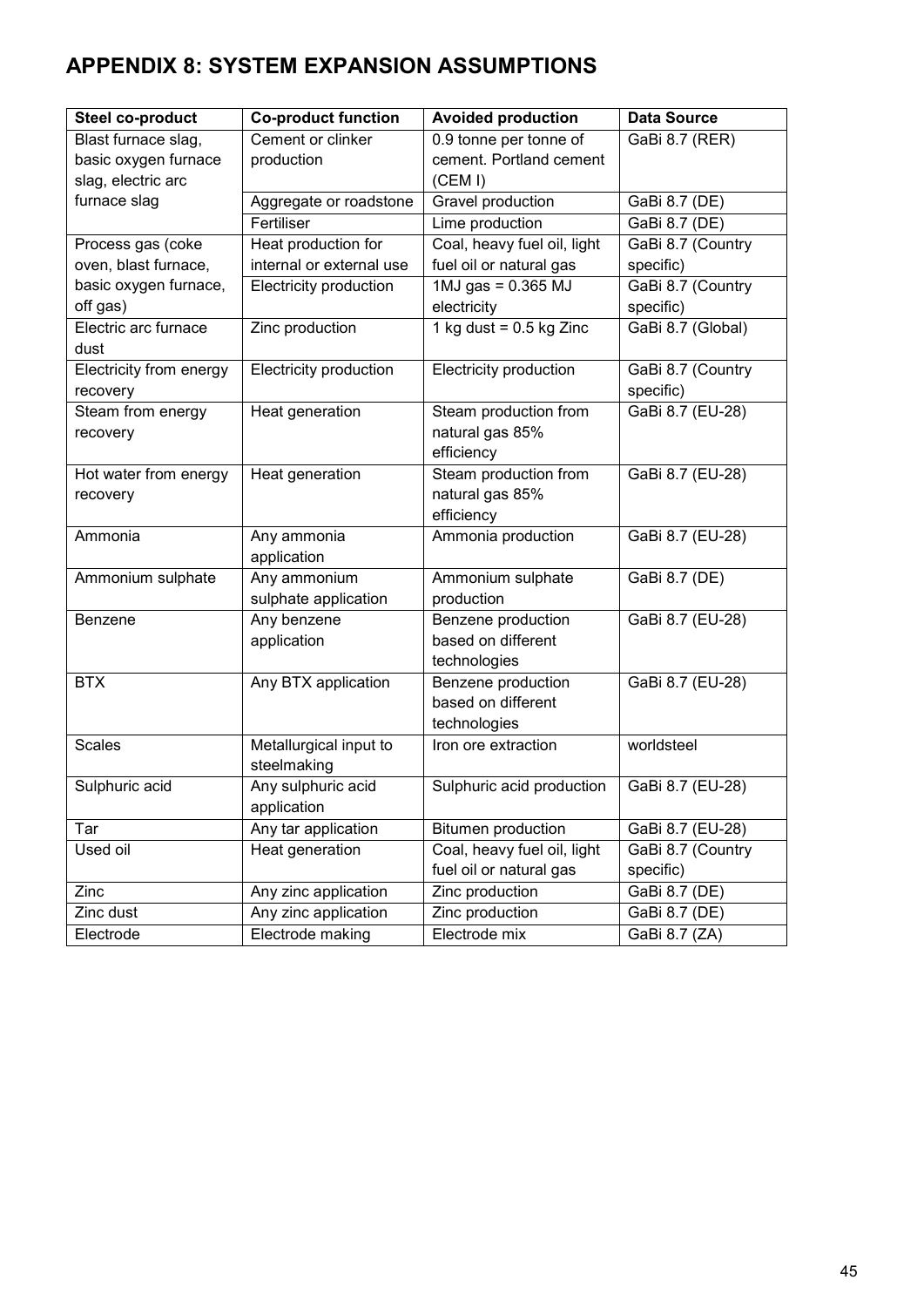# **APPENDIX 9: UPDATES FROM THE 2017 STUDY REPORT**

This study report covers an update of the global steel industry LCI data and follows the 2017 LCI methodology report. During this update, a number of changes and updates have been made (compared to the 2017 study), and for ease of comparison, these differences are summarised here. Further information can be found in relevant sections of the report.

- The modelling software used for this update is GaBi 8.7 SP36. All upstream data which have not been collected by worldsteel from industry associations are based on GaBi 8.7 upstream data. The previous study used an earlier version of GaBi 7.3.
- For some energy related inputs, more country specific data has been implemented and US regions reformulated
- Due to naming issues of some emission flows in GaBi 4, they were not picked up by impact assessments. These have been corrected to ensure all emission flows are correctly named. Currently this is done through a manual process using a flow name modification plan.
- To ensure the data is ILCD compliant, recovered material and wastes that had no final fate have now been modelled to be landfilled which will result in impacts that are higher than reality but is a conservative approach.
- Global iron ore upstream data is calculated using a 4-region-specific mix of iron ore production for 2016.
- Both Cement and Zinc upstream processes have been replaced with completely new processes as the existing processes were no longer within their valid time frame.
- New companies and sites have been added to the database and sites with data older than 5 years have been removed from the database and average product calculations.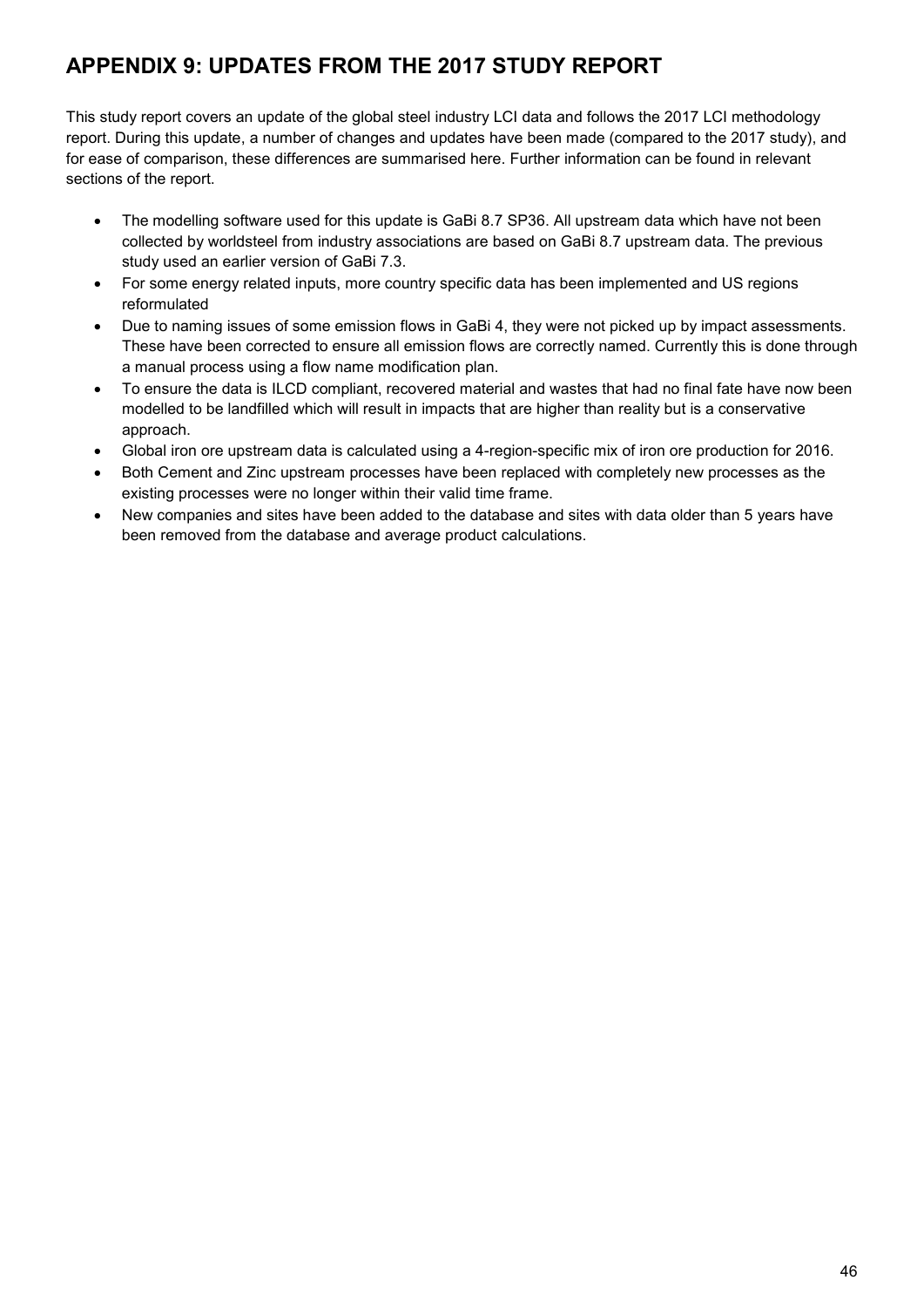# **APPENDIX 10: LIST OF ALL AVAILABLE QUESTIONNAIRES FOR DATA COLLECTION**

- Coke oven
- Sinter plant
- Blast furnace
- Alternative iron making
- Basic oxygen furnace
- Electric arc furnace
- Direct sheet plant
- Plate mill
- Hot strip mill
- Pickling plant
- Cold rolling mill
- Annealing and tempering
- Section rolling
- Rebar
- Engineering steel
- Wire rod
- Seamless pipe making
- UO pipe making
- Welded pipe making and tube making
- **Electrogalvanizing**
- Hot-dip galvanizing
- Electrolytic chrome coating (ECCS or tin-free steel)
- Tinplating
- Organic coating
- Softening / deionising water
- Application of co-products (slags and used oil)
- Boilers (power plants)
- External power supply
- Destination of process gases (coke oven, blast furnace, basic oxygen furnace, off gas)
- Flaring of process gases (coke oven, blast furnace, basic oxygen furnace)
- Fresh water supply
- Sea water supply
- Isolated blast air compressor
- Isolated compressed air compressor
- Isolated turbo alternator
- Stockpile emissions
- Additional information
- **Transport**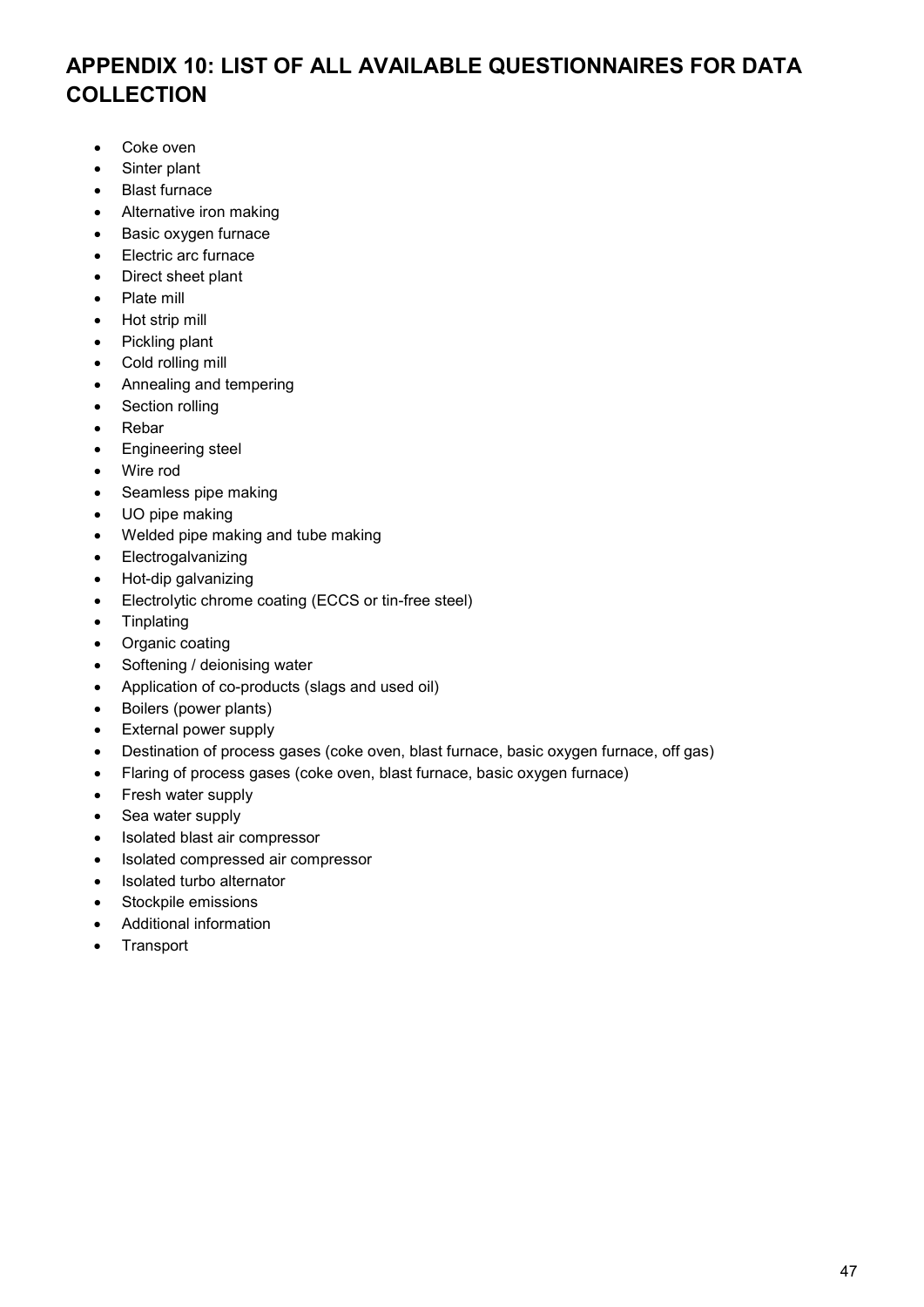# **APPENDIX 11: MATRIX OF USES OF STEEL PRODUCTS**

| Application                 |                                        |                | Pipe (UO / welded) | Seamless Pipe | Hot Rolled Coil | Pickled Hot Rolled Coil | Cold Rolled Coil | Finished Cold Rolled<br>Coil | Electro-Galvanized | Hot-Dip Galvanized | Organic Coated | <b>Tin Plate</b> | Electrolytic Chromed<br>Coated Steel | Section Rolling | Rebar        | Engineering Steel | Wire Rod     |
|-----------------------------|----------------------------------------|----------------|--------------------|---------------|-----------------|-------------------------|------------------|------------------------------|--------------------|--------------------|----------------|------------------|--------------------------------------|-----------------|--------------|-------------------|--------------|
|                             | $1$ = preferable $2$ = possible        | Plate          |                    |               |                 |                         |                  |                              |                    |                    |                |                  |                                      |                 |              |                   |              |
|                             | Profiles                               |                |                    |               | $\mathbf{1}$    | $\mathbf{1}$            | 2                |                              | $\overline{2}$     | $\mathbf{1}$       |                |                  |                                      | $\mathbf{1}$    |              |                   |              |
| Frame-Work                  | Framing                                |                |                    |               |                 |                         |                  |                              |                    | $\mathbf{1}$       |                |                  |                                      |                 |              |                   |              |
|                             | Body in white                          |                |                    |               |                 | 2                       |                  | $\mathbf{1}$                 | $\mathbf{1}$       | $\mathbf{1}$       | 2              |                  |                                      |                 |              |                   |              |
|                             | Structural parts                       |                |                    |               |                 | $\mathbf{1}$            |                  | $\mathbf{1}$                 | $\mathbf{1}$       | $\mathbf{1}$       | $\overline{2}$ |                  |                                      |                 |              |                   |              |
|                             | Engine                                 |                |                    |               |                 |                         |                  |                              |                    |                    |                |                  |                                      |                 |              | $\mathbf{1}$      |              |
| Automotives                 | drives equipements                     |                |                    |               |                 |                         |                  |                              |                    |                    |                |                  |                                      |                 |              | $\mathbf{1}$      |              |
|                             | transmissions                          |                |                    |               |                 |                         |                  |                              |                    |                    |                |                  |                                      |                 |              | $\mathbf{1}$      |              |
|                             | wheels                                 |                |                    |               |                 | $\mathbf{1}$            |                  |                              |                    |                    |                |                  |                                      |                 |              |                   |              |
|                             | tyres                                  |                |                    |               |                 |                         |                  |                              |                    |                    |                |                  |                                      |                 |              |                   | $\mathbf{1}$ |
|                             | Structural parts                       | $\mathbf{1}$   | $\mathbf{1}$       | $\mathbf{1}$  | 1               |                         |                  |                              |                    | $\overline{2}$     | $\mathbf{1}$   |                  |                                      | $\mathbf{1}$    |              |                   |              |
|                             | walls elements                         |                |                    |               |                 |                         |                  |                              | $\mathbf{1}$       | $\mathbf{1}$       | $\mathbf{1}$   |                  |                                      |                 |              |                   |              |
|                             | <b>Basement</b>                        |                |                    |               |                 |                         |                  |                              |                    |                    |                |                  |                                      | $\mathbf{1}$    | $\mathbf{1}$ |                   |              |
|                             | Concreete reinforcement                |                |                    |               |                 |                         |                  |                              |                    |                    |                |                  |                                      |                 | $\mathbf{1}$ |                   |              |
|                             | Cladding                               |                |                    |               | $\overline{2}$  |                         |                  |                              | $\mathbf{1}$       | $\mathbf{1}$       | $\mathbf{1}$   |                  |                                      |                 |              |                   |              |
|                             | Roofing                                |                |                    |               |                 |                         |                  |                              |                    | $\mathbf{1}$       | $\mathbf{1}$   |                  |                                      |                 |              |                   |              |
|                             | Farm building walls                    |                |                    |               |                 |                         |                  |                              |                    | $\overline{2}$     | $\mathbf{1}$   |                  |                                      |                 |              |                   |              |
|                             | Gutter system (ducts)                  |                |                    |               |                 |                         |                  |                              |                    | $\mathbf{1}$       | $\mathbf{1}$   |                  |                                      |                 |              |                   |              |
|                             | Chimney ducts                          |                |                    |               | 2               |                         |                  |                              |                    |                    |                |                  |                                      |                 |              |                   |              |
|                             | construstion components                |                |                    |               | $\overline{2}$  | $\overline{2}$          |                  |                              | $\mathbf{1}$       | $\mathbf{1}$       | $\mathbf{1}$   |                  |                                      |                 |              |                   |              |
| Construction                | Farm building components               |                |                    |               |                 |                         |                  |                              |                    | $\overline{2}$     | $\mathbf{1}$   |                  |                                      |                 |              |                   |              |
|                             | Doors and garages                      |                |                    |               |                 |                         |                  |                              |                    | $\overline{2}$     | $\mathbf{1}$   |                  |                                      |                 |              |                   |              |
|                             | Fences                                 |                |                    |               |                 |                         |                  |                              |                    | $\overline{2}$     |                |                  |                                      |                 |              |                   |              |
|                             | <b>Stairs</b>                          |                |                    |               | $\mathbf{1}$    |                         |                  |                              |                    | $\overline{c}$     |                |                  |                                      |                 |              |                   |              |
|                             | <b>Tiles</b>                           |                |                    |               |                 |                         |                  |                              |                    | $\overline{2}$     | $\mathbf{1}$   |                  |                                      |                 |              |                   |              |
|                             | Ceilings components                    |                |                    |               |                 |                         |                  |                              | $\mathbf{1}$       | $\mathbf{1}$       | $\mathbf{1}$   |                  |                                      |                 |              |                   |              |
|                             | Floor components                       |                |                    |               | $\mathbf{1}$    |                         |                  |                              | $\overline{2}$     | $\mathbf{1}$       |                |                  |                                      |                 |              |                   |              |
|                             | Inside decoration panels               |                |                    |               |                 |                         |                  |                              |                    |                    | $\mathbf{1}$   |                  |                                      |                 |              |                   |              |
|                             | partition walls                        |                |                    |               |                 |                         |                  |                              | $\overline{2}$     | $\mathbf{1}$       | $\mathbf{1}$   |                  |                                      |                 |              |                   |              |
|                             | inside panels food industry            |                |                    |               |                 |                         |                  |                              |                    |                    | $\mathbf{1}$   |                  |                                      |                 |              |                   |              |
|                             | security rails on roads                |                |                    |               |                 |                         |                  |                              |                    | $\mathbf{1}$       |                |                  |                                      |                 |              |                   |              |
|                             | furnnitures                            |                |                    |               |                 |                         |                  | $\overline{2}$               | $\mathbf{1}$       |                    | $\mathbf{1}$   |                  |                                      |                 |              |                   |              |
| Home appliances white goods |                                        |                |                    |               |                 |                         |                  | $\mathbf{1}$                 | $\mathbf{1}$       | $\mathbf{1}$       | $\mathbf{1}$   |                  |                                      |                 |              |                   |              |
|                             | heating, ventilation and air condition |                |                    |               |                 |                         |                  | 1                            | $\mathbf{1}$       | $\mathbf{1}$       | $\mathbf{1}$   |                  |                                      |                 |              |                   |              |
| Packaging                   | Steel Food & General Line Cans         |                |                    |               |                 |                         |                  |                              |                    |                    | $\mathbf{1}$   | $\mathbf{1}$     | $\mathbf{1}$                         |                 |              |                   |              |
|                             | Pails                                  |                |                    |               |                 |                         |                  |                              |                    |                    |                |                  | $\mathbf{1}$                         |                 |              |                   |              |
|                             | Beverage cans                          |                |                    |               |                 |                         |                  |                              |                    |                    | 1              | $\mathbf{1}$     | $\mathbf{1}$                         |                 |              |                   |              |
|                             | <b>Drums</b>                           |                |                    |               |                 |                         |                  | $\mathbf{1}$                 | $\mathbf{1}$       |                    |                |                  |                                      |                 |              |                   |              |
| Machinery                   | Rail                                   |                |                    |               |                 |                         |                  |                              |                    |                    |                |                  |                                      | $\mathbf{1}$    |              |                   |              |
|                             | Machines                               | $\overline{2}$ |                    |               |                 |                         |                  | $\mathbf{1}$                 |                    |                    |                |                  |                                      |                 |              | $\mathbf{1}$      |              |
|                             | Pipes                                  |                | $\mathbf{1}$       | $\mathbf{1}$  |                 |                         |                  |                              |                    |                    |                |                  |                                      |                 |              |                   |              |
| Others                      | tubes                                  |                |                    | 1             | $\mathbf{1}$    | $\overline{c}$          |                  | 1                            |                    |                    |                |                  |                                      |                 |              |                   |              |
|                             | pools                                  |                |                    |               |                 |                         |                  |                              |                    | $\overline{2}$     | $\overline{2}$ |                  |                                      |                 |              |                   |              |
|                             | water tanks                            |                |                    |               |                 |                         |                  |                              |                    | $\mathbf{1}$       |                |                  |                                      |                 |              |                   |              |
|                             | greennhouses                           |                |                    |               |                 |                         |                  |                              |                    | $\overline{2}$     | $\overline{c}$ |                  |                                      |                 |              |                   |              |
|                             | signs                                  |                |                    |               |                 |                         |                  |                              |                    | $\overline{2}$     |                |                  |                                      |                 |              |                   |              |
|                             | tools                                  |                |                    |               |                 |                         |                  |                              |                    |                    |                |                  |                                      |                 |              | $\mathbf{1}$      |              |
|                             | dies                                   |                |                    |               |                 |                         |                  |                              |                    |                    |                |                  |                                      |                 |              | $\mathbf{1}$      |              |
|                             | wires                                  |                |                    |               |                 |                         |                  |                              |                    |                    |                |                  |                                      |                 | $\mathbf{1}$ |                   | $\mathbf{1}$ |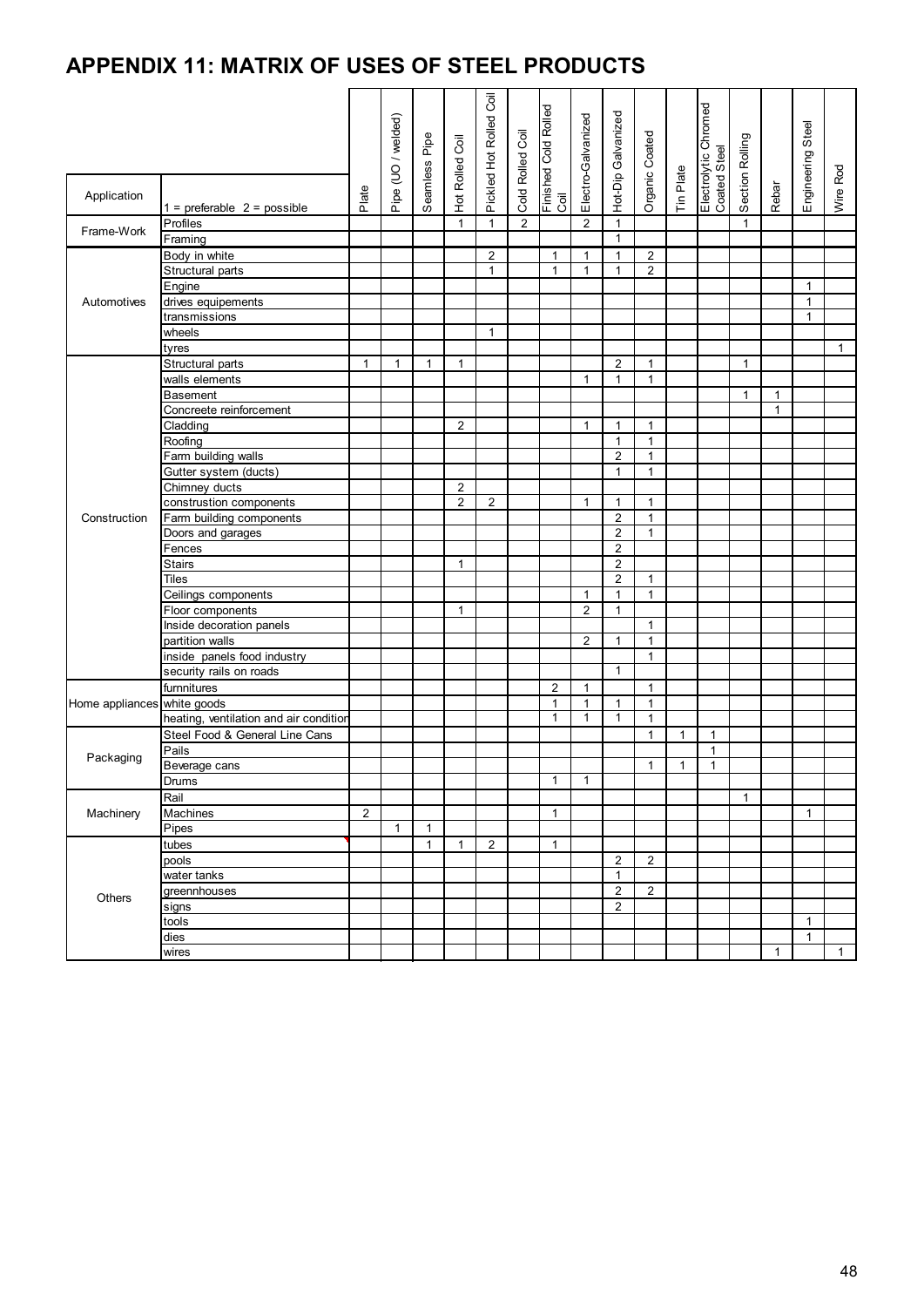# **APPENDIX 12: CRITICAL REVIEW: WORLD STEEL ASSOCIATION LIFE CYCLE INVENTORY STUDY FOR STEEL PRODUCTS**

No critical review conducted with the updated dataset due to limited change to models and data compared to previously critically reviewed 2017 study report.